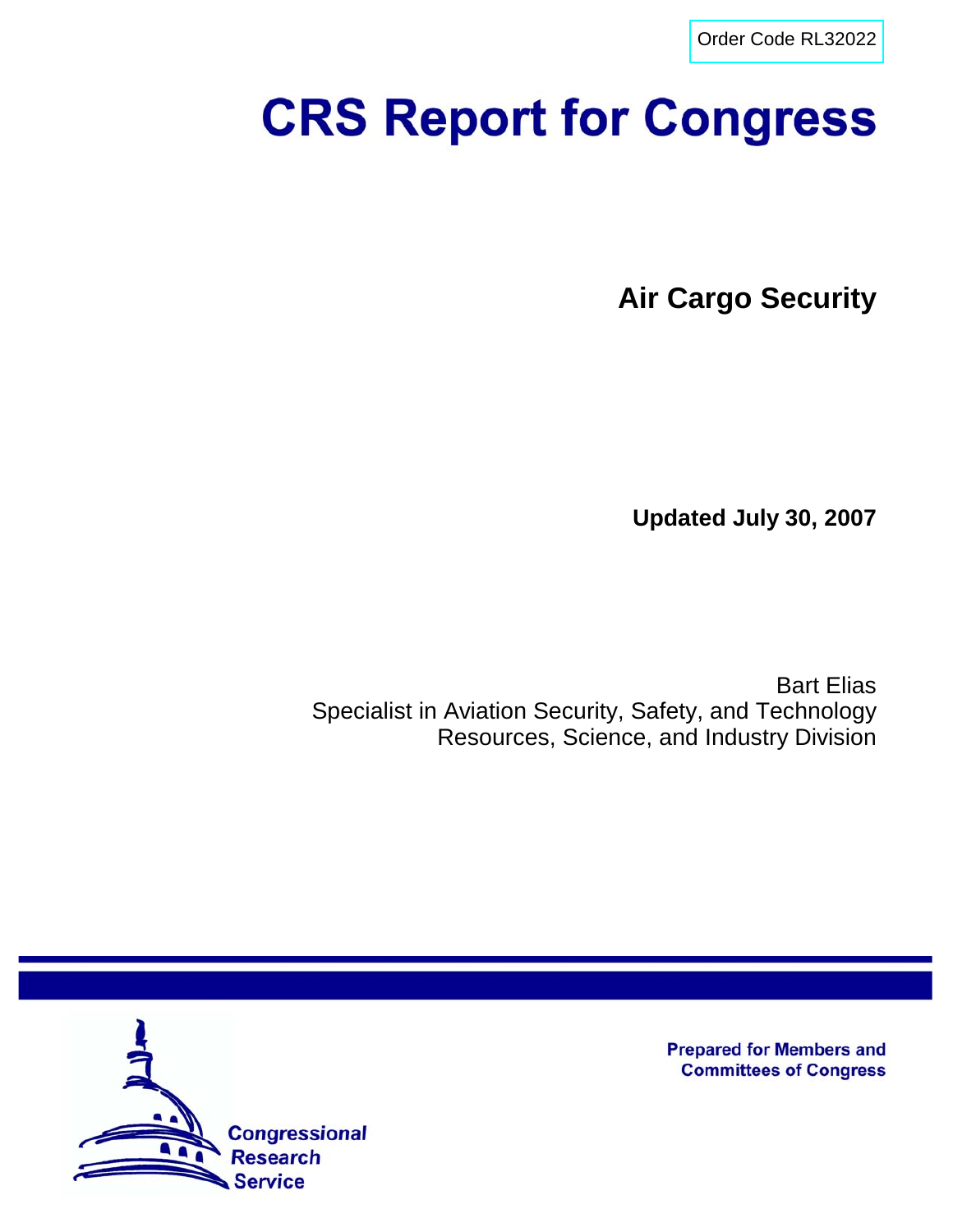# Air Cargo Security

#### **Summary**

The air cargo system is a complex, multi-faceted network that handles a vast amount of freight, packages, and mail carried aboard passenger and all-cargo aircraft. The air cargo system is vulnerable to several security threats including potential plots to place explosives aboard aircraft; illegal shipments of hazardous materials; criminal activities such as smuggling and theft; and potential hijackings and sabotage by persons with access to aircraft. Several procedural and technology initiative to enhance air cargo security and deter terrorist and criminal threats have been put in place or are under consideration. Procedural initiatives include industry-wide consolidation of the "known shipper" program; increased cargo inspections; increased physical security of air cargo facilities; increased oversight of air cargo operations; security training for cargo workers; and stricter controls over access to cargo aircraft and air cargo operations areas. Technology being considered to improve air cargo security includes tamper-resistant and tamper-evident packaging and containers; explosive detection systems (EDS) and other cargo screening technologies; blast-resistant cargo containers and aircraft hardening; and biometric systems for worker identification and access control.

The Aviation and Transportation Security Act (ATSA, P.L. 107-71) contains general provisions for cargo screening, inspection, and security measures. Cargo carried in passenger airplanes must be screened or its security otherwise ensured. In practice, the Transportation Security Administration (TSA) has relied heavily on "known shipper" protocols to prevent shipments of cargo from unknown sources on passenger aircraft. ATSA also mandated that a security plan for all-cargo operations was to be put in place as soon as possible, but aviation security initiatives in the aftermath of the 9/11 attacks have primarily focused on passenger operations and full implementation of the air cargo strategic plan has not been fully completed.

The National Intelligence Reform Act of 2004 (P.L. 108-458) included provisions establishing a pilot program for evaluating the deployment of blastresistant cargo containers; promoting the research, development, and deployment of enhanced air cargo security technology; evaluating international air cargo threats; and finalizing operational regulations of air cargo security . Those regulations, finalized by the TSA in 2006, require use of an industry-wide known shipper database, background checks of air cargo workers, and enhanced security measures at air cargo operations areas. In addition to these measures, the TSA has been provided with appropriations to hire more cargo inspectors and canine teams to step up screening and regulatory inspections of air cargo security. The TSA is also planning on deploying a freight assessment system to evaluate cargo risk and target shipments for detailed inspection.

In addition, appropriations legislation over the past three years has called for continued increases to the amounts of air cargo that is physically screened. The conference report on the Implementing the 9/11 Commission Recommendations Act (H.R. 1, H.Rept. 110-259) would establish a system to physically screen 100% of all air cargo within three years, with an interim requirement of screening 50% of air cargo within 18 months of enactment. This report will be updated as needed.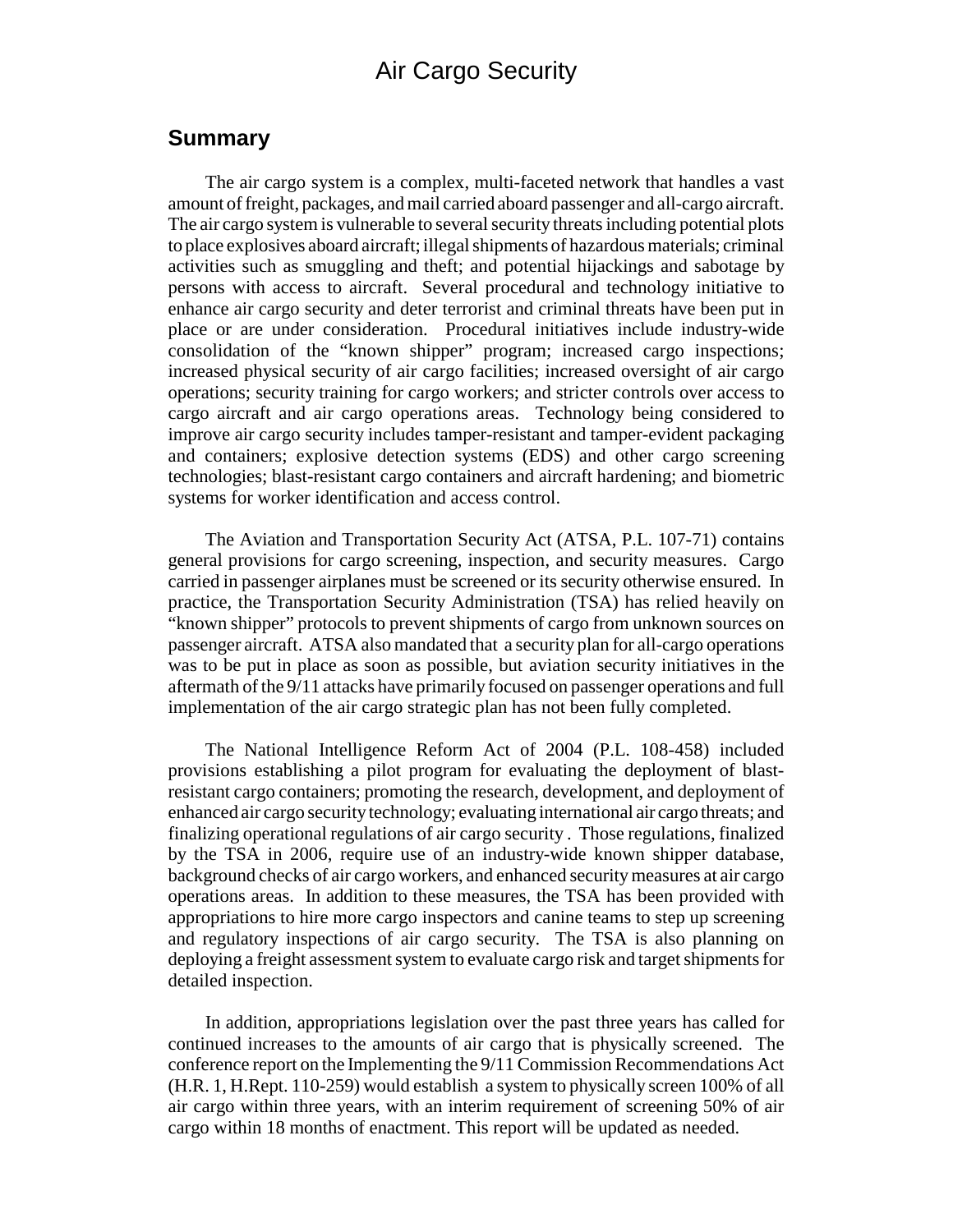# **Contents**

| Increased Control over Access to Aircraft and Cargo Facilities  21 |  |
|--------------------------------------------------------------------|--|
|                                                                    |  |
|                                                                    |  |
|                                                                    |  |
|                                                                    |  |
|                                                                    |  |
|                                                                    |  |
|                                                                    |  |
|                                                                    |  |

# **List of Figures**

| Figure 1. Air Cargo Volume — Historic Data and Forecasts            |  |
|---------------------------------------------------------------------|--|
|                                                                     |  |
| Figure 2. Distribution of Air Cargo Revenue Ton Miles by Type of    |  |
|                                                                     |  |
| Figure 3. Domestic Mail Carried on Scheduled Passenger Airlines  20 |  |

# **List of Tables**

| Table 2. Potential Benefits and Possible Risks of Various |  |
|-----------------------------------------------------------|--|
|                                                           |  |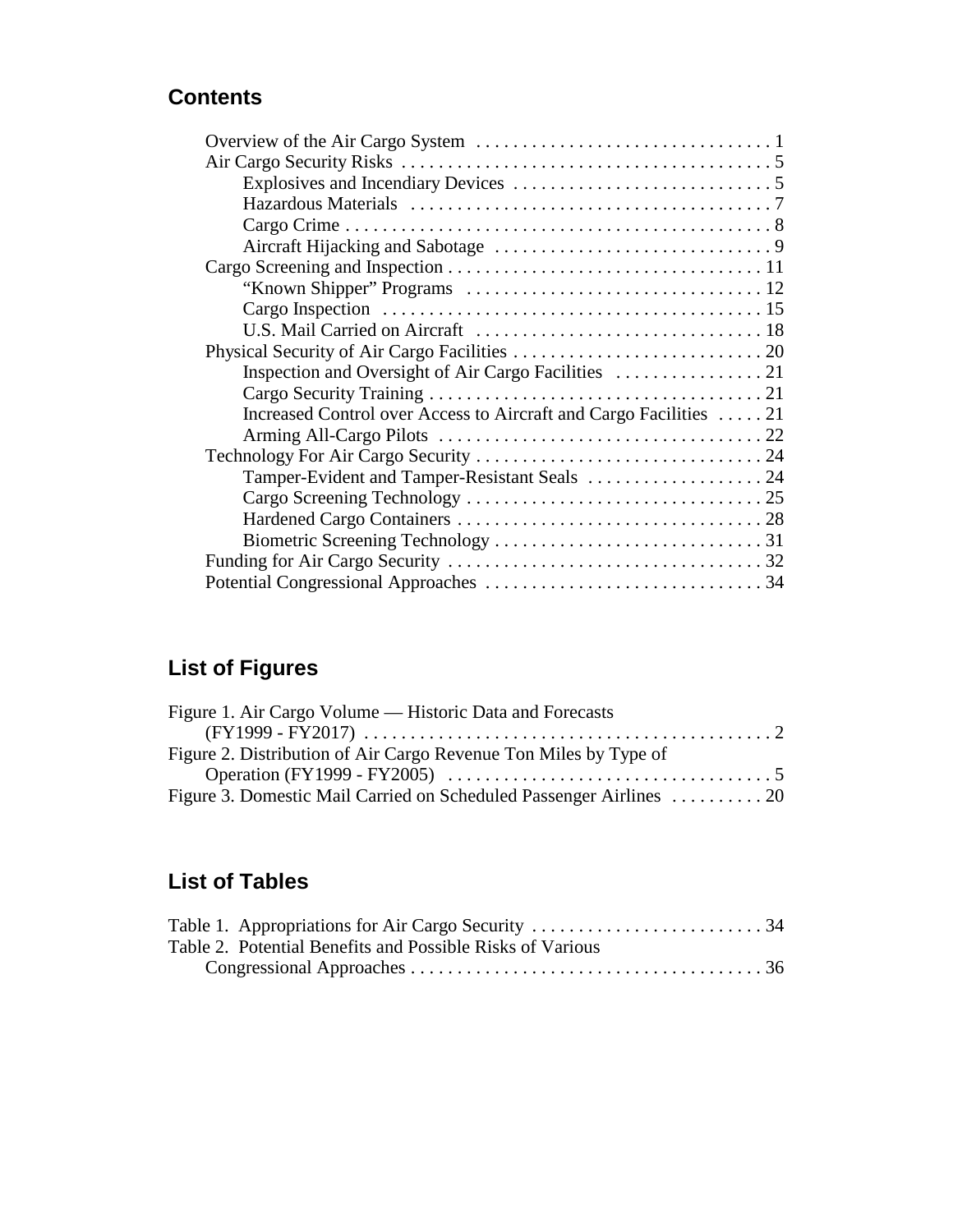# Air Cargo Security

#### **Overview of the Air Cargo System**

The air cargo system is a complex, multi-faceted network responsible for moving a vast amount of freight, express packages, and mail carried aboard passenger and all-cargo aircraft. The air cargo system consists of a large, complex distribution network linking manufacturers and shippers to freight forwarders to airport sorting and cargo handling facilities where shipments are loaded and unloaded from aircraft. Business and consumer demand for fast, efficient shipment of goods has fueled the rapid growth of the air cargo industry over the past 25 years.

In FY2003, about 14.3 billion revenue ton miles<sup>1</sup> (RTMs) of cargo<sup>2</sup> were shipped by air within the United States, and another 18.5 billion RTMs of cargo were shipped by air on international flights to and from the United States. The volume of air cargo operations since FY1999 and the forecast volume of air cargo through 2016 is shown in **Figure 1**.

It is estimated that air cargo shipments, expressed in terms of revenue ton mileage (RTMs), will increase by 50% domestically, and by 110% internationally by FY2016 compared to FY2003 levels.<sup>3</sup> In 2002, air cargo comprised about 0.3% by weight of all freight movement in the United States.<sup>4</sup> While this percentage may seem small, it is much greater than the 0.07% percent of freight that traveled by air in 1965, indicating that not only is the volume of air cargo increasing significantly, but so is the percent of total freight movements that travel by air. Also, cargo shipments by air comprise a significant percent of the total value of cargo shipments. In fact, in 2002, while air freight movements accounted for only about 0.3% of total domestic freight shipments by weight, these shipments accounted for 4.3% of the total value of freight shipped within the United States.

In terms of global trade, air cargo accounted for 26.2% of the value of goods shipped to and from the United States, surpassed only by maritime shipping, which accounted for 41.9% of the import/export value of cargo in 2002. This demonstrates

<sup>&</sup>lt;sup>1</sup> A revenue ton mile is equivalent to one ton of cargo being transported one mile.

 $2^2$  Cargo, as defined by the Federal Aviation Administration (FAA), includes freight, express packages, and mail.

<sup>3</sup> Federal Aviation Administration. *FAA Aerospace Forecasts Fiscal Years 2005-2016*.

<sup>4</sup> Bureau of Transportation Statistics*. Pocket Guide to Transportation, 2006.* Washington, DC: U.S. Department of Transportation.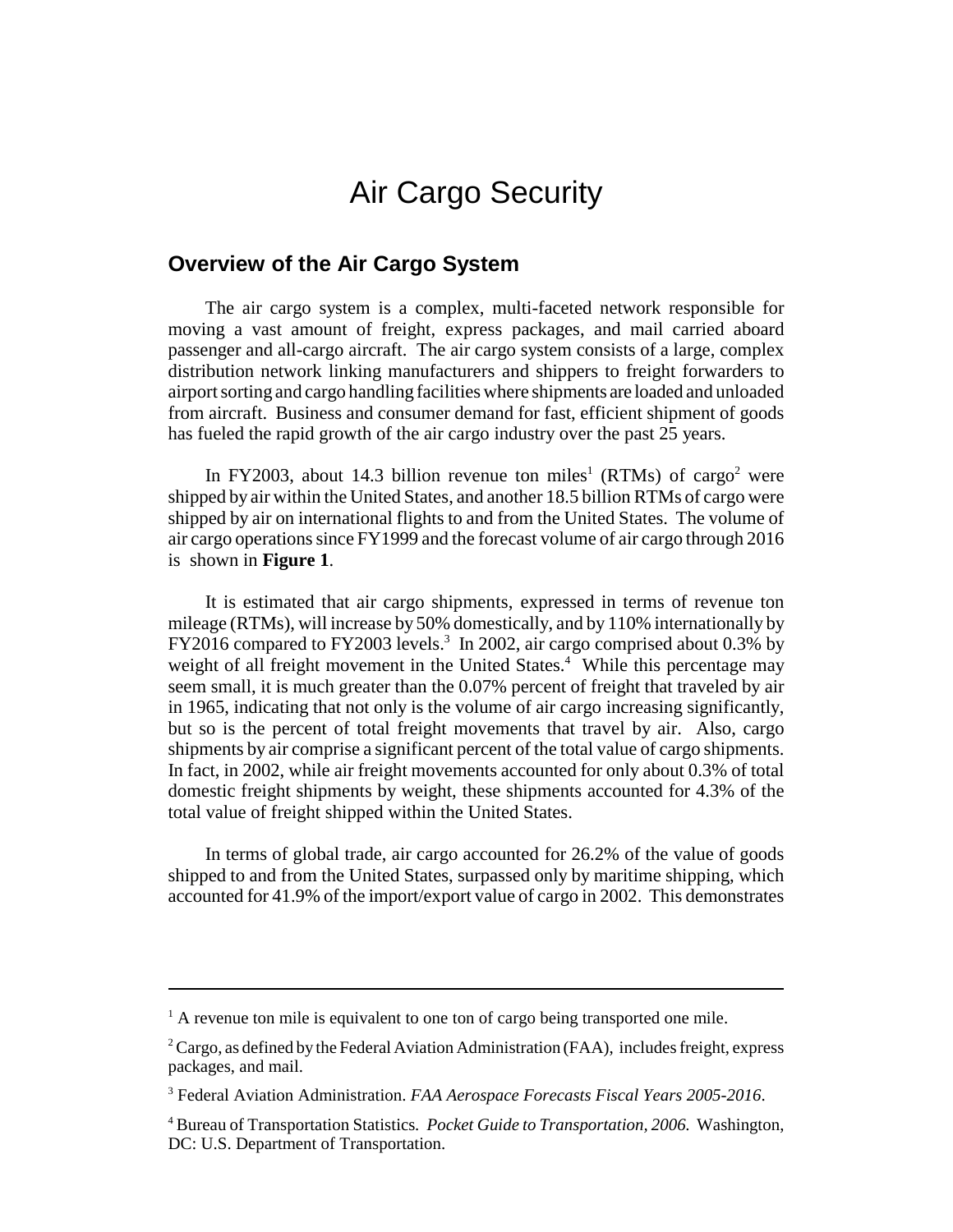the importance of air cargo in the international trade of high-value goods.<sup>5</sup> While the downturn in the aviation industry between 2000 and 2002 temporarily slowed the pace of growth in air cargo, shipments surpassed pre-9/11 levels in 2003. This increased demand reflects the importance of addressing air cargo security needs as the size and complexity of the air cargo system continues to expand.



**Figure 1. Air Cargo Volume — Historic Data and Forecasts (FY1999 - FY2017)**

**Source:** Federal Aviation Administration. *FAA Aerospace Forecasts Fiscal Years 2005-2016*, and *2006-2017*.

Given the sheer volume of cargo that must be expediently processed and loaded on aircraft, it has been generally argued that full electronic screening of all air cargo, as is now required of checked passenger baggage, is likely to present significant logistic and operational challenges. In 2002, it was reported that TSA computer models estimated that if full physical screening is implemented, only 4% of the daily volume of freight at airports could be processed due to the time that would be required to breakdown shipments, inspect them, and reassemble them for transport.6 Since that time, considerable progress has been made to increase the amount of cargo placed on passenger airliners that is screened and advance screening technologies to address concerns over the screening of cargo. What has resulted since is best described as a slow evolution of increasing inspections and screening of air cargo shipments placed on passenger aircraft since 2002. These inspections and screening operations are conducted by the airlines and freight shippers under the oversight of

<sup>5</sup> *Ibid*.

<sup>&</sup>lt;sup>6</sup> Greg Schneider. "Terror Risk Cited for Cargo Carried on Passenger Jets; 2 Reports List Security Gaps." *The Washington Post*, June 10, 2002.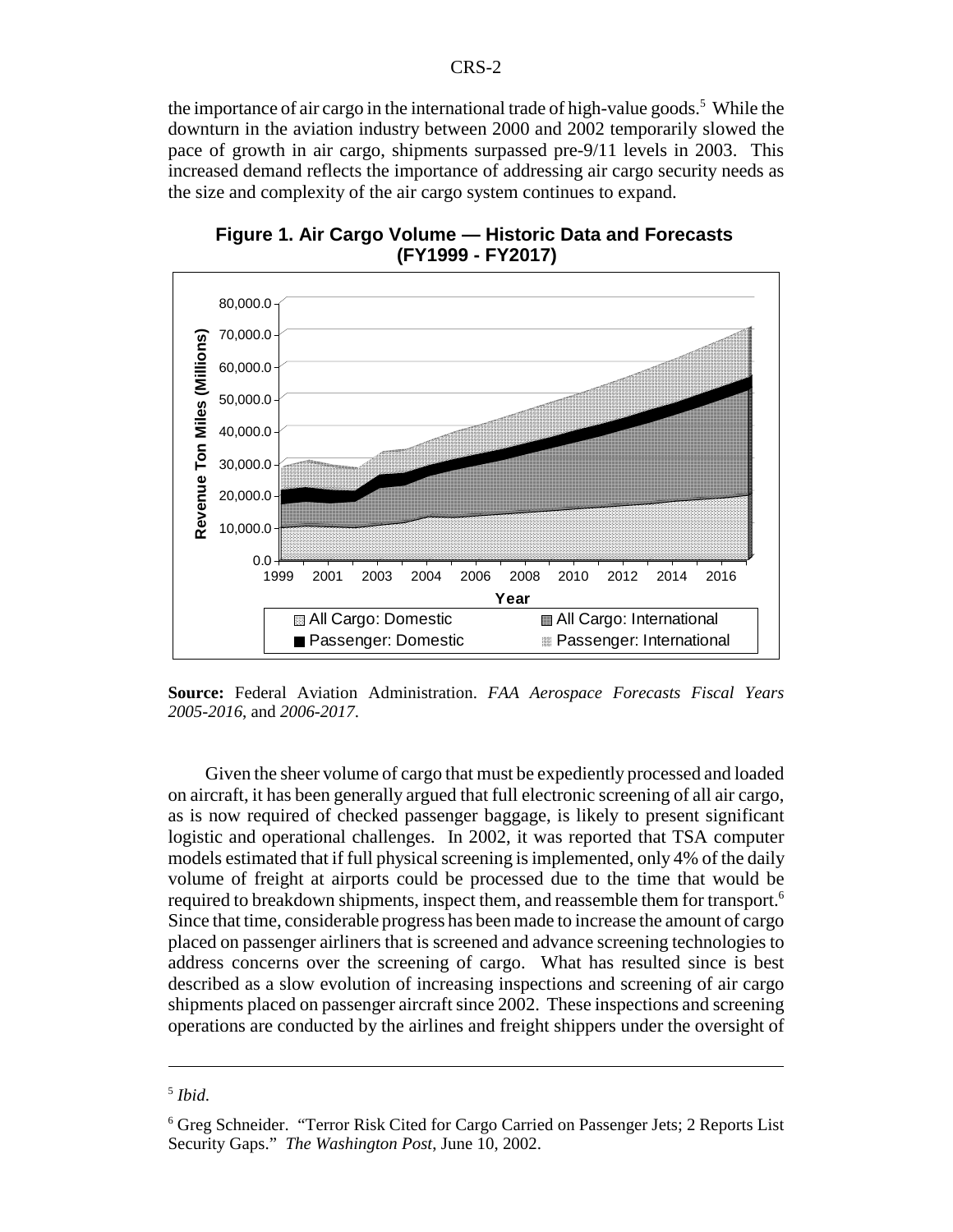the TSA. While the TSA does not divulge the percentage of cargo that currently undergoes physical inspection, language in the FY2005 Homeland Security Appropriations Act (P.L. 108-334) called for at least tripling the amount of cargo placed on passenger aircraft that was inspected at that time. FY2006 appropriations language (P.L. 109-90) directs the TSA to take all possible measures — including the certification, procurement, and deployment of screening systems — to inspect and screen air cargo on passenger aircraft and increase the percentage of cargo inspected beyond the level mandated in the FY2005 appropriations measure. FY2007 appropriations language (P.L. 109-295) directs the TSA to work with industry stakeholders to develop standards and protocols to increase the use of explosives detection equipment for screening air cargo. Along similar lines, the National Intelligence Reform Act of 2004 (P.L. 108-458) require the TSA to pursue screening technologies and enhance security procedures to improve the inspection, screening, and tracking of air cargo on passenger aircraft as recommended by the 9/11 Commission.

In the  $110<sup>th</sup>$  Congress, the "Implementing the  $9/11$  Commission Recommendations Act of 2007" (H.R. 1) contains a provision that would require the inspection of all air cargo placed on passenger aircraft in a manner that provides a level of security equivalent to the screening of passenger checked baggage. The provision would phase-in the percentage of cargo required to be screened, setting these levels at 35% by the end of FY2007, 65% by the end of FY2008, and 100% by the end of FY2009. The measure is opposed by various stakeholders in the air cargo industry that believes its requirements are overly burdensome and  $costly$ .<sup>7</sup> The Aviation Security Improvement Act (S. 509), introduced by Senator Inouye on February 6, 2007, instead calls for establishing a system for screening all cargo carried on passenger aircraft within three years of enactment. However, S. 509 would not explicitly require all cargo placed on passenger aircraft to be physically screened, because alternative screening methods and techniques, such as risk assessment screening tools, have historically been considered as screening systems. This language was included in the Improving America's Security Act of 2007 (S. 4), which was included in the Senate-passed version of H.R. 1.

The conference report on H.R. 1 (H.Rept. 110-259) includes alternative language that more closely parallels the House-passed version of the legislation with regard to screening air cargo. Specifically, the conference report would require the TSA to establish a system for screening 100% of cargo placed on passenger aircraft within three years, with an interim requirements of screening 50% of such cargo within 18 months of enactment. The provision in the conference report (Sec. 1602) specifically defines screening in this context to mean a physical examination or other non-intrusive methods of assessing whether cargo poses a threat to transportation security. The bill identifies specific methods of screening that would be acceptable in meeting this requirement, including the use of x-ray systems, explosives detection systems, explosives trace detection, TSA-certified explosives detection canine teams, and physical searches conducted in conjunction with manifest verifications. Additional methods may be approved by the TSA; however, the provision would

<sup>7</sup> "House To Consider Bill Today Requiring Additional Cargo Screening," *Transportation Weekly,* January 9, 2007, p. 7.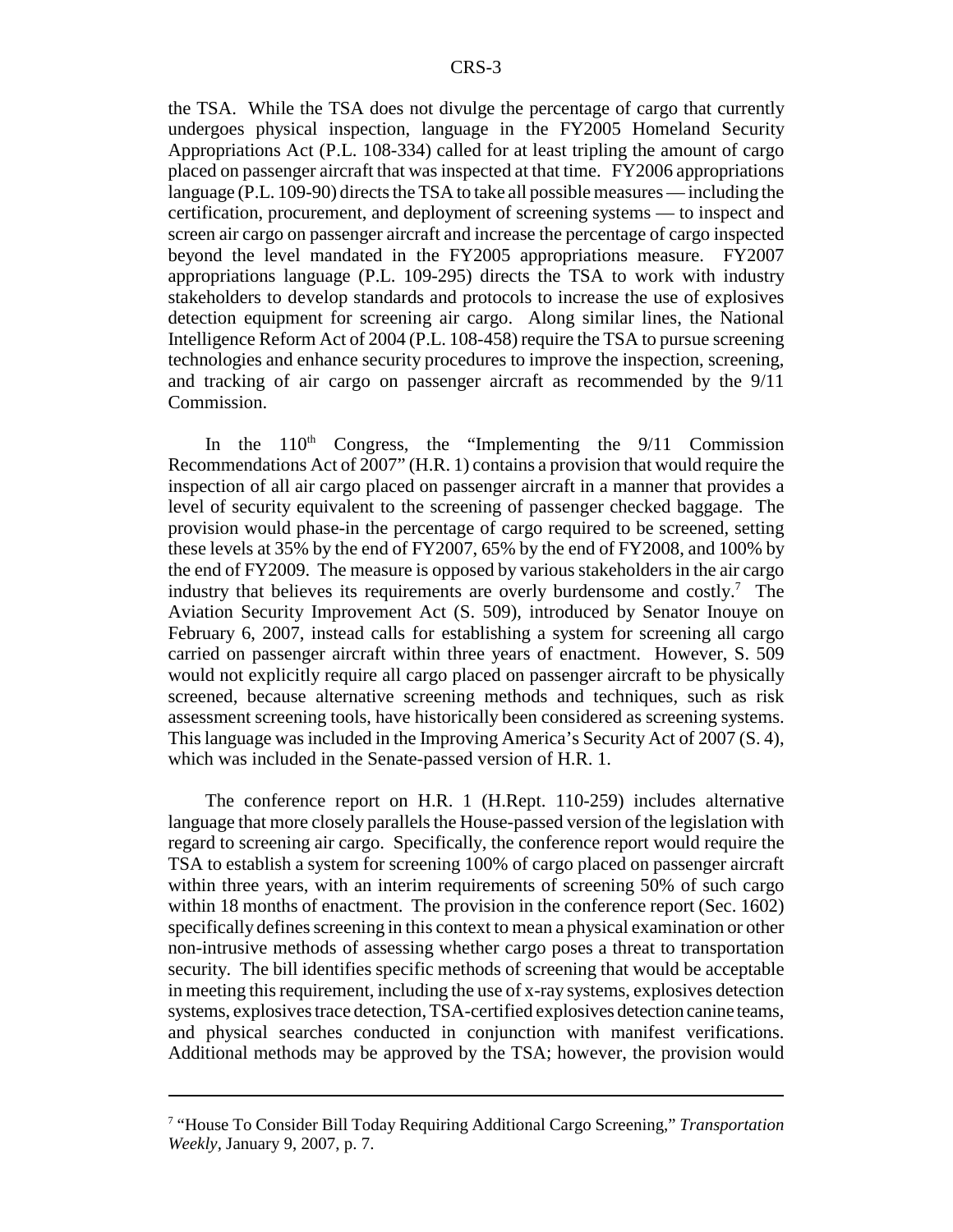specifically prohibit the use of cargo documents and known shipper verification by themselves as being acceptable screening methods. In other words, the provision clarifies that the screening of cargo is to involve some sort of inspection process that cannot be met solely by a records verification of shipment contents or shipper status. The language does, however, leave open the possibility that the TSA could implement some other non-intrusive methods for assessing whether cargo poses a risk that would not necessarily involve the use of physical screening technologies. However, it is, at this point, unclear what such methods may consist of. The TSA would be required to promulgate regulations to meet these requirements and would be required to provide justification for any exemptions to these air cargo screening requirements it may grant. Also, the GAO would be required to assess the methods used by the TSA in granting, modifying, or eliminating any exemptions to these requirements.

While the primary policy focus of legislation has been on cargo carried aboard passenger aircraft, air cargo security is also presents a challenge for all-cargo operators. The largest all-cargo operators in the United States include FedEx Express, UPS, Atlas Air, Polar Air Cargo, Kallita Air, ABX Air, Evergreen International Airlines, Gemini Air Cargo, and World Airways.<sup>8</sup> In addition, some airlines with passenger service, such as Northwest Airlines and United, also have a fleet of all-cargo aircraft**. Figure 2** shows the distribution of air cargo operations among passenger and all-cargo aircraft. International operations make up about half of the total system-wide air cargo operations in the United States. Historically, about 27% of revenue ton miles (RTMs) of domestic air cargo travels aboard passenger aircraft within the United States, while 40% of international cargo RTMs to and from the United States is carried aboard passenger aircraft. The percentage of air cargo carried on passenger aircraft has dropped since September 11, 2001, with an estimated 19% of domestic RTMs and 36% of international air cargo RTMs carried on passenger aircraft in 2003. This reduction in the distribution of air cargo to passenger flights, which is much more pronounced in the domestic market, is primarily attributable to a post-9/11 restriction on mail parcels weighing more than 16 ounces and a prohibition against carrying cargo from unknown shippers aboard passenger aircraft. A post-9/11 reduction in passenger flights to certain locations has also contributed to an increased reliance on all-cargo aircraft for cargo shipments.

Since September 11, 2001, a variety of air cargo security measures have been put in place or are under consideration. The purpose of these security measures is to mitigate: (1) the risks associated with placing cargo on passenger and all-cargo aircraft; and (2) the high level of access to aircraft during cargo operations. This report will examine the key security risks associated with air cargo operations and options for mitigating these risks.

<sup>8</sup> "The World's Top 50 Cargo Airlines," *Air Cargo World,* September 2006, pp. 22-26.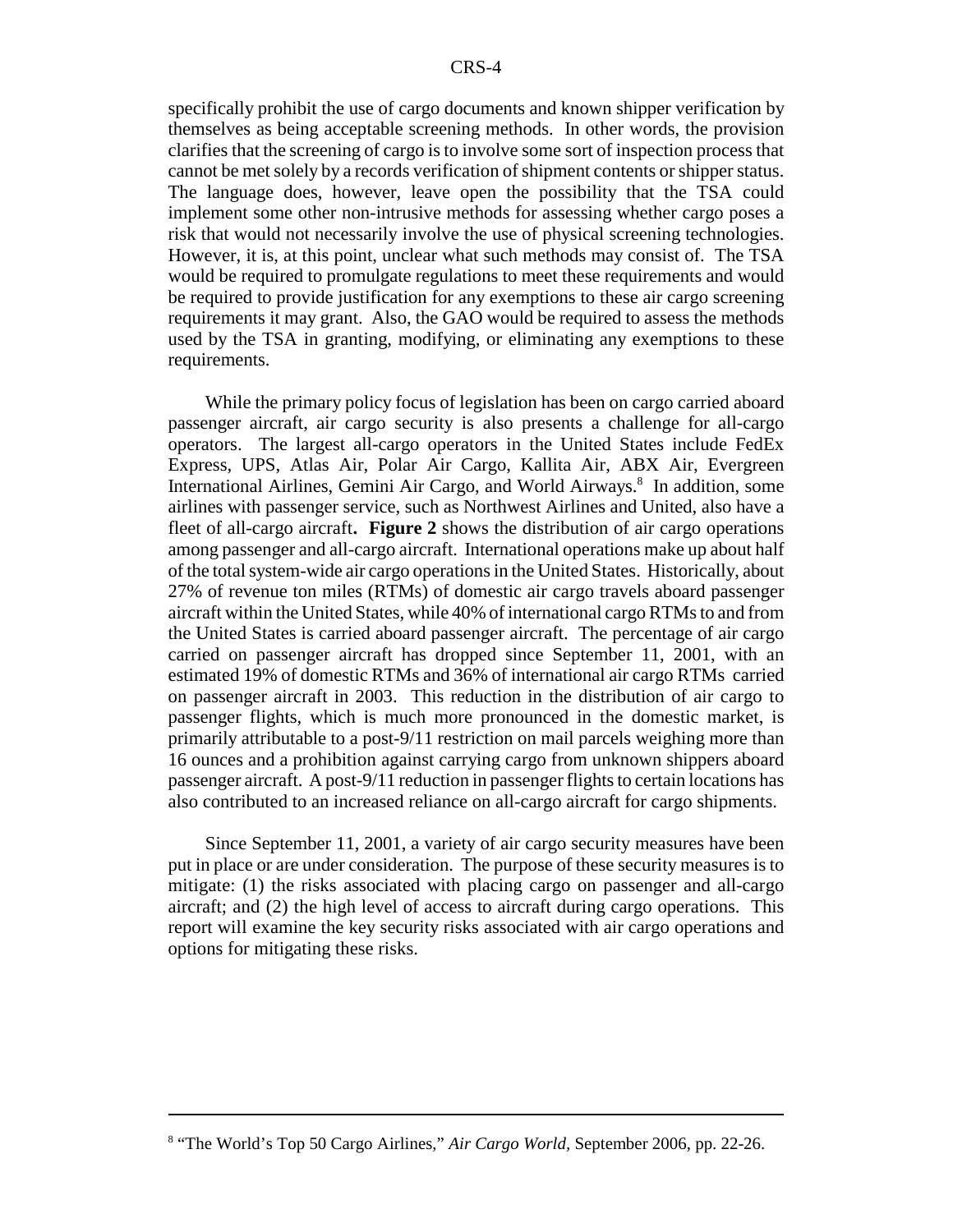

**Figure 2. Distribution of Air Cargo Revenue Ton Miles by Type of Operation (FY1999 - FY2005)**

**Source:** Federal Aviation Administration. *FAA Aerospace Forecasts Fiscal Years 2006-2017*.

#### **Air Cargo Security Risks**

Potential risks associated with air cargo security include introduction of explosive and incendiary devices in cargo placed aboard aircraft; shipment of undeclared or undetected hazardous materials aboard aircraft; cargo crime including theft and smuggling; and aircraft hijackings and sabotage by individuals with access to aircraft.

**Explosives and Incendiary Devices.** Undetected explosive or incendiary devices placed in air cargo are potential threats to aircraft. Experts have warned that air cargo may be a potential target for terrorists because screening and inspection of air cargo is currently not as extensive as required screening of passengers and checked baggage. Cargo carried aboard passenger aircraft may be at particular risk since passenger aircraft are generally regarded as highly attractive targets to terrorists and have been attacked in the past. It has been reported that TSA considers the likelihood of a terrorist bombing of a passenger airplane to be between 35% and 65% based on 2002 intelligence reports, and TSA believes that cargo is either likely to become, or already is, the primary aviation target for terrorists in the short term.<sup>9</sup> However, other terrorism experts regard placing explosives in air cargo as less

<sup>&</sup>lt;sup>9</sup> Greg Schneider. "Terror Risk Cited for Cargo Carried on Passenger Jets; 2 Reports List Security Gaps." *The Washington Post*, June 10, 2002.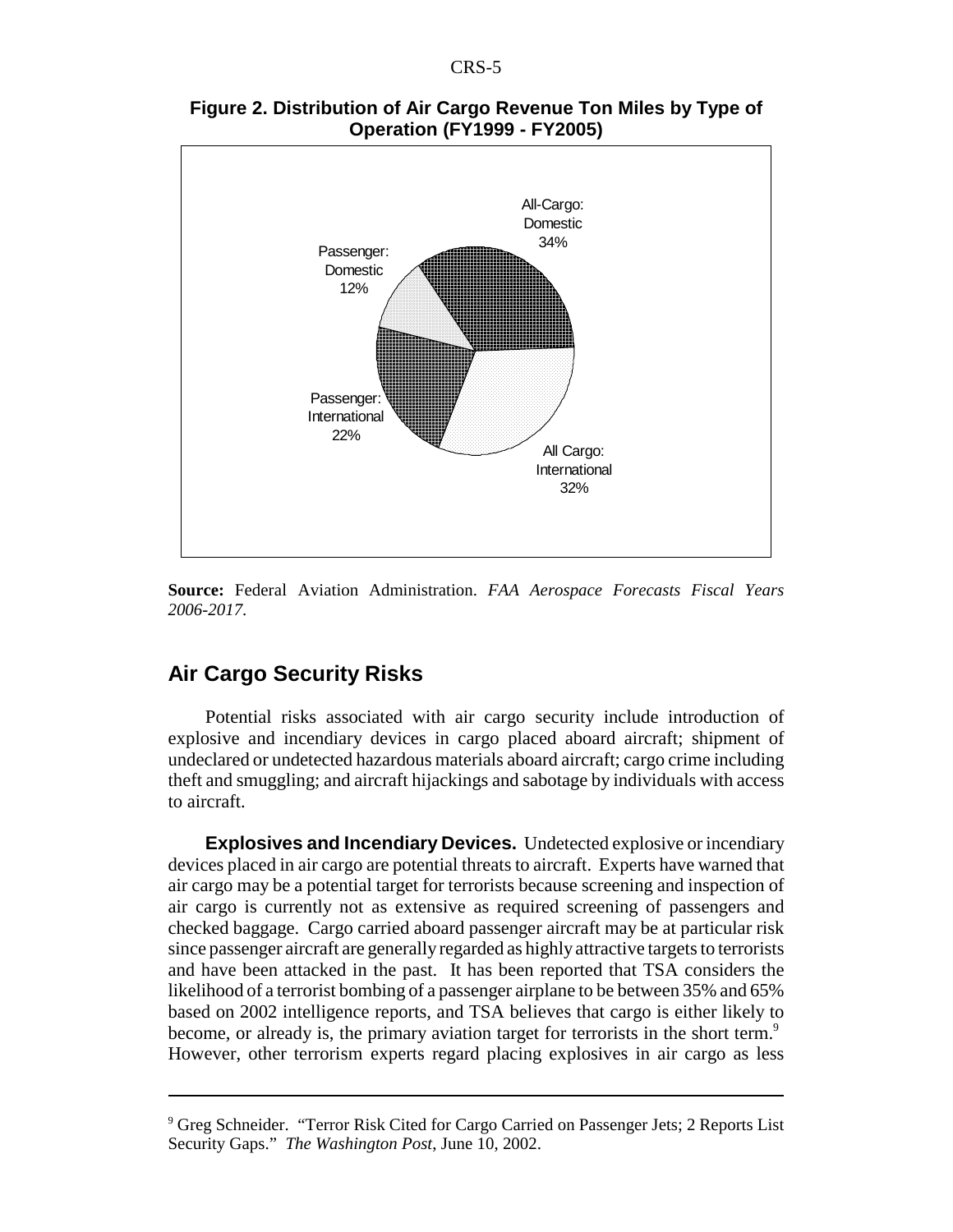appealing to terrorists because typically a specific flight cannot be targeted without the assistance of an individual with access to aircraft. Furthermore, experts generally believe that all-cargo aircraft are less appealing targets to terrorists because an attack against an all-cargo aircraft is not likely to generate the degree of public and media attention that a bombing of a commercial passenger aircraft would have.

 The December 22, 2001, attempted shoe bombing aboard a American Airlines Boeing 767 on a trans-Atlantic Paris to Miami flight and the foiled plot to allegedly bomb U.S.-bound airliners from the United Kingdom in August 2006 has heightened concerns over possible terrorist bombings of passenger aircraft. Historically, bombings of U.S. airliners have been rare and have mostly involved bombs placed in either the aircraft passenger cabin or in checked passenger baggage. The most catastrophic bombing of a U.S. airliner was the December 21, 1988 crash of Pan Am flight 103, a Boeing 747, over Lockerbie, Scotland that was attributed to an explosive device placed in a baggage container in the airplane's forward hold.<sup>10</sup> Investigation of the deadliest bombing of a passenger aircraft, the June 23, 1985 downing of Air India flight 182 off the coast of Ireland, similarly revealed evidence of an explosive device that was most likely introduced in checked baggage and placed in the aircraft's forward cargo hold.<sup>11</sup> The most notable event involving detonation of an explosive device transported as cargo aboard an airliner in the United States was the November 15, 1979 explosion aboard an American Airlines Boeing 727 that made a successful emergency landing at Dulles Airport following the incident. Investigation revealed that the device was contained in a parcel shipped by U.S. mail that the Federal Bureau of Investigation (FBI) linked to convicted "Unabomber," Theodore Kaczynski.<sup>12</sup>

While using cargo as a means to place explosive or incendiary devices aboard aircraft has historically been rare, heightened screening of passengers, baggage, and aircraft may make cargo a more attractive means for terrorists to place these devices aboard aircraft, including all-cargo aircraft as well as passenger aircraft, in the future. Investigations have suggested that al Qaeda terrorists had an interest in bombing allcargo aircraft prior to September 11, 2001, and were planning to bomb U.S.-bound cargo flights in an operation run out of the Philippines.<sup>13</sup> Given al Qaeda's continued interest in bombing aircraft and indications that they have already considered placing bombs in cargo, the specific vulnerability of air cargo is an issue of particular concern.

<sup>10</sup> United Kingdom Air Accidents Investigation Branch. *Report on the accident to Boeing 747-121, N739PA at Lockerbie, Dumfriesshire, Scotland on 21 December 1988* (Aircraft Accident Report No 2/90 (EW/C1094)), July 1990.

<sup>&</sup>lt;sup>11</sup> Canadian Aviation Bureau Safety Board. Aviation Occurrence, Air India Boeing 747-237B VT-EFO, Cork, Ireland 110 Miles West, June 23, 1985.

<sup>&</sup>lt;sup>12</sup> Affidavit of Assistant Special Agent in Charge, Terry D. Turchie, Before the U.S. District Court, District of Montana, April 3, 1996.

<sup>13</sup> National Commission on Terrorist Attacks Upon the United States. *The 9/11 Commission Report.* New York, NY: W. W. Norton & Company.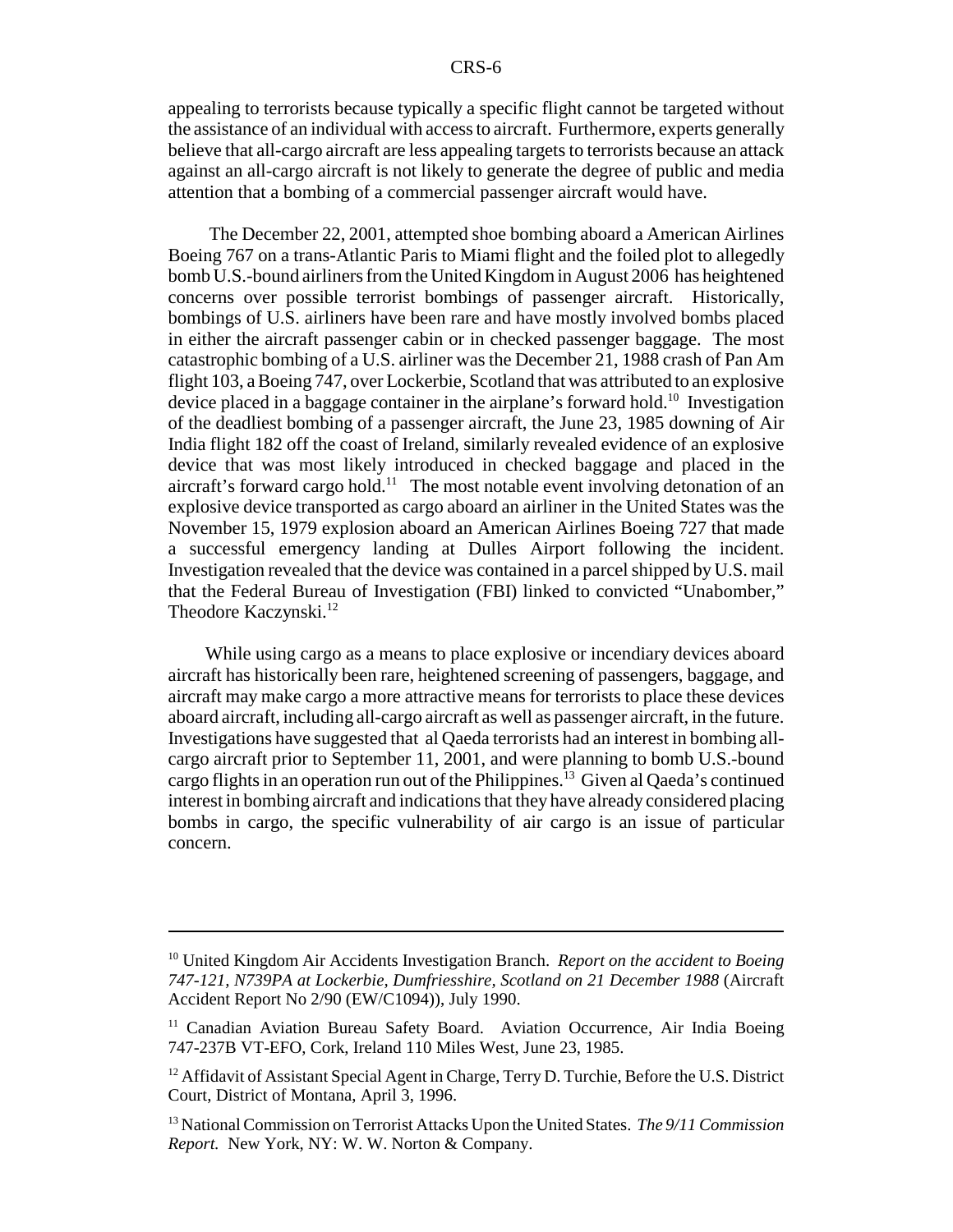However, as previously noted, some terrorism experts believe that placing explosives or incendiary devices in cargo may be less appealing because it would be difficult to target specific flights without the cooperation of individuals with access to aircraft such as cargo workers. Thus, increased efforts to perform background checks of workers with access to aircraft and increased physical security around air cargo operations may further mitigate the threat of explosives and incendiary devices. Additionally, the use of hardened cargo containers capable of withstanding internal bomb blasts are being evaluated and may also provide a means of mitigating the risks of explosives and incendiary devices. The 9/11 Commission specifically recommended the deployment of at least one hardened cargo container in each passenger aircraft to mitigate the potentially catastrophic consequences of a bomb carried in air cargo.<sup>14</sup> The National Intelligence Reform Act of 2004 (P.L. 108-458) calls for establishing a pilot program to evaluate this concept.

**Hazardous Materials.**15 Despite increased Federal Aviation Administration (FAA) and Department of Transportation (DOT) oversight and enforcement efforts, undeclared and undetected shipments of hazardous materials continues to pose a significant safety problem for air carriers. Most explosives and gases are prohibited aboard aircraft, however many properly handled hazardous materials are permitted aboard passenger and all-cargo aircraft within specified quantity limitations.<sup>16</sup>

Risks are introduced when hazardous materials are not declared leading to the potential transport of prohibited materials by air or improper handling of hazardous goods during loading and while in transit. The dangers of undetected and improperly handled hazardous materials in air cargo shipments were highlighted by the May 11, 1996 crash of a ValuJet DC-9 in the Florida Everglades. The National Transportation Safety Board (NTSB) determined that improperly carried oxygen generators ignited an intense fire in one of the airplane's cargo holds leading to the crash and issued several safety recommendations for improving the handling and tracking of hazardous materials to prevent improper carriage aboard passenger aircraft.<sup>17</sup>

While safety concerns regarding hazardous cargo shipments aboard passenger aircraft are of particular concern, preventing unauthorized shipments of hazardous materials is a challenge for all-cargo aircraft operators as well. About 75% of hazardous materials shipped by aircraft are carried aboard all-cargo aircraft, while the

 $14$  Ibid.

<sup>&</sup>lt;sup>15</sup> Hazardous materials or dangerous goods include explosives; gases; flammable liquids and solids; oxidizers and organic peroxides; toxic materials and infectious substances; radioactive materials; corrosive materials; and other miscellaneous dangerous goods (e.g. asbestos).

<sup>16</sup> U.S. General Accounting Office. *Aviation Safety: Undeclared Air Shipments of Dangerous Goods and DOT's Enforcement Approach.* (GAO-03-22, January 2003).

<sup>17</sup> National Transportation Safety Board. *Aircraft Accident Report: In-Flight Fire and Impact with Terrain, ValuJet Airlines, Flight 592, DC-9-32, N904VJ, Everglades, Near Miami, Florida, May 11, 1996* (AAR-97/06).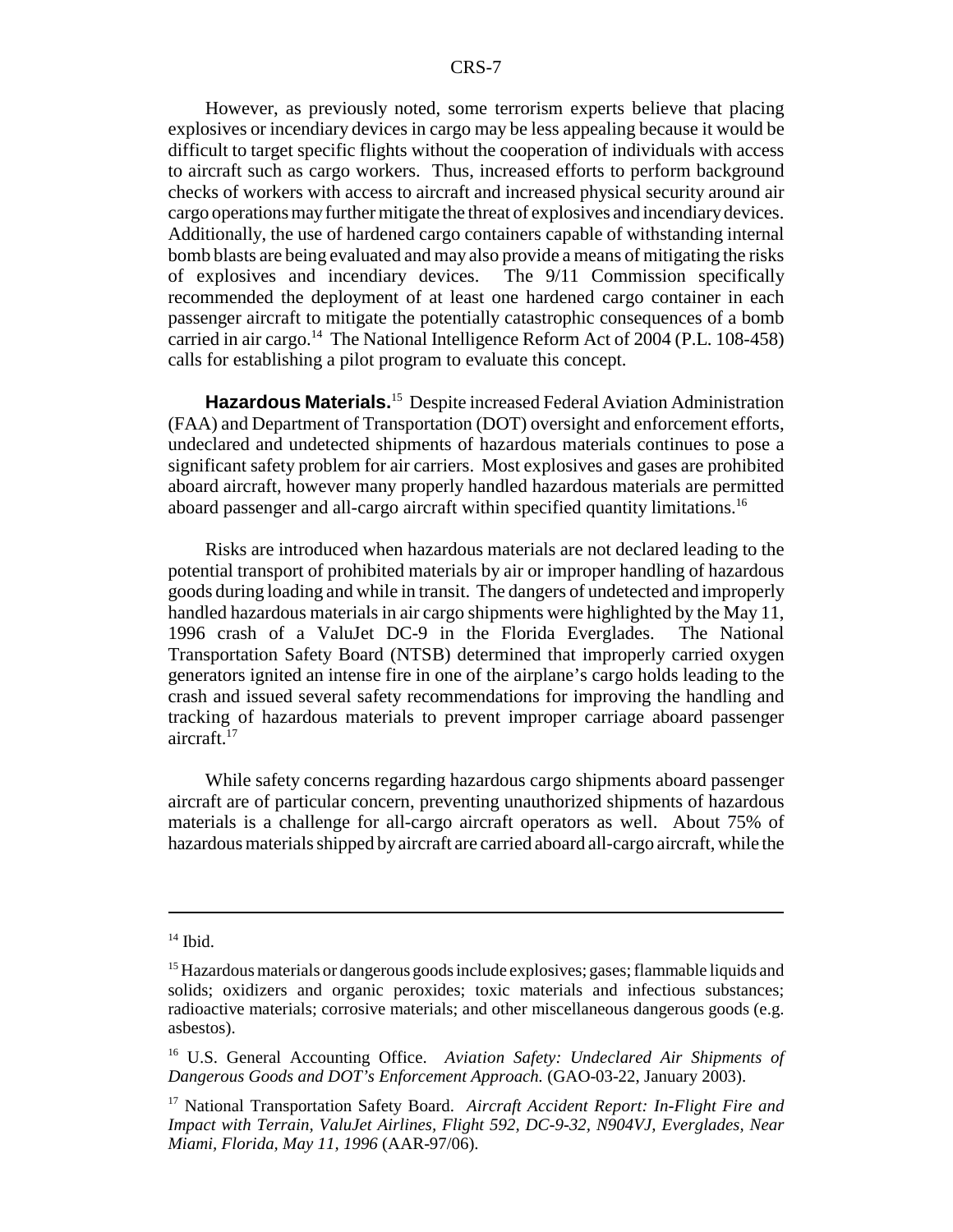remaining  $25\%$  is shipped on passenger aircraft.<sup>18</sup> Enhanced air cargo security measures may also improve air cargo safety by increasing the detection of undeclared hazardous materials.

**Cargo Crime.** Cargo crimes include theft of goods transported as cargo, and shipment and smuggling of contraband, counterfeit, and pirated goods through the cargo distribution network. It is estimated that direct losses due to cargo theft across all transportation modes total between \$10 and \$25 billion annually in the United States.<sup>19</sup> The large range in this estimate reflects the fact that cargo theft has not been a specific crime category and therefore reliable statistics on cargo theft are unavailable. A provision in the USA PATRIOT Improvement and Reauthorization Act (P.L. 109-177), however, required the Department of Justice to establish a separate category for cargo theft in the Uniform Crime Reporting System. The act also refines relevant statutes and increases criminal penalties for cargo theft and stowaways.

The large estimated level of cargo theft and other cargo crimes is indicative of potential weaknesses in cargo security including air cargo security. Specific weaknesses in air cargo security have been highlighted in several high profile investigations of cargo theft. Major cargo and baggage theft rings have been uncovered at JFK International Airport in New York, Logan International Airport in Boston, and at Miami International Airport.<sup>20</sup> In addition to theft, smuggling is a problem for air cargo security. Smuggling of contraband, counterfeit, and pirated goods undermines legal markets and reduces government tax and tariff revenues. Smuggling operations are often linked to organized crime, and may provide support for terrorist activities.<sup>21</sup> A large portion of cargo crime is either committed by or with the assistance of cargo workers. Therefore, increased security measures such as conducting more stringent or more frequent background checks of cargo workers and enhancing physical security of cargo operations areas are likely to reduce cargo crimes and improve the capability to detect criminal activity in air cargo operations. A review of transportation security needs for combating cargo crime identified six key issues regarding cargo security:

- A lack of effective cargo theft reporting systems;
- Weaknesses in current transportation crime laws and prosecution;
- A lack of understanding regarding the nature of cargo crime by governments and industry;

<sup>18</sup> U.S. General Accounting Office. *Aviation Safety: Undeclared Air Shipments of Dangerous Goods and DOT's Enforcement Approach.* GAO-03-22, January 2003.

<sup>19</sup> U.S. General Accounting Office. *Aviation Security: Vulnerabilities and Potential Improvements for the Air Cargo System.* GAO-03-334, December, 2002. FIA International Research, Ltd. *Contraband, Organized Crime and the Threat to the Transportation and Supply Chain Function*. September 2001.

<sup>&</sup>lt;sup>20</sup> U. S. General Accounting Office. *Ibid*; Department of Transportation, Office of the Inspector General. *Press Release: Six MIA Airport Employees Indicted for Stealing from Checked Passenger Bags*. December 11, 2002.

<sup>21</sup> FIA International Research, Ltd. *Op. cit.*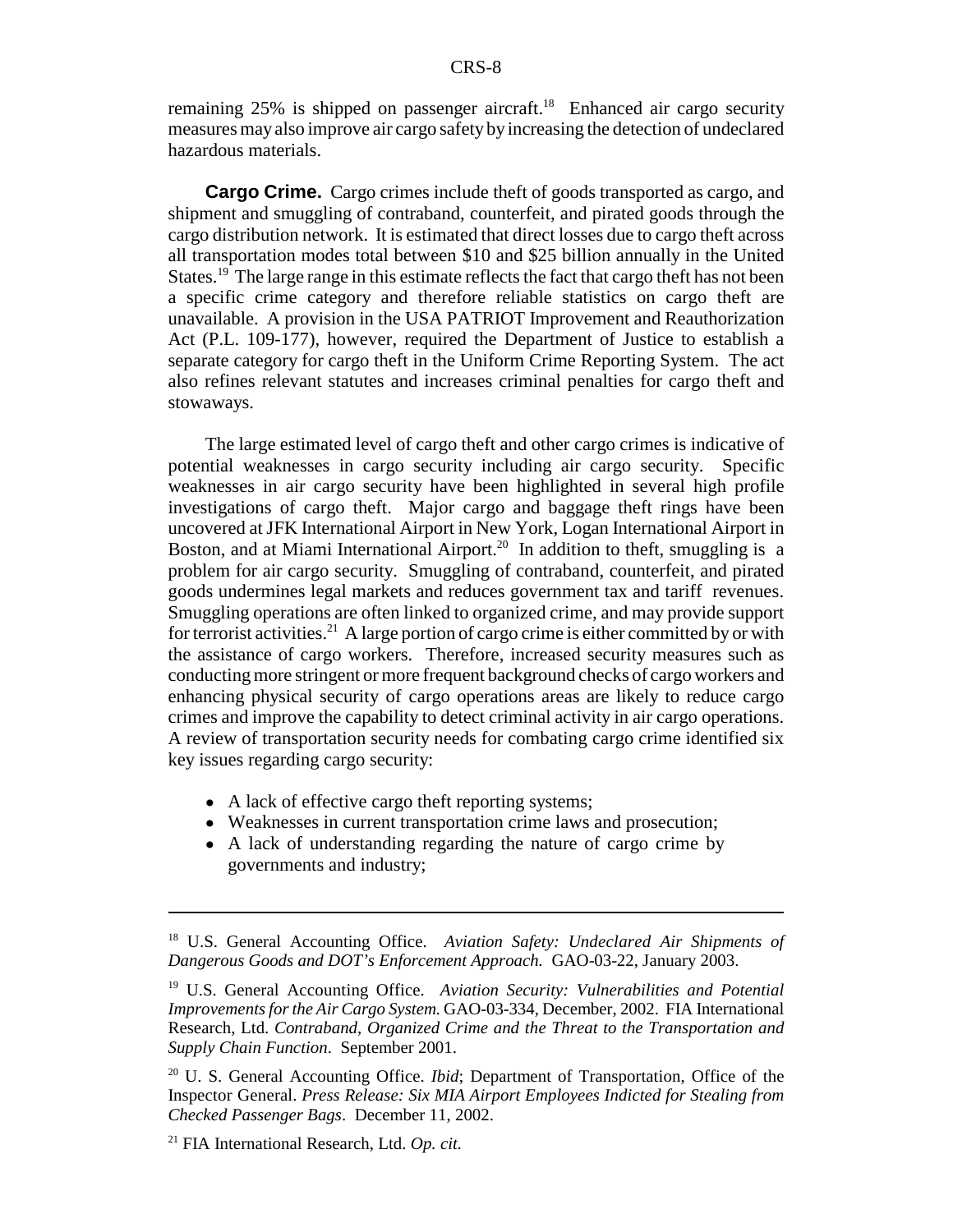- Inadequate support for cargo theft task forces;
- ! A need to improve local law enforcement expertise on cargo theft; and
- The need for more effective cargo security technology including cargo tracking systems, tamper-evident and tamper-resistant seals, high-speed screening devices, and integration of security technology into supply chain management systems. $^{22}$

Addressing these issues specific to cargo crime may also improve overall cargo security and could deter terrorist threats to cargo shipments. While these recommendations are directed toward cargo crime issues in all modes of transportation, they could be particularly applicable to air cargo security where other security concerns such as explosive and incendiary device detection, hazardous materials detection, and deterring hijackings and sabotage may also be addressed through the implementation of tighter controls to deter cargo crime.

**Aircraft Hijacking and Sabotage.** Individuals with access to aircraft may pose a risk of potential hijackings and aircraft sabotage. Instances of hijackings by individuals with access to aircraft have been extremely rare, but include two examples of particularly violent incidents by disgruntled individuals who had access to aircraft that facilitated their plots. A particularly dramatic hijacking attempt by an individual with access to aircraft and cargo operations facilities occurred on April 7, 1994.23 An off-duty Federal Express flight engineer attempted to hijack a FedEx DC-10 aircraft and crash it into the company's Memphis, Tennessee headquarters. The hijacker boarded the airplane in Memphis under the guise of seeking free transportation to San Jose, California. His only luggage was a guitar case that concealed hammers, mallets, a knife, and a spear gun. At the time there was no requirement or company procedure to screen or inspect personnel with access to cargo aircraft or their baggage. The flight crew thwarted the hijacker's attempt to take over the airplane by force and made a successful emergency landing in Memphis despite serious injuries to all three flight crew members.

Individuals have also used their access to aircraft credentials to bypass existing security measures. For example, on December 7, 1987, a PSA regional jet crashed near San Luis Obispo, California killing all 43 people on board.<sup>24</sup> Investigation revealed that a disgruntled former USAir employee, recently fired for alleged theft, used his employee identification, which had not been returned, to bypass airport security with a loaded handgun. At altitude, he shot his former supervisor who was a passenger on the airplane. He then entered the flight deck, shot the two pilots, and then shot himself after putting the airplane into a crash dive. At the time, federal regulations permitted airline employees to bypass airport security checkpoints.

<sup>22</sup> Ed Badolato. "Cargo Security: High-Tech Protection, High-Tech Threats. *TR News*, 211, November-December 2000, pp. 14-17.

<sup>23</sup> Dave Hirschman. *Hijacked: The True Story of the Heroes of Flight 705*. (New York: William Morrow & Co, 1997).

<sup>&</sup>lt;sup>24</sup> National Transportation Safety Board. Accident Brief, NTSB Identification: DCA88MA008. Available at [http://www.ntsb.gov].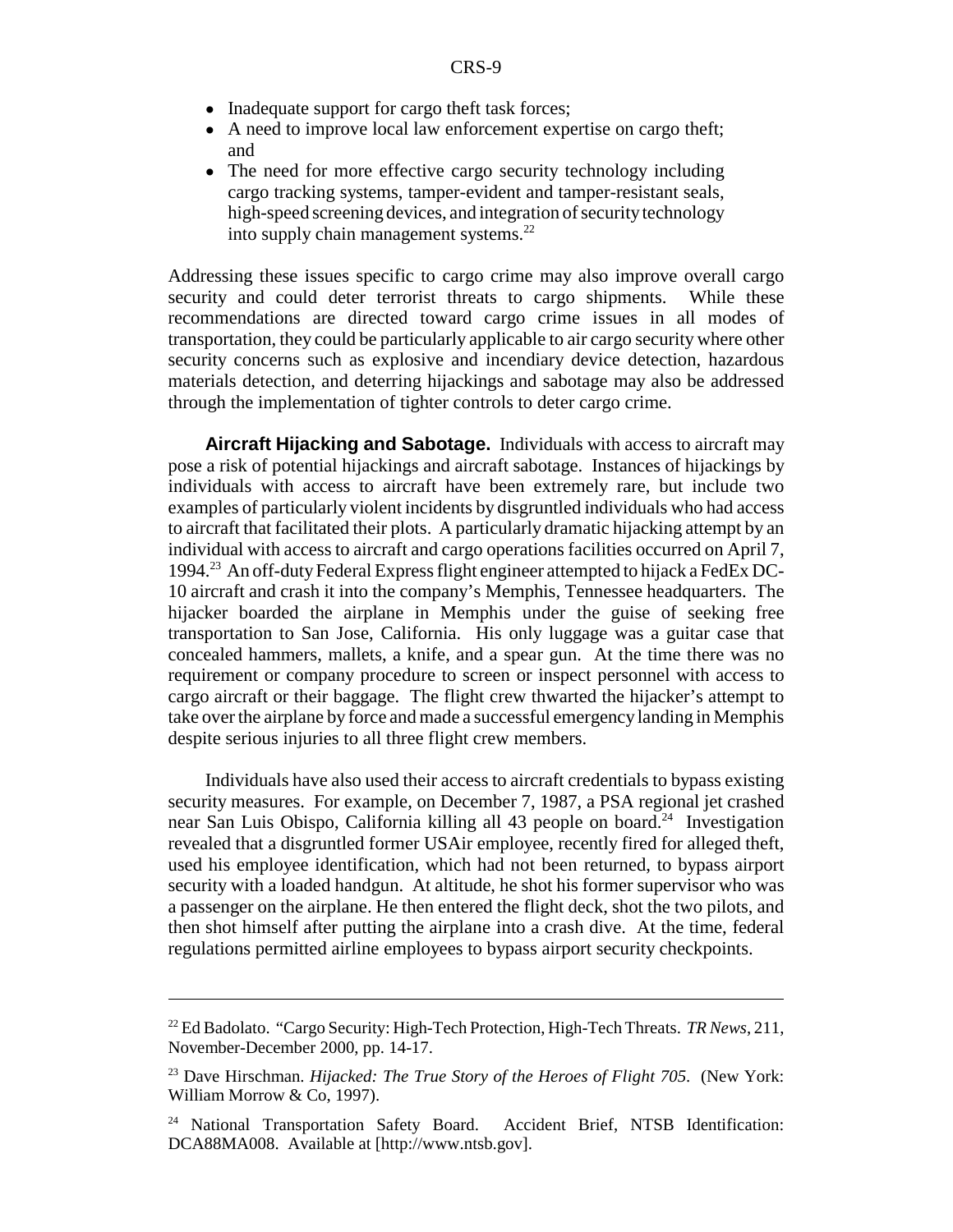#### CRS-10

Since these incidents, airport and air cargo security regulations have been tightened to establish better controls over aircraft access including background checks and physical screening of individuals with access to aircraft. Background checks of workers with unescorted access to passenger aircraft was mandated under ATSA, and background checks of workers with unescorted access to air cargo are under consideration as part of proposed regulations issued by the TSA in November 2004.25 However, without full screening of air cargo and airport personnel, the potential still exists for persons with access to aircraft to pass weapons inside the secured areas of airports. Under recently imposed regulations, all-cargo operators must take steps to prevent unauthorized individuals from accessing aircraft and to ensure that crewmembers and individuals carried aboard large all-cargo aircraft are prevented or deterred from carrying weapons, explosives, or other destructive items on board aircraft.26

Heightened security measures on passenger aircraft since September 11, 2001 could make all-cargo aircraft more attractive to terrorists seeking to hijack large airplanes. Currently, federal air marshals are not deployed on all-cargo aircraft, and cargo airplanes are not required to have hardened cockpit doors so long as alterative TSA-approved security measures are implemented to control access to the aircraft and flight deck while the airplane is on the ground. Vision 100 (P.L. 108-176) expanded the Federal Flight Deck Officer program to include pilots of all-cargo aircraft. This program trains and deputizes pilots to carry firearms to protect the flight deck against a terrorist attack. (see CRS Report RL31674, *Arming Pilots Against Terrorism: Implementation Issues for the Federal Flight Deck Officer Program*, by Bart Elias.)

Sabotage by individuals with access to aircraft is also a potential risk, although generally not considered a significant threat because of the high level of knowledge regarding aircraft systems needed to sabotage flight critical systems, the levels of redundancy of flight critical systems on modern transport category airplanes<sup>27</sup>, and the existing capabilities to detect sabotage attempts through aircraft systems checks and pre-flight inspections. While numerous cases of sabotage by disgruntled employees have been documented, these incidents of aircraft tampering have typically been discovered during pre-flight inspections resulting in aircraft groundings and delays and costly repairs, but have not resulted in catastrophes. Such incidents have not been linked to terrorism.

<sup>&</sup>lt;sup>25</sup> Department of Homeland Security, Transportation Security Administration. "Air Cargo Security Requirements; Proposed Rule." *Federal Register*, (69) 217, 65258-65291.

<sup>&</sup>lt;sup>26</sup> See 49 CFR §1544.202.

 $27$  Transport category airplanes include all jet-powered airplanes with 10 or more passenger seats or weighing more than 12,500 pounds maximum takeoff weight (MTOW), and all propeller-driven airplanes with 19 or more seats or weighing more than 19,000 pounds MTOW.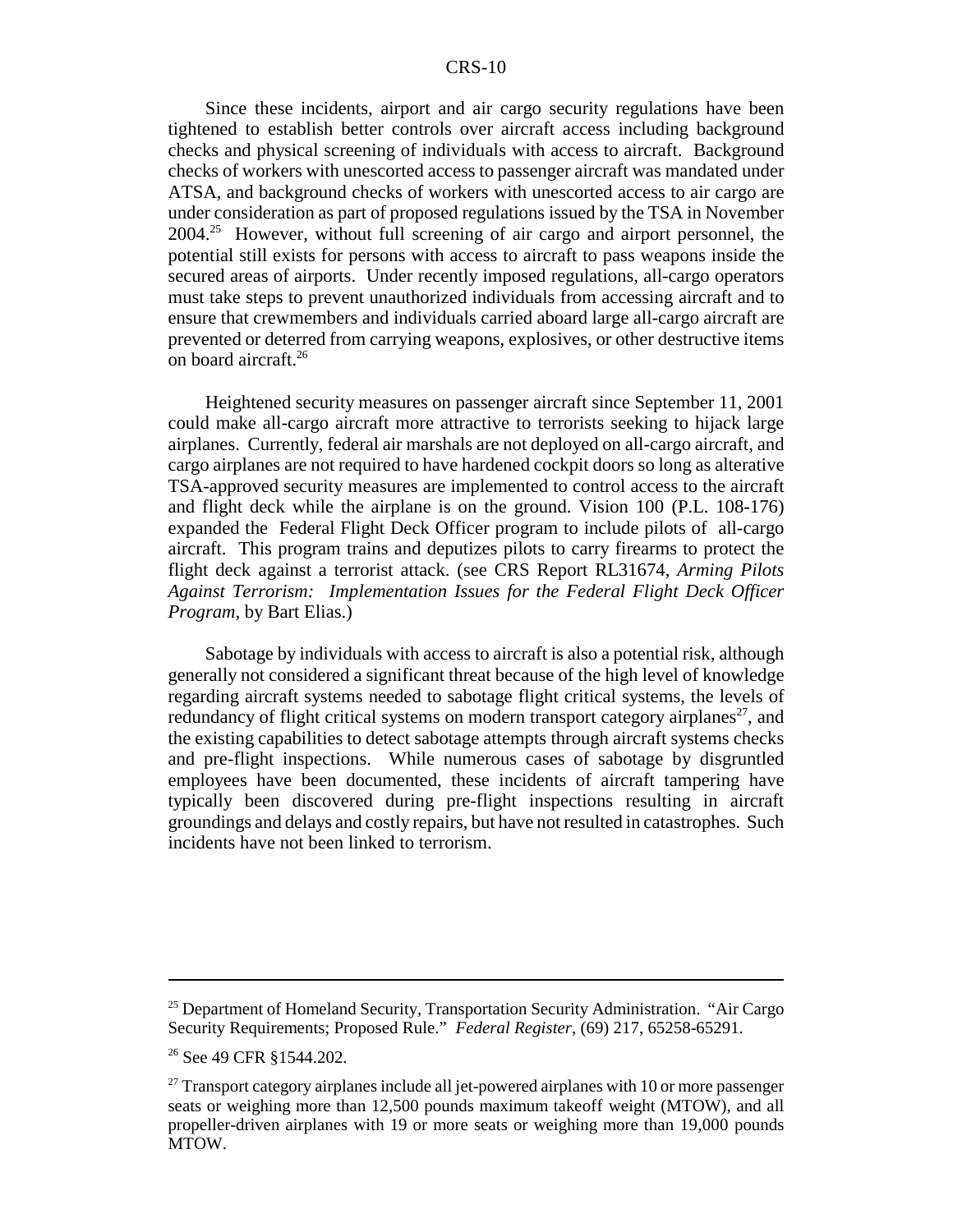#### **Cargo Screening and Inspection**

Screening and inspection of air cargo may be an effective means for detecting explosives, incendiary devices, and hazardous materials in air cargo. The Aviation and Transportation Security Act (ATSA, P.L. 107-71) requires the screening of all property, including mail and cargo, carried aboard passenger aircraft in the United States. In implementing the security procedures for cargo carried aboard passenger airplanes, TSA has relied extensively on "known shipper" programs to prevent the shipment of cargo from unknown sources aboard passenger aircraft. ATSA also specifies that, as soon as practicable, a system must be implemented to screen, inspect, or otherwise ensure the security of all cargo transported in all-cargo aircraft using methods such as those outlined in this report. However, the General Accounting Office (GAO) noted that the TSA lacked specific long-term goals and performance targets for cargo security.28 In response, the TSA has developed an air cargo security strategic plan and has proposed comprehensive regulations designed to enhance air cargo security. The TSA's strategy centers on risk-based assessments and targeted physical screening of cargo based on risk as well as increased random inspections of shipments.

Current aviation security regulations require that each passenger aircraft operator and indirect air carrier<sup>29</sup> develop a security program for acceptance and screening of cargo to prevent or deter the carriage of unauthorized explosives or incendiaries. However, the volume of air cargo handled and the distributed nature of the air cargo system presents significant challenges for screening and inspecting air cargo. Presently, in the United States, about 50 air carriers transport air cargo on passenger aircraft handling cargo from nearly 2 million shippers per day.<sup>30</sup> About 80% of these shippers use freight forwarders who operate about 10,000 facilities across the country.<sup>31</sup> Since many experts believe that  $100\%$  screening of all air cargo is not a practical solution with currently available technology, security programs have relied on pre-screening of cargo to identify shipments for physical screening and inspection. The TSA notes that 100% physical screening of all cargo is not a viable alternative as no single technology is currently available to effectively and comprehensively screen all air cargo for various different types of explosives threats.<sup>32</sup> The TSA, therefore, has adopted a risk-based strategy that relies heavily on the vetting of shippers through a known shipper process and on screening

<sup>&</sup>lt;sup>28</sup> U.S. General Accounting Office. *Post-September 11<sup>th</sup> Initiatives and Long-Term Challenges.* Statement of Gerald L. Dillingham, Testimony Before the National Commission on Terrorist Attacks Upon the United States, April 1, 2003 (GAO-03-616T); U.S. Government Accountability Office, *Aviation Security: Federal Action Needed to Strengthen Domestic Air Cargo Security,* October 2005, GAO-06-76.

<sup>&</sup>lt;sup>29</sup> An indirect air carrier refers to an entity, such as a freight forwarder, that engages indirectly in the air transportation of property on passenger aircraft (See Title 49 Code of Federal Regulations, Chapter XII, Part 1544).

<sup>&</sup>lt;sup>30</sup> See S.Rept. 108-38.

<sup>31</sup> U.S. General Accounting Office. *Aviation Security.*

<sup>32</sup> Transportation Security Administration, *TSA Takes Significant Steps to Strengthen Air Cargo Security*.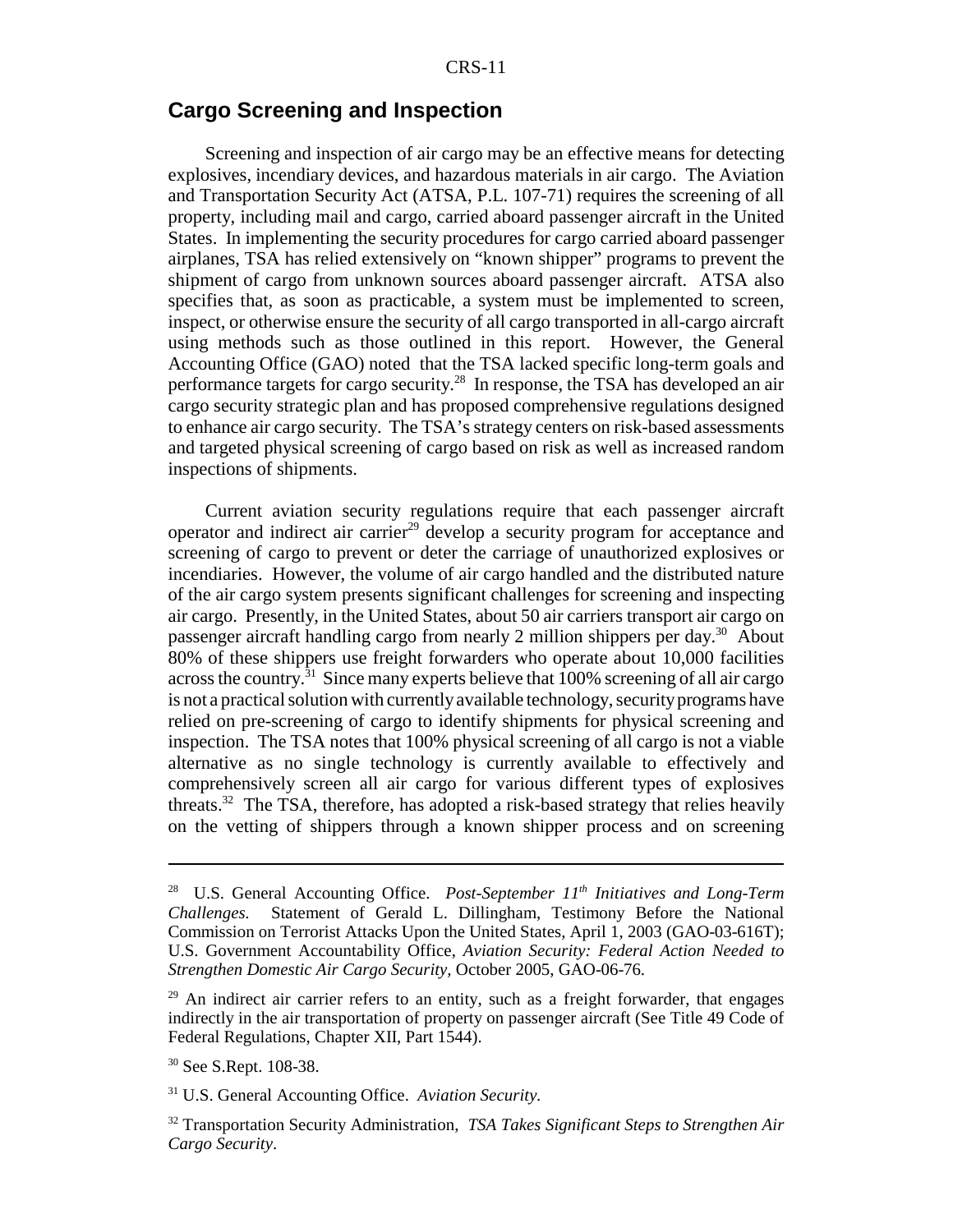shipments against databases of known shippers. Ultimately, the TSA plans to include other factors in its cargo risk assessment through the use of a freight assessment system that is currently under development.

The TSA is currently working toward fully implementing its Air Cargo Strategic Plan, which was released in November 2003.<sup>33</sup> In keeping with the risk-based approach of implementing air cargo security measures typified in the known shipper concept, the core elements of this plan consist of: improving shipper and supply chain security through improved vetting of shippers and freight forwarders; enhancing cargo pre-screening processes; developing and deploying appropriate screening technologies to conduct targeted air cargo inspections; and implementing appropriate facility security measures. In addition to the known-shipper system, the TSA is also developing a more comprehensive targeting tool for air cargo, known as the "Freight Assessment System." While few details of this systems have been publicly disclosed, the TSA expects to fully deploy this system sometime in 2008.<sup>34</sup>

**"Known Shipper" Programs.** The principal means for pre-screening or profiling cargo has been through the use of "known shipper" programs. In May 2006, the TSA issued a final rule establishing an industry-wide known shipper database for vetting all shipments placed on passenger aircraft.<sup>35</sup> Previously, some air carriers and indirect air carriers had voluntarily participated in a system using a central database of known shippers to vet cargo destined for passenger aircraft as required under ATSA. Other air carriers and freight forwarders relied on internal databases and security protocols approved by TSA for determining whether shipments bound for a passenger airplane come from known sources and that shippers have adequate security measures in place to protect the integrity of those shipments. These protocols were collectively known as "known shipper" programs.

Known shipper programs were created to establish procedures for differentiating trusted shippers, known to a freight forwarder or air carrier through prior business dealings, from unknown shippers who have conducted limited or no prior business with a freight forwarder or air carrier. Using this system, packages from unknown shippers can then be identified for additional screening and inspection. Currently, shipments from unknown sources are prohibited from passenger aircraft. Additionally, air carriers and freight forwarders must refuse to transport any cargo from shippers, including known shippers, that refuse to give consent for searching and inspecting the cargo. ATSA provides for use of known shipper programs as an alternate means for ensuring the security of cargo carried aboard passenger aircraft

<sup>33</sup> U.S. Department of Homeland Security, Transportation Security Administration. *Air Cargo Strategic Plan.* November 13, 2003; Department of Homeland Security, Transportation Security Administration, "Air Cargo Security Requirements, Final Rule," *Federal Register, 71*(102)*,* May 26, 2006, pp. 30477-30517; 49 CFR 1544.239.

<sup>&</sup>lt;sup>34</sup> Executive Office of the President of the United States, Office of Management and Budget, *Program Assessment, Transportation Security Administration: Air Cargo Security Programs.* Washington, DC.

<sup>&</sup>lt;sup>35</sup> Department of Homeland Security, Transportation Security Administration. "Air Cargo Security Requirements; Proposed Rule." *Federal Register*, (69) 217, 65258-65291.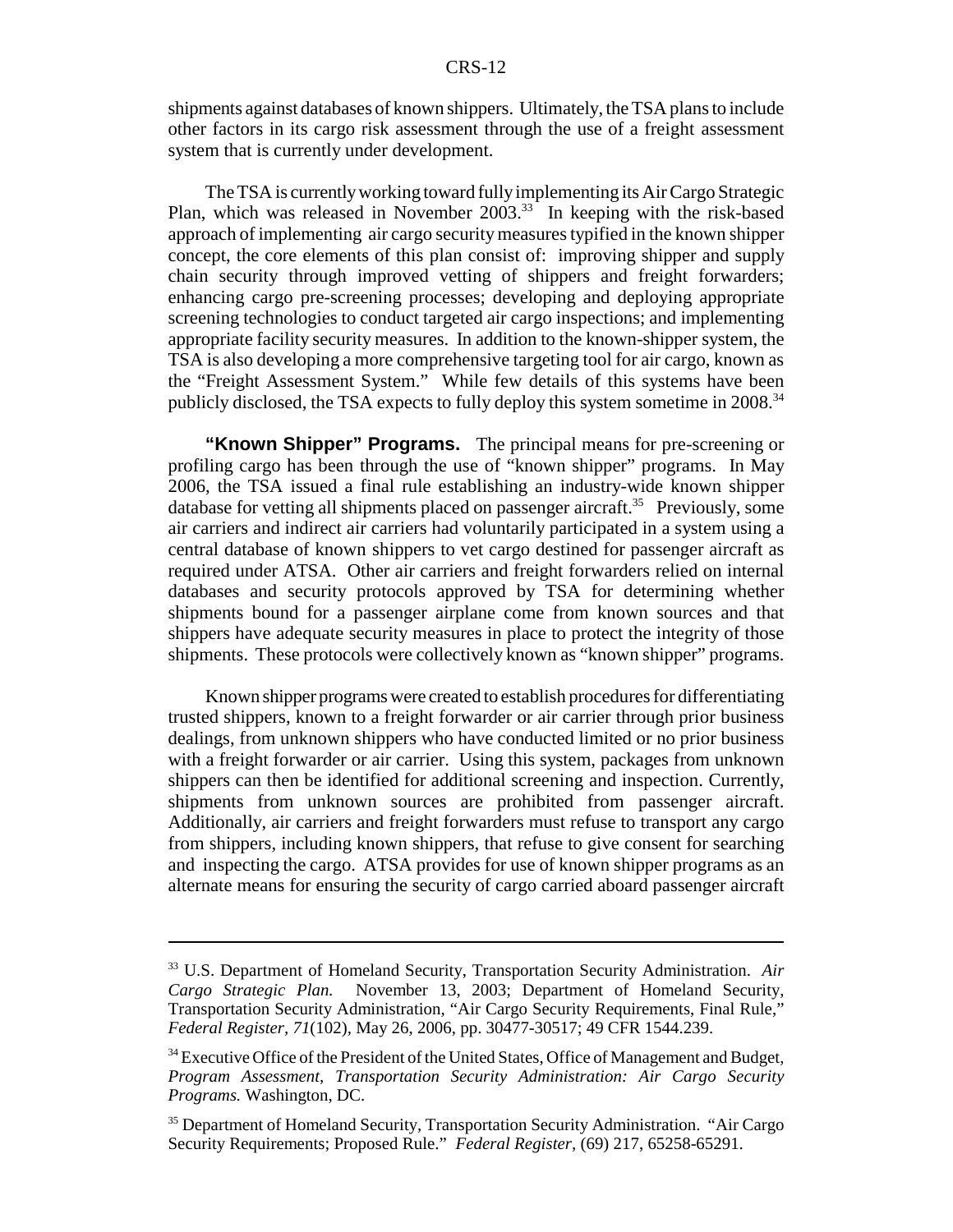in lieu of screening of property by federal government employees prior to aircraft boarding.

The development of known shipper programs was prompted by industry experts and Congress in the mid-1990s who recognized that increased controls over air cargo shipments were needed to better ensure air cargo safety and security. Key concerns included the need for increased compliance with guidelines for the shipment of hazardous materials and the need to deter terrorists from using cargo as a means to place explosives or incendiary devices on aircraft. In addition, congressional hearings on the 1996 Valujet accident concluded that air cargo safety could only be achieved through a comprehensive inspection program encompassing all components of the air cargo network.<sup>36</sup>

In December 1996, the FAA's Aviation Security Advisory Committee (ASAC) Security Baseline Working Group issued a series of recommendations that formed the basis for FAA's effort to strengthen aviation security in response to this need. Recommendations issued by the working group regarding air cargo security included tightening the definition of a "known shipper"; using profiles to review the shipments of known shippers and apply additional security measures; and exploring technologies to develop a profile to be applied to cargo shipments. The White House Commission on Aviation Safety and Security, formed after the 1996 crash of TWA Flight 800 and commonly referred to as the Gore Commission, urged the adoption of the recommendations made by the FAA's Baseline Working Group regarding the profiling of "known" and "unknown" shippers.<sup>37</sup> As part of FAA's efforts in air cargo safety and security, a "known shipper" program was subsequently established, outlining procedures for freight forwarders and air carriers to review the security practices of known frequent customers and establish a cargo security plan for handling cargo from known and unknown shippers. With the passage of ATSA, oversight of cargo security measures was transferred from the FAA to the TSA. The TSA has continued to rely on known shipper programs as a principle means for prescreening air cargo.

A review of aviation security after the September 11, 2001 terrorist attacks by the Department of Transportation (DOT) Office of the Inspector General, drew attention to the vulnerabilities of air cargo and questioned the overall effectiveness of the known shipper program.<sup>38</sup> In Congressional testimony following the terrorist attacks of September 11, 2001, DOT Inspector General, Kenneth Mead, referenced a 1998 report by the DOT Office of the Inspector General documenting a high rate of non-compliance with hazardous materials regulations and cargo security requirements across the air cargo industry and a lack of industry oversight to ensure

<sup>36</sup> Department of Transportation, Office of the Inspector General. *Aviation Security: Federal Aviation Administration* (Report No. AV-1998-134, May 27, 1998).

<sup>37</sup> White House Commission on Aviation Safety and Security. *Final Report to President Clinton.* Vice President Al Gore, Chairman. February 12, 1997. Washington, DC: The White House.

<sup>38</sup> Ken Leiser. "Gaps in air cargo security may offer terrorism openings." *AEROTECH News and Review*, June 21, 2002, p. B2.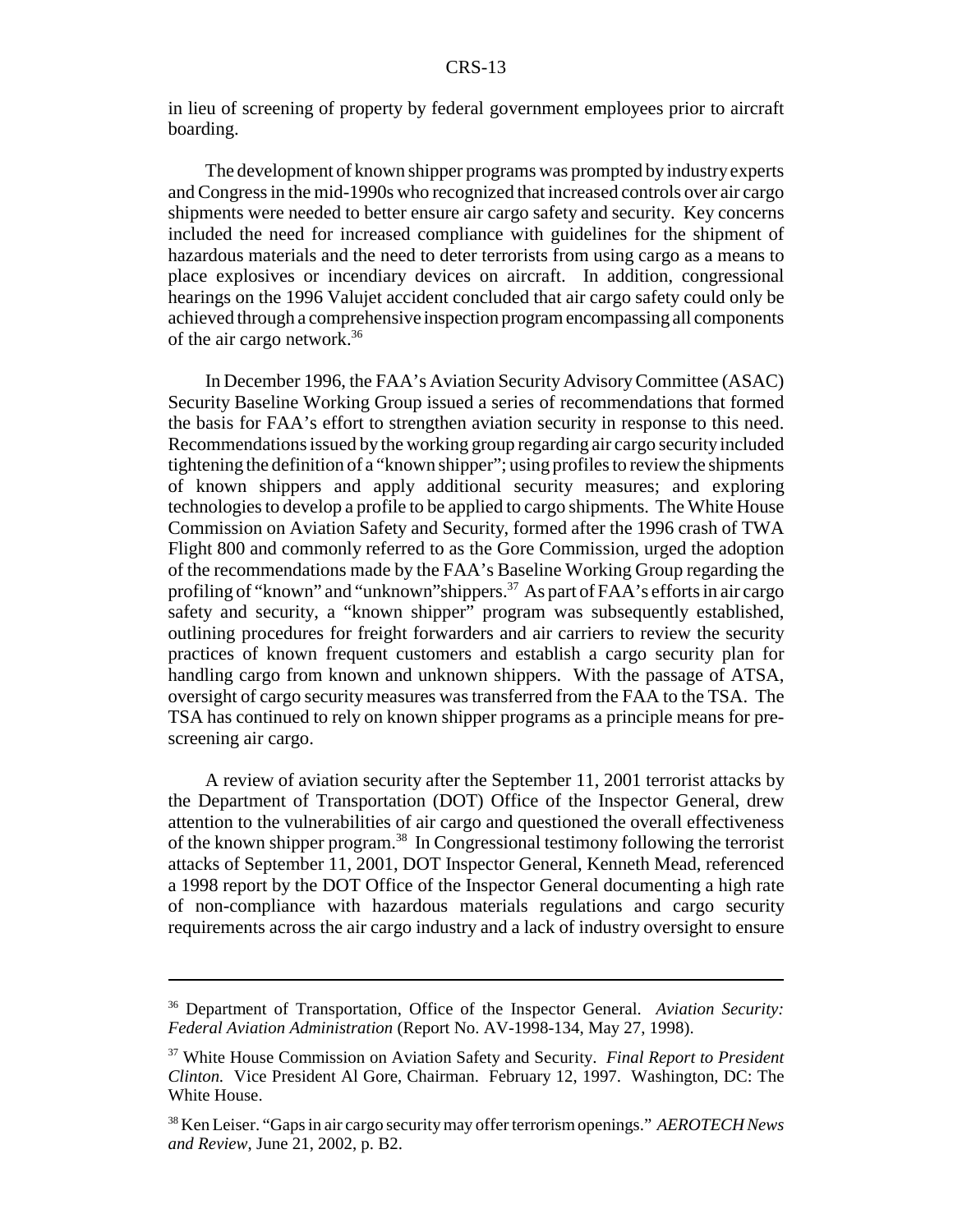that security procedures were carried out by cargo workers.<sup>39</sup> In 1998, the DOT Inspector General noted that FAA was making progress toward improving the policies, procedures, and controls over air cargo safety and security.40 However, Mead testified that a follow-up audit revealed continued weaknesses in FAA's policy for allowing cargo on passenger aircraft. Several loopholes have been noted, including the relative ease of obtaining known shipper status, and the relative ease with which someone could pose as a known shipper by falsifying or counterfeiting shipping documents used to identify the source as a known shipper. $41$ 

Two central issues regarding the post-9/11 implementation of known shipper programs have been the adequacy of procedures for auditing and monitoring known shippers, and consideration of the potential need for a consolidated database of known shippers, as has now been created. Critics of known shipper programs have argued that relatively little investigation of known shippers is required to demonstrate that these shippers are trustworthy and have adequate security measures in place to ensure the integrity of their shipments.<sup>42</sup> Freight forwarders and air carriers have also questioned why extensive background checks and established relations with a particular customer are required to establish that the customer is a known shipper when that customer is already considered a known shipper to another air carrier or freight forwarder. Therefore, some had suggested a need for a standardized, centralized database of known shippers, as has now been created by the TSA. To address these concerns, the TSA initially instituted an industry-wide pilot program database of known shippers. This initiative poised the TSA to address Congressional interest in establishing an industry-wide known shipper database that was included in language passed by the Senate during the  $108<sup>th</sup>$  Congress (see S. 165, S. 2845 as passed by the Senate). The administration's subsequent initiatives in taking regulatory action to require an industry-wide known shipper database led Congress to ultimately drop the Senate-passed provision in the Intelligence Reform Act of 2004 (P.L. 108-458) that would have established a statutory requirement for establishing a standardized industry-wide known shipper program and database. Congress instead settled on including language calling for the TSA to finalize its rulemaking on air cargo security, including the proposed establishment of the industry-wide known shipper database, by September 2005. Those rules were not finalized until May, 2006, but are now being implemented, including the provision to establish an industry-wide known shipper database. The Congressional Budget Office (CBO) estimates that it will cost about \$10 million per year to maintain an industry-wide database of known shippers.<sup>43</sup>

<sup>&</sup>lt;sup>39</sup> Statement of The Honorable Kenneth M. Mead, Inspector General U.S. Department of Transportation. "Action Needed to Improve Aviation Security." Before the Committee on Governmental Affairs and the Subcommittee on Oversight of Government Management, Restructuring and the District of Columbia, United States Senate, September 25, 2001.

<sup>40</sup> Department Of Transportation, Office of the Inspector General. *Aviation Security: Federal Aviation Administration* (Report No. AV-1998-134, May 27, 1998).

<sup>41</sup> Greg Schneider. *Op. cit.*

<sup>42</sup> Ken Leiser, *Op. cit.*

<sup>43</sup> See S.Rept. 108-38. *Air Cargo Security Improvement Act: Report of the Committee on* (continued...)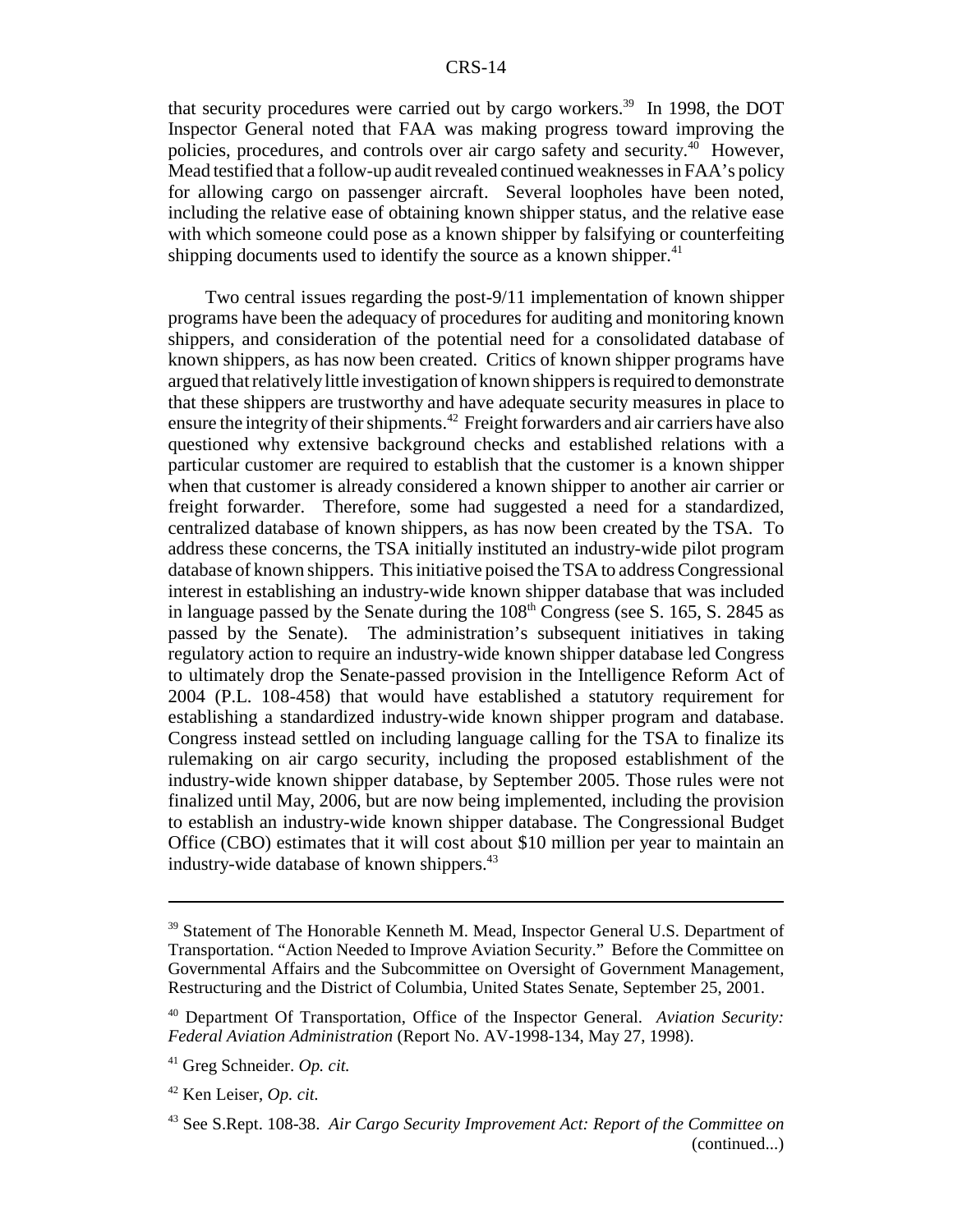**Cargo Inspection.** Another issue for air cargo security is the adequacy of cargo inspection procedures and oversight of cargo inspections at air carrier and freight forwarder facilities. ATSA established requirements for screening and inspection of all individuals, goods, property, vehicles, and other equipment entering a secured area of a passenger airport that assures the same level of protection as passenger and baggage screening.

ATSA, however, did not establish specific requirements for the physical screening of air cargo. With regard to air cargo, current regulations specify that aircraft operators must use the procedures, facilities, and equipment described in their security program to prevent or deter the carriage of unauthorized explosives or incendiaries in cargo onboard a passenger aircraft and inspect cargo shipments for such devices before it is loaded onto passenger aircraft. With regard to all-cargo aircraft, ATSA mandates that a system to screen, inspect, or otherwise ensure the security of all-cargo aircraft is to be established as soon as practicable, but sets no specific deadlines or time frame for compliance. Additionally, aircraft operators must establish controls over cargo shipments, in accordance with their security program, that prevent the carriage of unauthorized explosive or incendiary devices aboard passenger aircraft and access by unauthorized individuals. Further, aircraft operators must refuse to transport any cargo presented by a shipper that refuses to consent to a search and inspection of their shipment.<sup>44</sup>

The Homeland Security Appropriations Act of 2005 (P.L. 108-334) called for tripling the amount of cargo placed on passenger airplanes that is screened or inspected, however the absolute number or percentage of cargo subject to inspection is considered security sensitive. FY2006 appropriations language (P.L. 109-90) directed the TSA to take all possible measures — including the certification, procurement, and deployment of screening systems — to inspect and screen air cargo on passenger aircraft and increase the percentage of cargo inspected beyond the level mandated in the FY2005 appropriations measure. Further, FY2007 appropriations language (P.L. 109-295) directed the TSA to work with industry stakeholders to develop standards and protocols to increase the use of explosives detection equipment for screening air cargo.

While Congress has acted to increase physical inspections of cargo carried aboard passenger aircraft, 100% screening of all cargo placed on passenger aircraft remains a particularly contentious issue. At the beginning of the  $110<sup>th</sup>$  Congress, the House passed H.R. 1, which includes a provision that would require 100% screening of cargo placed on passenger aircraft by the end of FY2009. Specifically, the provision would phase-in the percentage of cargo required to be screened, setting these levels at 35% by the end of FY2007, 65% by the end of FY2008, and 100% by the end of FY2009. Air cargo industry stakeholders have largely opposed this approach, urging Congress instead to "...focus on realistic solutions based on a framework that identifies and prioritizes risks, works methodically to apply effective and practical security programs, and makes optimal use of federal and industry

 $43$  (...continued)

*Commerce, Science, and Transportation on S. 165*. United States Senate, April 11, 2003.

<sup>44</sup> See Title 49, Code of Federal Regulations, Chapter XII, Part 1544.205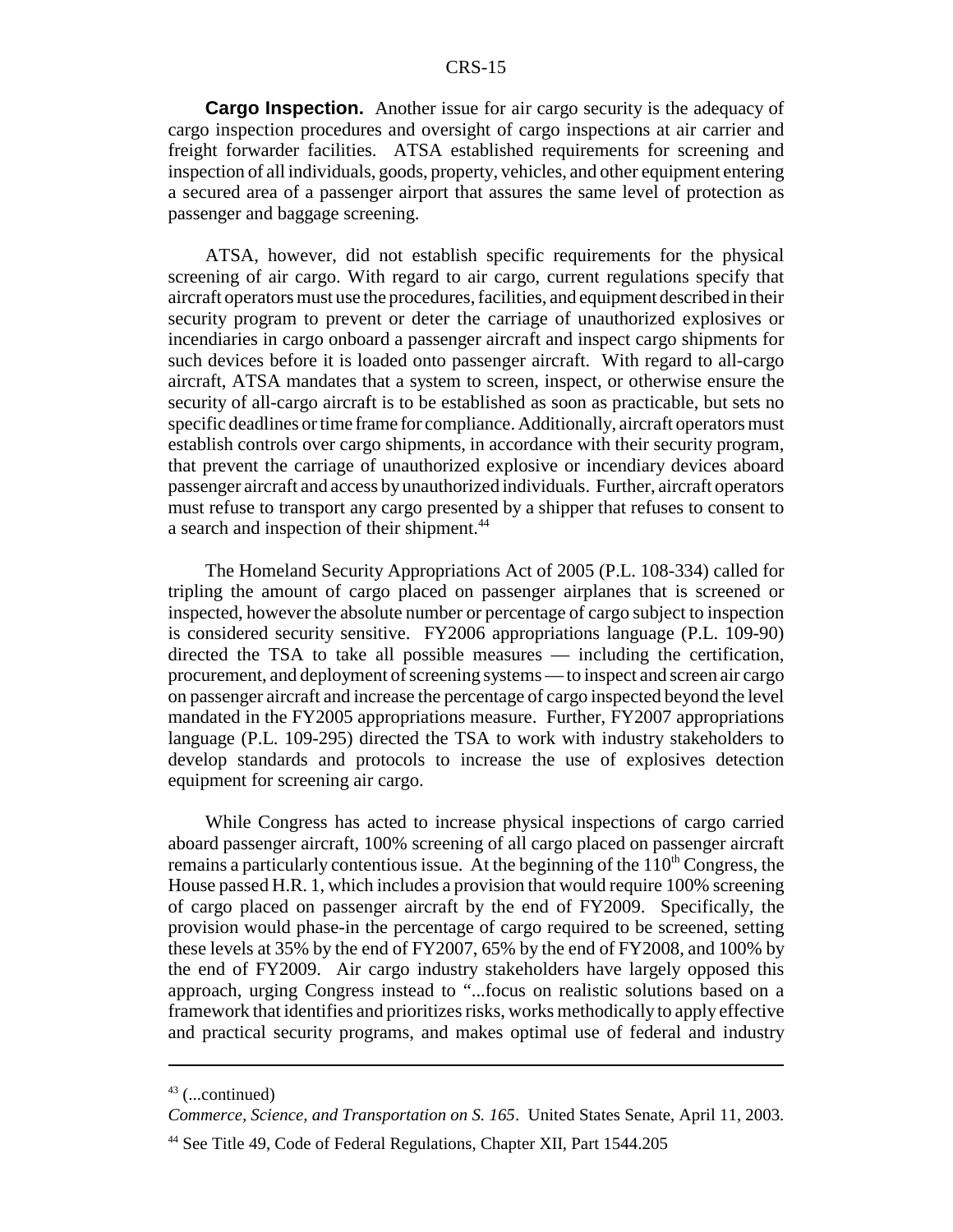resources."45 They advocate for a risk-based screening system for cargo placed on passenger airlines that incorporates threat assessment and targeting capabilities, provides incentives for shippers to strengthen supply chain measures, and focuses increased inspections on cargo determined to be of elevated risk through risk assessment and targeting capabilities. This roughly parallels the TSA's current strategic plan for air cargo security, which focuses on risk-based targeted screening of cargo, rather than 100% physical screening of cargo loaded on to passenger aircraft. The industry has specifically recommended increased use of canine explosives detection teams; enhanced supply chain security; enhanced targeting of shipments based on the Customs and Border Protection (CBP) experience with its Automated Targeting System (ATS); expanded use of explosive trace detection (EDT) technology for targeted screening; and accelerated research and development of technologies that can more efficiently inspect elevated risk cargo.46

A significant challenge regarding cargo inspection is the feasibility of implementing inspection procedures that offer adequate assurances for security without unduly affecting cargo shipment schedules and processes. In 1997, the Gore Commission recommended that unaccompanied express packages shipped on commercial passenger aircraft should be subject to examination by explosives detection systems. $47$  However, many in the air cargo industry have expressed continuing concerns that current technology does not offer a readily available, affordable solution for scanning cargo containers or cargo unit loading devices (ULDs) in an expeditious manner that would not unduly affect the schedule of air cargo operations. Also, scanning or inspecting individual packages is considered infeasible by many experts due to the volume of cargo handled and the schedule demands of the air cargo business. Therefore, most experts agree that the most practical solution, using available technology, is the application of physical screening and inspections on selected shipments and the use of cargo profiling procedures such as known shipper programs to identify shipments that may require additional screening and inspection.

Since the ability to screen and inspect cargo may be limited by available technology, flight schedules, and cargo processing demands, alternative measures for screening and inspection at cargo handling facilities have been suggested. In particular, the Gore Commission recommended a significant expansion of the use of bomb-sniffing dogs. Former TSA head, Admiral James Loy, testified that increased use of canine teams may be an effective means for increasing inspections of cargo

<sup>45</sup> Air Carrier Association of America, Airforwarders Association, Air Transport Association, Cargo Network Services Corporation (CNS), High Tech Shippers Coalition, International Warehouse Logistics Association, National Air Carrier Association (NACA), National Customs Brokers and Forwarders Association of America, Inc., National Fisheries Institute, Regional Airline Association, Society of American Florists, and the U.S. Chamber of Commerce, *Letter to The Honorable Daniel Inouye and The Honorable Ted Stevens,* January 8, 2007, p. 1.

<sup>46</sup> *Ibid.*

<sup>47</sup> White House Commission on Aviation Safety and Security. *Op. cit.*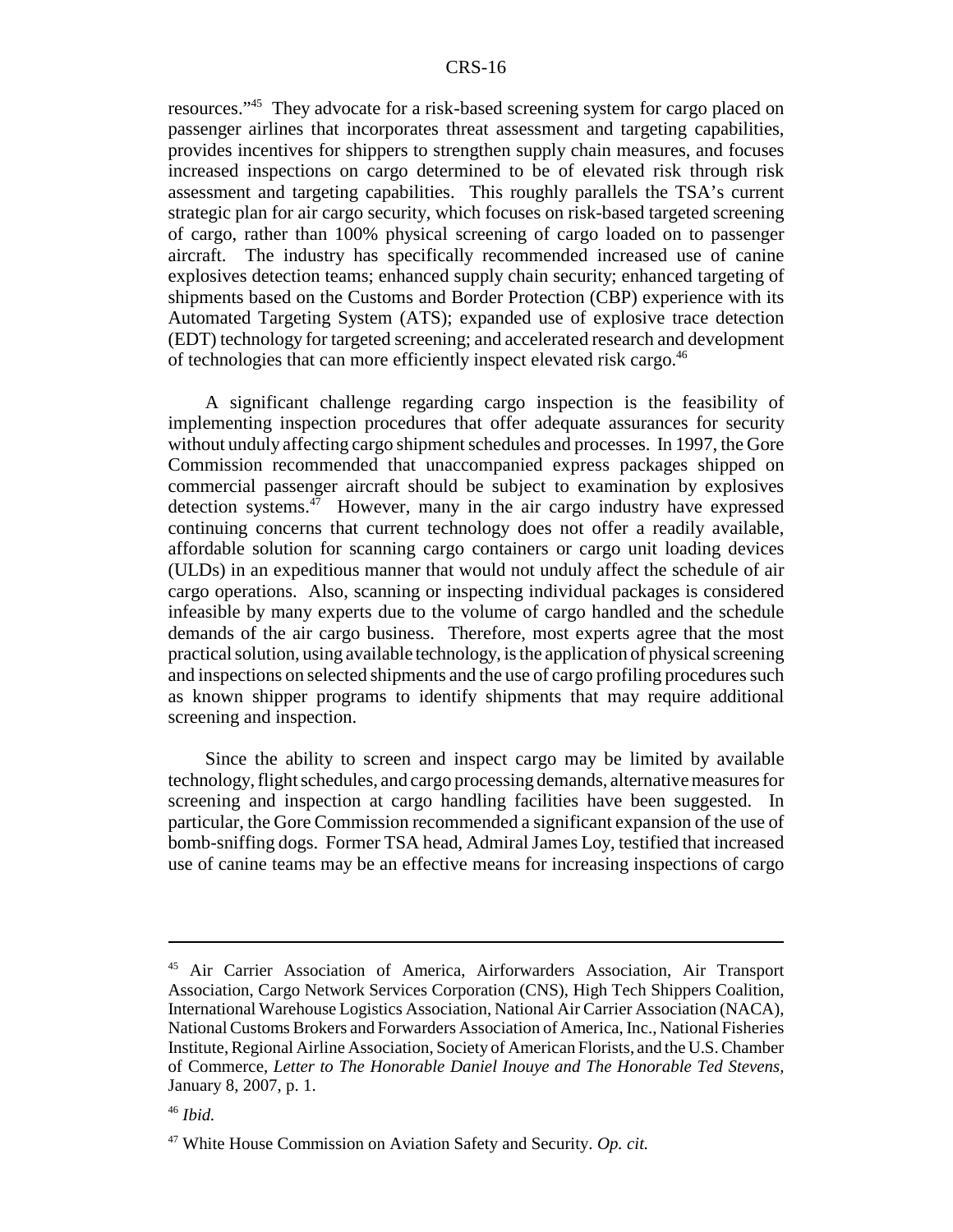#### CRS-17

and mail.48 Canine teams may offer a viable alternative means for screening air cargo at a relatively low cost. As previously noted, air cargo industry stakeholders are presently advocating the increased use of explosives detection canine teams as an integral part of a risk-based approach to air cargo targeting and screening.

However, some believe that adequate assurances regarding the security of cargo placed upon passenger aircraft cannot be provided without 100% physical screening predominantly relying on explosives detection technology, as is currently required for all checked baggage. Despite considerable public policy discussion regarding the physical screening of air cargo placed on passenger airliners, there is relatively limited information regarding the estimated cost of carrying out proposals to conduct physical screening of 100% of cargo carried on passenger aircraft. A statement attributed to David Wirsing, Executive Director of the Airforwarders Association, asserted that implementing this proposal would cost "over \$700 million in the first year alone."49 The Transportation Security Administration (TSA) has not publicly disclosed a formal cost estimate for screening all cargo placed on passenger aircraft. However, a statement attributed to TSA spokeswoman Andrea McCauley, indicated that screening cargo placed on passenger aircraft "would cost an estimated \$3.6 billion over 10 years."<sup>50</sup>

A CRS analysis, based on costs incurred to meet the mandate for 100% baggage screening and a comparison of the annual volume of cargo carried on passenger aircraft to the estimated annual volume of checked baggage, yielded a ten-year estimate of roughly \$3.75 billion for meeting the proposed mandate to screen 100% of cargo placed on passenger aircraft, roughly in line with the estimate attributed to the TSA. However, additional complexities associated with air cargo, such as large sized and irregular shaped shipments, that were not taken into account in this analysis could further increase estimated costs by making the screening process more labor intensive, or by requiring the additional deployment of alternative technologies for screening. These and other factors may explain the larger anticipated initial year costs estimated by the Airforwarders Association, reflected in their estimate of \$700 million in the first year of 100% screening. While these factors have generally been acknowledged by industry experts, it has not been fully determined how these unique factors may affect the overall cost of screening cargo. On the other hand, through leveraging technology development and applying operational efficiencies developed from experience with baggage screening, the total cost of implementing cargo screening may be reduced to some degree.

Regarding the costs for screening cargo, the potential for additional fees imposed on air cargo is a particular concern for air cargo industry stakeholders. While H.R. 1 proposes a mandate for 100% cargo screening, it does not include any provisions to create any air cargo security fees to pay for this mandate. Further,

<sup>48</sup> See Statement of Admiral James M. Loy, *Op. cit.*

<sup>49</sup> Matthew Yglesias, "\$1.27 Trillion: The Price is Wrong," *The American* Prospect, *17*(7), July/August 2006, p. 28-32. See also, "Screening Air Cargo," *Air Safety Week,* May 9, 2005.

<sup>&</sup>lt;sup>50</sup> Jeff Bliss, "Air-Cargo Screening 'A Disaster Waiting to Happen,' Critics Say," *Bloomberg.com,* November 29, 2005.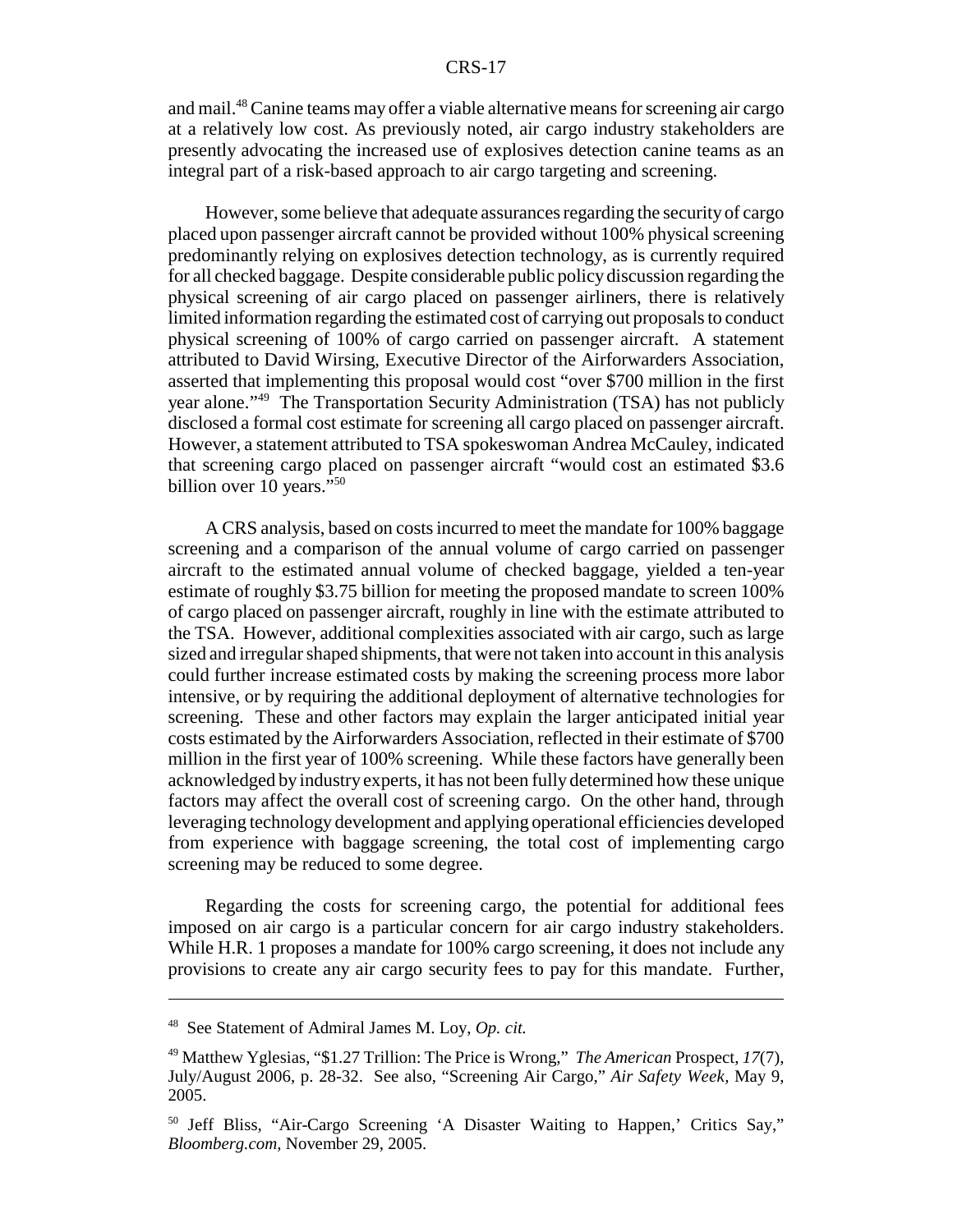House majority leadership has indicated that it will not propose new deficit spending to pay for this and other provisions in H.R. 1, and that "...airlines would be expected to pay for air cargo inspections."51 Under such a scheme, it would be most likely that physical screening of air cargo would become an air carrier responsibility with TSA oversight to insure regulatory compliance. Under such a scheme, airlines would incur the direct costs for meeting the 100% screening requirements.

Besides the impact of direct costs for screening, passenger airlines may be competitively disadvantaged compared to all-cargo airlines if these new mandates are implemented. Industry stakeholders have expressed concerns that additional security screening requirements could slow shipments on passenger aircraft, and certain routes may no longer be profitable if cargo revenues are reduced or eliminated as a result of new screening requirements.<sup>52</sup> Given that profit margins for most passenger airlines are relatively small, and most large passenger airlines have failed to achieve any consistent profitability in recent years, the additional burden of both direct and indirect costs associated with a mandate to screen all cargo placed on passenger aircraft may present particular fiscal challenges to the airlines. While estimated cargo revenues of about \$4.7 billion<sup>53</sup> annually make up only about 5% of total industry-wide operating revenues among passenger air carriers, these additional revenues can make the difference between profit or loss in an industry that has seen net losses averaging  $3.8\%$  of total revenue over the past three years.<sup>54</sup>

**U.S. Mail Carried on Aircraft.** Canine teams, which have been advocated by industry for increased use in screening and inspecting air freight, presently provide the only means approved by the TSA for screening mail weighing more than one pound that is put on passenger aircraft under a long-running pilot program in place at 11 airports.55 Mail weighing more than one pound is otherwise prohibited from carriage aboard passenger aircraft.

The transport of U.S. mail aboard aircraft introduces unique security challenges to prevent illegal hazardous material shipments and the introduction of explosive and incendiary devices. Inspecting first class, priority, and express mail prior to shipment by air is difficult because the Postal Service regards these items as private materials protected by the Fourth Amendment against search.<sup>56</sup> The Postal Service has implemented a screening process to prevent unauthorized shipments of hazardous

<sup>51</sup> Chris Strohm, "Democrats Look To Industry To Pay for Cargo," *Government Executive Daily Briefing,* January 9, 2007.

<sup>52</sup> Thomas Frank, "Bill Would Order All Air Cargo Screened," *USA Today,* January 8, 2007.

<sup>53</sup> Air Transport Association, *ATA Issue Brief: Air Cargo Security — The Airlines View*, Washington, DC: Air Transport Association.

<sup>54</sup> CRS analysis of airline industry economic data presented in: Air Transport Association, *Smart Skies: A Blueprint for the Future, 2006 Economic Report,* Washington, DC: Air Transport Association.

<sup>55</sup> U.S. Department of Homeland Security, Transportation Security Administration. "TSA Canine Teams Screen U.S. Mail for Explosives - Pilot Program to Expand to Airports Across the Country." Press Release 03-34, May 29, 2003.

<sup>56</sup> U.S. General Accounting Office. *Aviation Security.*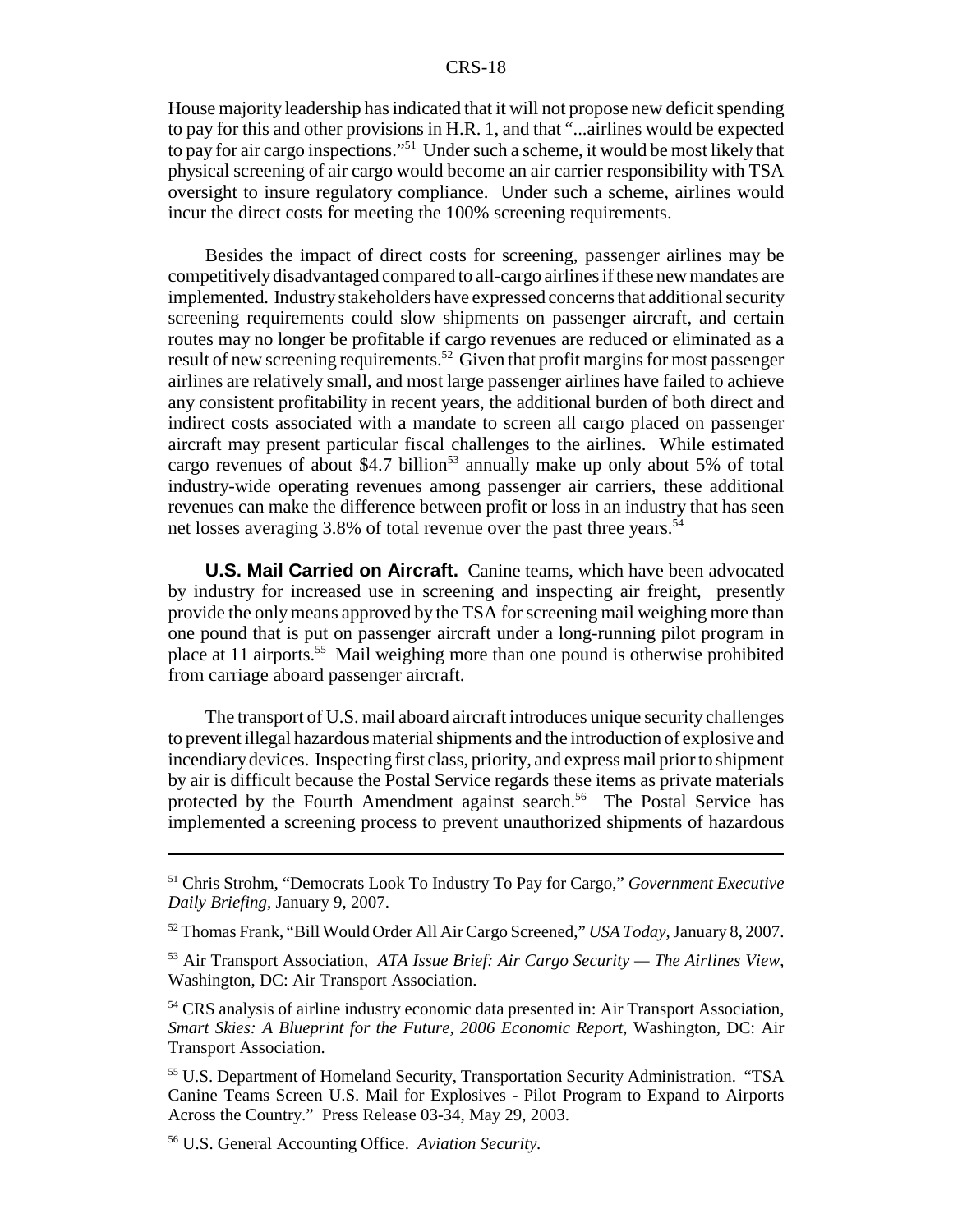substances that relies on customer screening by postal clerks who are trained to question individuals shipping packages weighing more than one pound by air. Items weighing less than one pound, on the other hand, are not subject to any inquiry and can be deposited in mailboxes thereby precluding any inquiry of the sender. However, only a small percentage of this mail is shipped by air. About 5 to 7.5 percent of all domestic mail shipments, regardless of weight, are transported by either passenger or all-cargo aircraft. Federal Express is the largest carrier of U.S. mail and its all-cargo operations account for about half of the total volume of U.S. mail shipments by air.<sup>57</sup>

In 1997, the Gore Commission recommended that the Postal Service obtain authorization from customers shipping mail weighing more than one pound allowing examination by explosive detection systems, and if necessary, seek appropriate legislation to accomplish this.<sup>58</sup> Since September 11, 2001, postal shipments weighing more than one pound have been limited to all-cargo aircraft. Passenger air carriers have been pushing to have these restrictions lifted because of a significant loss of revenue from U.S. mail shipments. Items weighing less than one pound shipped by U.S. mail are not subject to this restriction from carriage aboard passenger airliners. As seen in **Figure 3**, there was a precipitous decline in mail shipments by passenger airlines that resulted from this restriction. While all-cargo air carriers have increased their mail carriage to some degree in response, most of the mail once carried aboard passenger aircraft is now being transported by other modes.

Assuring the safety and security of U.S. mail transported by aircraft, and preventing the introduction of explosives or incendiaries in mail shipped by aircraft while maintaining privacy rights of postal patrons remains an important issue in the debate over air cargo security. Following the events of September 11, 2001 and the Postal Service anthrax incidents, the Technology Subcommittee of the President's Commission on the United States Postal Service recommended that the Postal Service, in coordination with the Department of Homeland Security, should explore technologies and procedures for utilizing unique sender identification on all mail.<sup>59</sup> Such procedures may provide a means of pre-screening all mail shipped by air, including packages weighing less than one pound.

<sup>57 &</sup>quot;Northwest to drop U.S. mail; Canceled domestic routes to cost 250 ground jobs." *Detroit Free Press*, September 5, 2003.

<sup>58</sup> White House Commission on Aviation Safety and Security. *Op. cit.*

<sup>59</sup> President's Commission on the United States Postal Service. *Final Recommendations of the Technology Challenges and Opportunities Subcommittee.* Washington, DC: United States Department of the Treasury [http://www.ustreas.gov/offices/domestic-finance/usps/].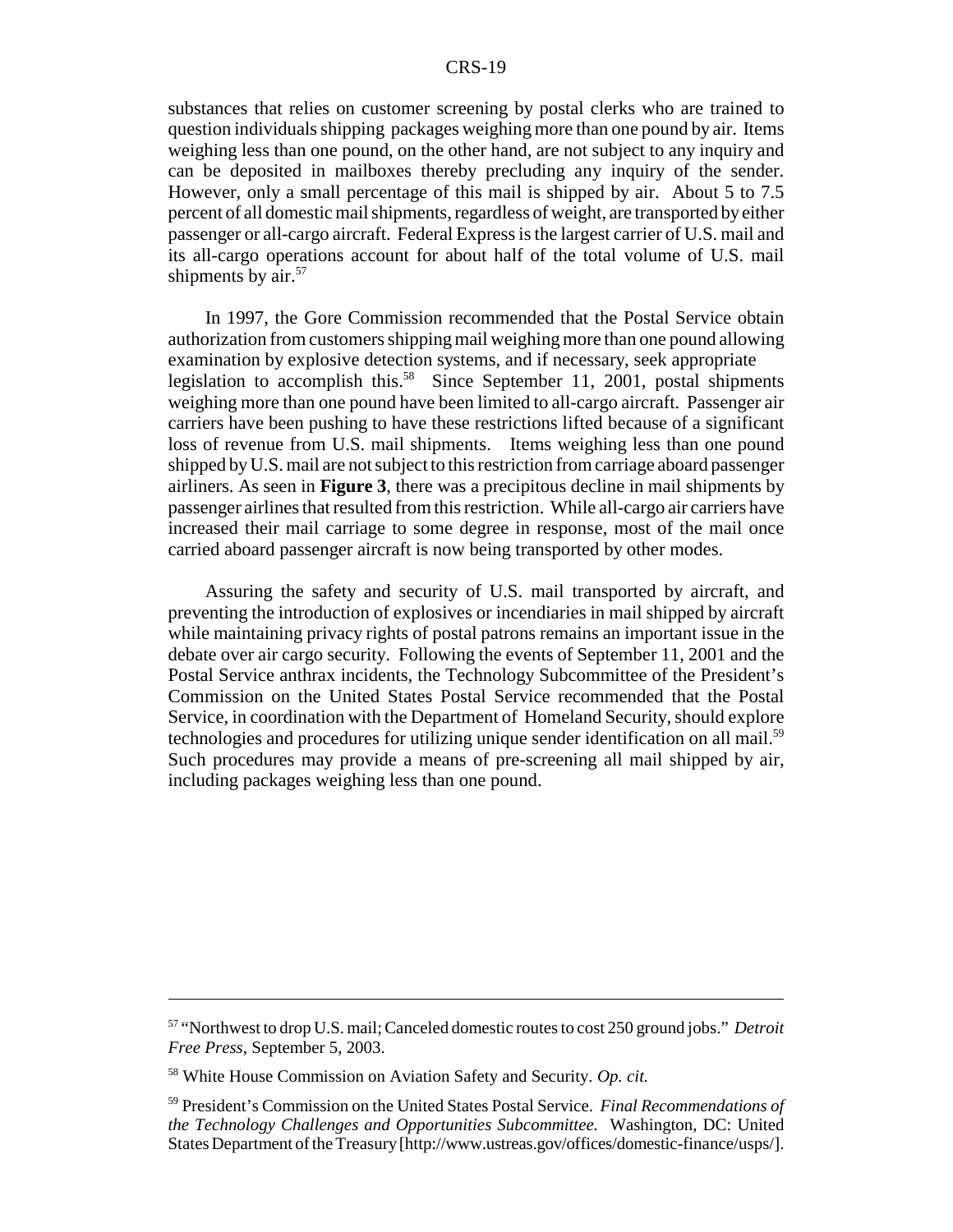

**Figure 3. Domestic Mail Carried on Scheduled Passenger Airlines**

**Source**: CRS analysis of Bureau of Transportation Statistics, *Air Carrier Statistics (Form 41 Traffic)*.

#### **Physical Security of Air Cargo Facilities**

Air cargo facilities present unique challenges for physical security. The large physical size of these facilities and relatively continuous high-volume cargo operations introduce numerous individuals, vehicles, and shipments into secured access areas around aircraft. Key issues regarding physical security of these air cargo facilities include the adequacy of:

- Inspections and oversight of air cargo facilities to ensure compliance with aviation security regulations and procedures established in the approved security programs of air carriers and freight forwarders;
- Training for air cargo personnel with regard to security procedures and guidelines; and
- Access control requirements for personnel with access to air cargo facilities and aircraft.

These issues are presently being addressed through newly implemented air cargo security regulations issued by the TSA in May 2006 that are currently being phasedin for air carrier and freight forwarder compliance.<sup>60</sup> Congressional oversight of

<sup>60</sup> Department of Homeland Security, Transportation Security Administration, "Air Cargo Security Requirements, Final Rule," *Federal Register, 71*(102)*,* May 26, 2006, pp. 30477- (continued...)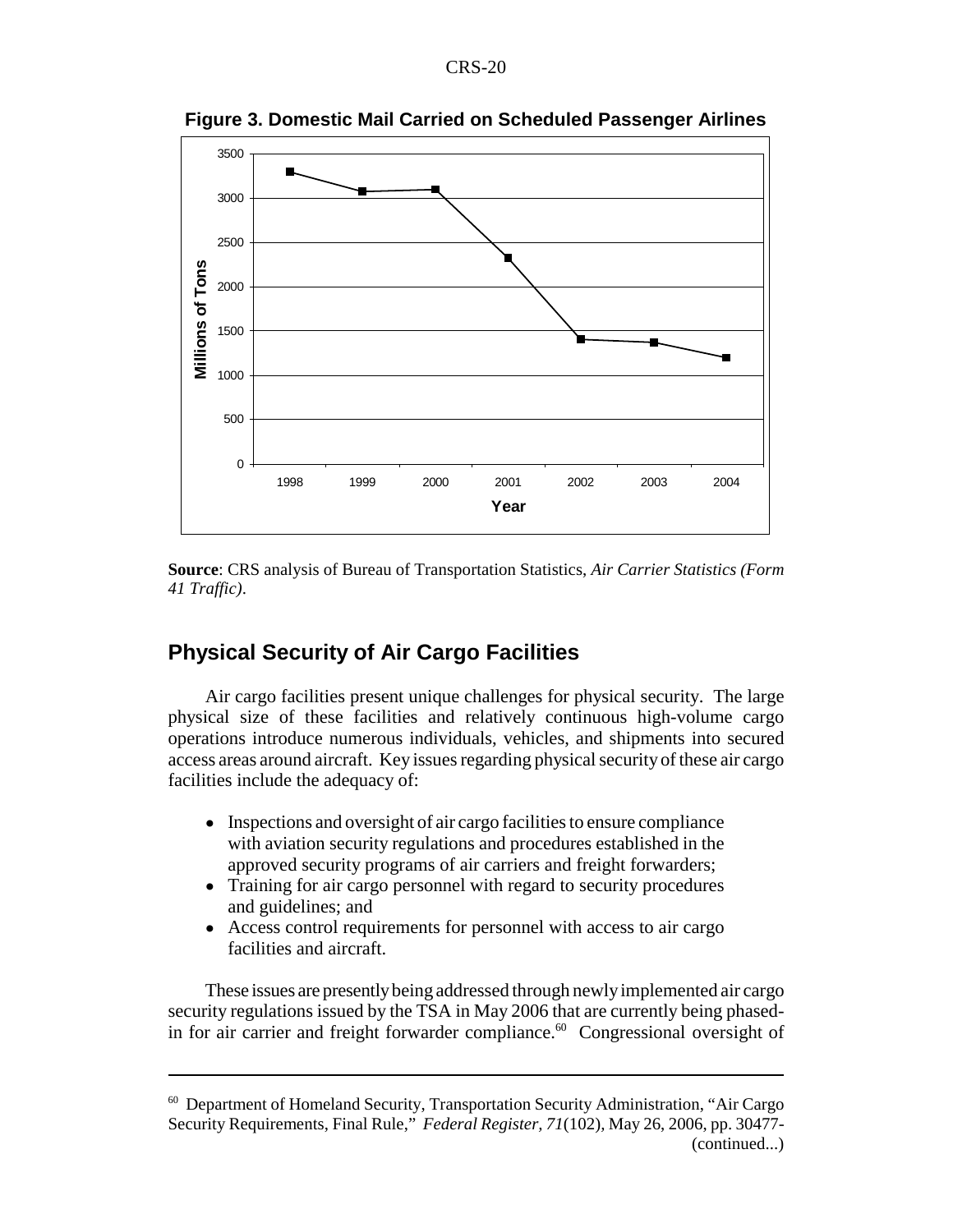industry implementation and compliance with these regulations may, therefore, be an issue of particular interest during the  $110<sup>th</sup>$  Congress.

**Inspection and Oversight of Air Cargo Facilities.** Current regulations specify that all air carriers and freight forwarders must allow the TSA to conduct inspections and to review and copy records in order to determine compliance with applicable laws and regulations pertaining to aviation security. The Homeland Security Appropriations Act for FY2005 provided the TSA with \$40 million to hire an additional 100 inspectors and carry out oversight and enforcement activities related to air cargo security. The TSA has responded by launching focused inspections of air cargo operations and conducting monthly "blitz" audits or "strikes" of selected air cargo facilities. In FY2006, Congress again provided the TSA with a \$10 million set-aside to hire 100 more air cargo inspectors and for travel related to carrying out regulatory oversight and inspections of air cargo shipping and handling facilities, but the TSA has been slow to obligate funds for air cargo security. For FY2007, appropriations report language directed the TSA to hire additional permanent staff to enhance TSA's analytic air cargo security capabilities.<sup>61</sup>

The ability to establish and maintain increased oversight of air cargo facilities is likely to be highly dependent on the continued availability of resources and funding. The effectiveness of this oversight will also likely be highly dependent on the adequacy of available tools and procedures to track needed corrective actions and ensure compliance among air carriers and freight forwarders. Therefore, the adequacy of TSA's oversight of air cargo security could be a significant area of focus for congressional oversight during the  $110<sup>th</sup>$  Congress.

**Cargo Security Training.** Currently, air cargo handlers are not required to receive any specific or formal training on security procedures or identification of suspicious activities. However, air cargo handlers may be considered the front line in protecting against security threats by adhering to procedures that would mitigate physical security breaches at cargo operations facilities, and by increasing their awareness of suspicious activities and knowing the proper procedures for reporting their observations. Security training for cargo workers may focus on security procedures for ensuring cargo integrity, protecting facilities, reporting suspicious activities, and so on. Under the newly imposed TSA's regulations, workers for allcargo carriers and for indirect air carriers with security-related duties — such as carrying out security inspections of shipments — are now required to receive specific training on the company's security program and their individual securityrelated responsibilities under that program. Similar training is already required of workers for passenger airlines that are assigned security-related duties.

**Increased Control over Access to Aircraft and Cargo Facilities.** Under ATSA, TSA was directed to work with airport operators to strengthen access control points in secured areas and was authorized to use biometric screening procedures to positively identify individuals with access to secure airport areas.

 $60$  (...continued)

<sup>30517; 49</sup> CFR 1544.239.

<sup>61</sup> See H.Rept. 109-699.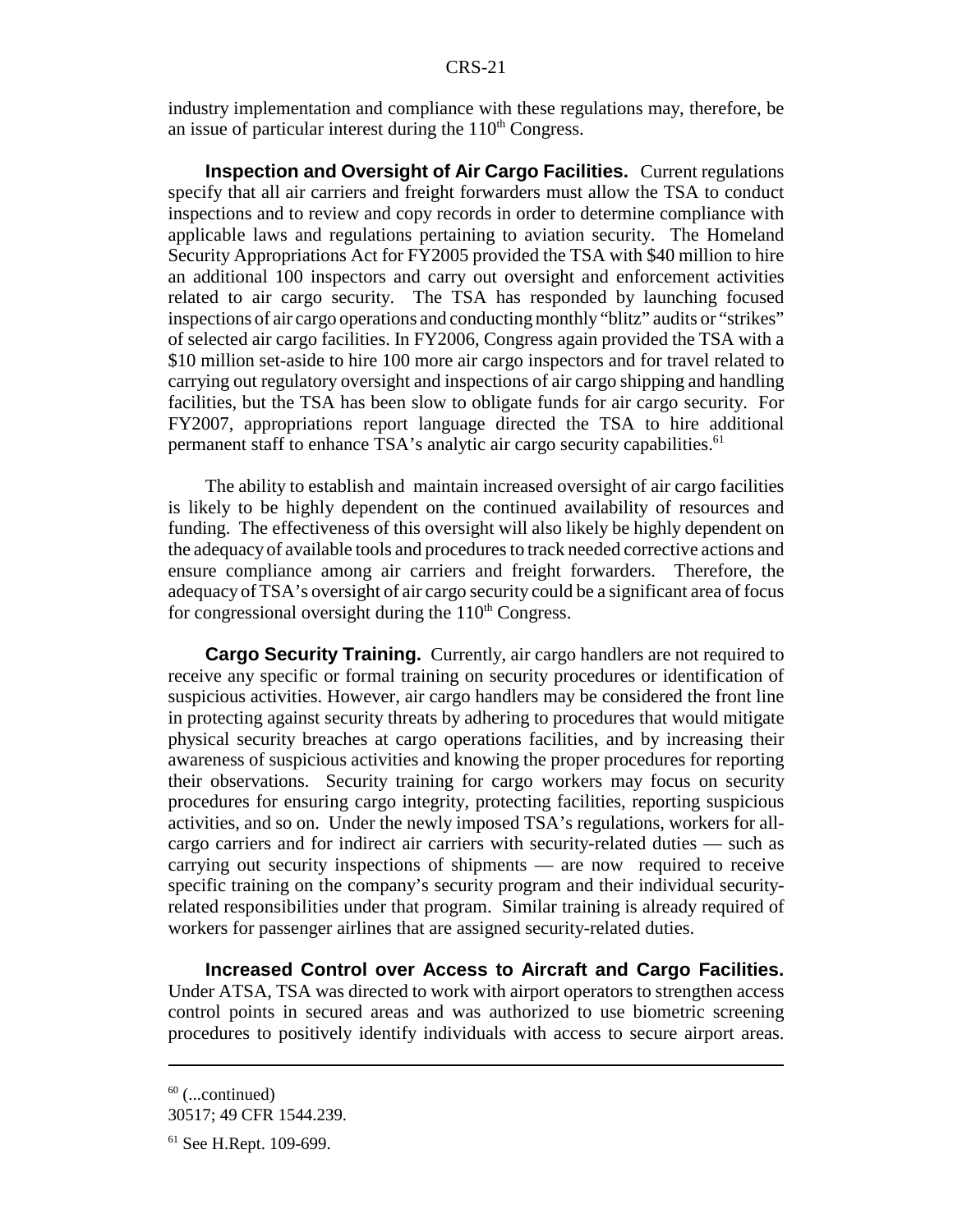#### CRS-22

ATSA contains provisions for TSA oversight of secured-area access control to assess and enforce compliance with access control requirements. These requirements include screening and inspection of individuals, goods, property, vehicles and other equipment seeking to access secure airport areas. Background checks for individuals having access to passenger aircraft are required and vendors with direct access to airfields where passenger operations take place are required to have a TSA-approved security program in place. Presently, background checks and displayed identification serve as the principal means for screening airport workers including cargo handlers.

There has been growing concern over the adequacy of these procedures for screening and monitoring airport workers. One particular concern is the integrity of airport worker credentials and the potential that unauthorized individuals could gain access to secure areas of the airport using stolen or fraudulent identification. TSA currently has ongoing contracts to conduct field tests of various technologies for transportation worker identification, including biometric markers, in an effort to develop a common and universally recognized Transportation Workers Identification Credential (TWIC). Biometric technology has received considerable attention from Congress as a means to authenticate individuals, particularly airport workers, and improve access controls to secured areas of airports. These proposals are discussed in further detail below in the section titled **Biometric Screening Technology**.

Another concern has been raised over the use of identification checks in lieu of physical screening of airport workers, including cargo handlers. Representative Peter DeFazio recently expressed concern over this practice noting that workers who bypass physical screening could potentially carry threat objects into secured areas of the airport or on board aircraft.<sup>62</sup> Congress may consider whether existing security procedures regarding airport worker access to secured airport areas meets the intent of ATSA with regard to providing at least the same level of protection of secured airport areas and passenger aircraft as screening passengers and their baggage.

In addition to ongoing concerns over access controls around passenger aircraft, access control and monitoring of workers at all-cargo facilities remains a significant challenge. Regulations promulgated in 2006 establish an all-cargo security program detailing the physical security measures for air cargo operations areas, cargo placed aboard all-cargo aircraft, and background checks and screening of individuals having access to their aircraft on the ground or in flight. In addition, these new air cargo security rules require airports to designate cargo operations areas, including areas where all-cargo aircraft are loaded and unloaded, as security identification display areas (SIDAs). This effectively elevates the required security measures for these cargo handling areas and requires that workers with unescorted access to these areas be vetted through fingerprint based criminal history records checks, as has been required for workers having access to secured areas around passenger aircraft for some time.

**Arming All-Cargo Pilots.** During the 108<sup>th</sup> Congress, proponents for arming all-cargo pilots urged Congress to allow all-cargo pilots to join the ranks of passenger

<sup>62</sup> National Public Radio. "Some Members of Congress Raising Concerns about Potential Lapses at Airports," *Morning Edition*, May 22, 2003.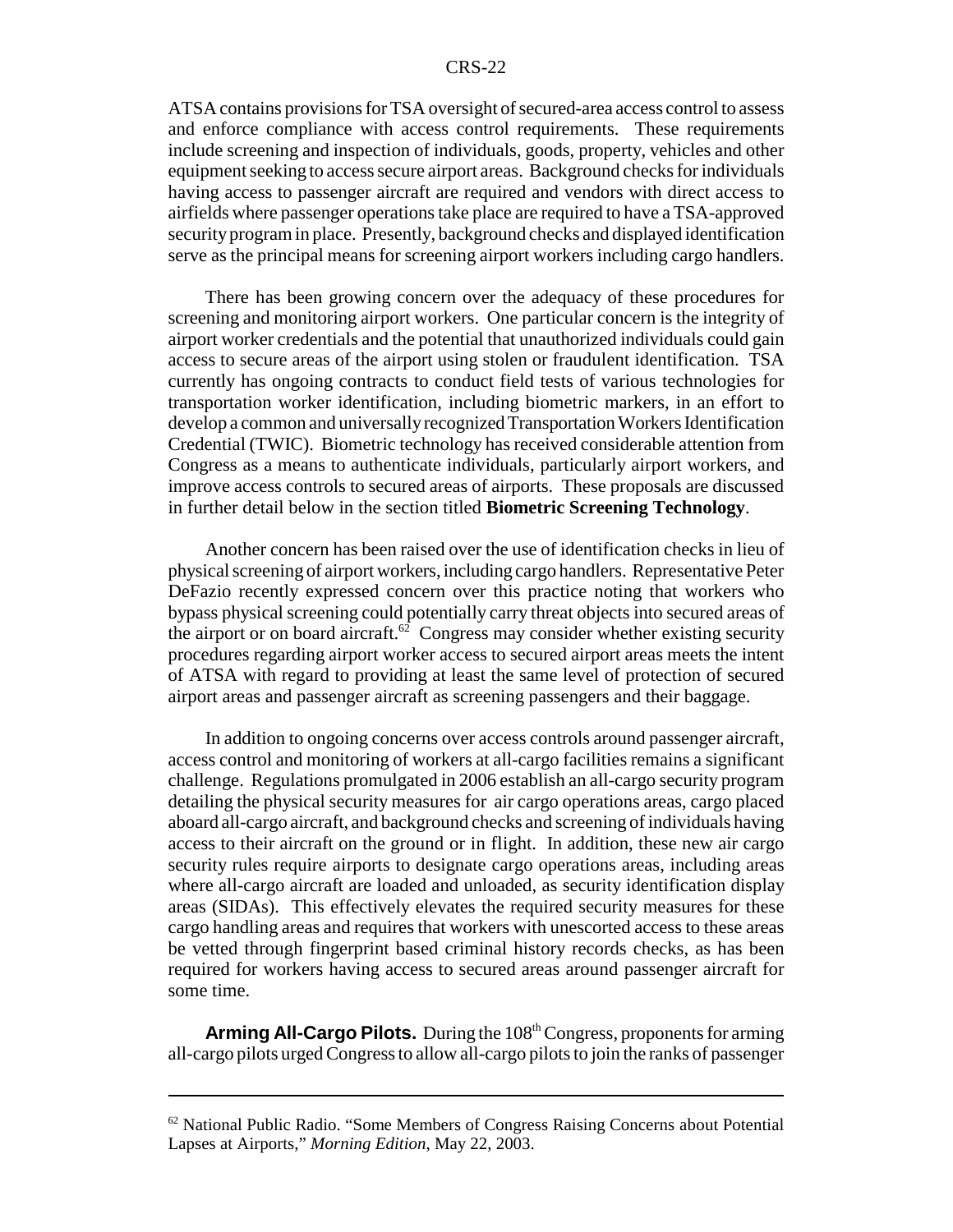airline pilots who can volunteer for selection and training in the Federal Flight Deck Officers (FFDO) program. This program, established by the Homeland Security Act of 2002 (P.L. 107-296), trains and deputizes qualified pilots to carry firearms and use deadly force to protect the flight deck against terrorist attacks (see CRS Report RL31674, *Arming Pilots Against Terrorism: Implementation Issues for the Federal Flight Deck Officer Program*, by Bart Elias). While the plan was originally limited to only pilots of passenger airliners, Vision 100 (P.L. 108-176) expanded the program to allow all-cargo pilots and flight engineers to participate as well.

Proponents for including all-cargo pilots in the program point out that all-cargo aircraft lack hardened cockpit doors, federal air marshals, and passengers that may assist in thwarting a hijacking attempt.<sup>63</sup> They also point out that physical security and access control to cargo operations areas and all-cargo aircraft is lax compared to the tight screening of passengers and baggage since September 11, 2001, and the current lack of screening of individuals and property at these sites could offer the opportunity for terrorists plotting to hijack an aircraft to board an all-cargo aircraft as stowaways and seize the cockpit in flight. All-cargo aircraft include more than 1,000 transport category jet airplanes, of which about half are wide-body jets similar to those used in the September 11, 2001 terrorist attacks.<sup>64</sup> Proponents for arming all-cargo pilots contend that the provision in Vision 100 that includes cargo pilots in the FFDO program will mitigate the risk of a hijacking aboard all-cargo aircraft. They further argue that training for cargo pilots is needed expediently given the limited measures currently in place to mitigate this risk.

Cargo airlines, on the other hand, had opposed allowing their pilots to join the FFDO program. Air carriers, in general, have been hesitant about the program because of liability concerns even though specific liability protections were extended to the airlines and pilot participants when the FFDO program was established under the Homeland Security Act of 2002 (P.L. 107-296). Proponents for the program and the inclusion of cargo pilots in the program have voiced concerns that the manner in which the program has been implemented and the remoteness of the training facilities have limited the program's overall effectiveness. The program, along with other flight crew security training initiatives, received \$27 million for FY2006 and \$25 million in 2007. Few, if any, changes to the program are expected in the near term. Nonetheless, Congress may address some lingering concerns over the program such as the convenience of training and requalification sites, the carriage of firearms outside the cockpit, which is presently highly restricted, and program liability surrounding the role of the federal flight deck officer as both an airline pilot and a deputized federal officer.

<sup>63</sup> See Statement of Captain Duane Woerth, President, Air Line Pilots Association, International. *The Status of the Federal Flight Deck Officer Program.* Before the Subcommittee on Aviation, Committee on Transportation and Infrastructure, U.S. House of Representatives. Washington, DC: May 8, 2003.

<sup>64</sup> Federal Aviation Administration. *FAA Aerospace Forecast Fiscal Years 2003-2014.*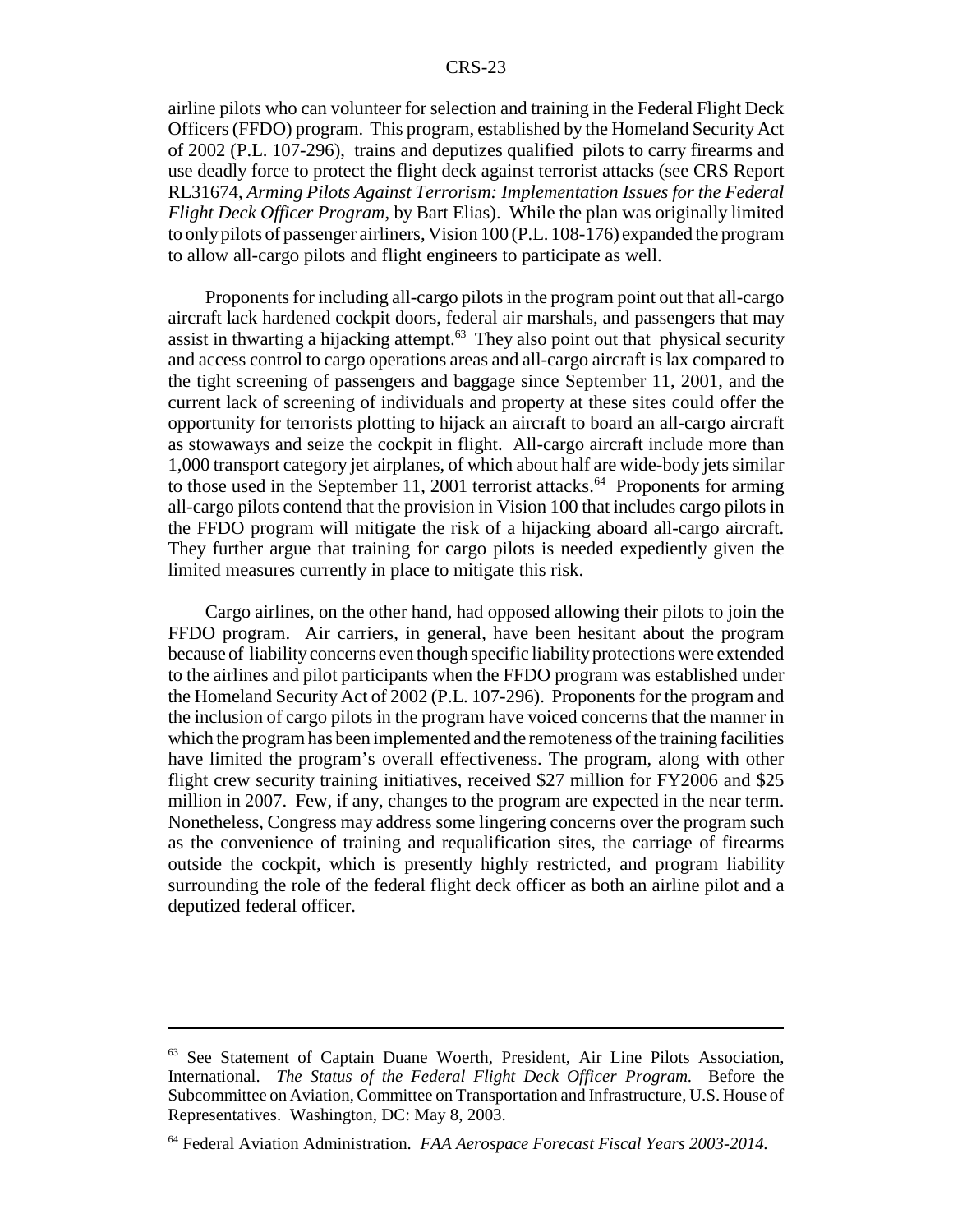#### **Technology For Air Cargo Security**

Because the capability of available technology is seen as a significant constraining factor on the ability to screen, inspect, and track cargo, initiatives to improve cargo screening technology have been a focus of recent legislation to enhance air cargo security.

In response to the 9/11 Commission recommendation that the TSA intensify its efforts to identify, track, and appropriately screen potentially dangerous cargo, the National Intelligence Reform Act of 2004 (P.L. 108-458) directs the TSA to develop technologies for this purpose and authorizes \$100 million annually in FY2005 through FY2007 for the research, development, and deployment of enhanced air cargo security technology. The act also establishes a competitive grant program to foster the development of advanced air cargo security technology.

Appropriations for research and development of technologies specifically tailored for air cargo security had increased significantly, totaling \$55 million in FY2004 and \$75 million for FY2005. In FY2006, TSA research and development functions were realigned into the Department of Homeland Security's Science and Technology Directorate and research and development funding for air cargo was scaled back to \$30 million, and specifically designated for conducting three cargo screening pilot programs testing different concepts of operation. In FY2007, the aviation security research and development functions were realigned within the TSA and appropriated a total of \$92 million. The appropriations measure did not specify what portion of this would be allocated to air cargo-related research and development, but did urge the TSA to work with industry stakeholders to develop standards and protocols to increase the use of explosives detection equipment for screening air cargo.

Various technologies are under consideration for enhancing the security of air cargo operations.65 Tamper-evident and tamper resistant packaging and container seals may offer a relatively low cost means of protecting cargo integrity during shipping and handling. Cargo screening technology using x-rays, chemical trace detection systems, or possibly neutron beams or other techniques may offer means to screen cargo prior to placement aboard aircraft. Additionally, canine teams may be used to augment cargo screening technology or to screen cargo independently. Hardened cargo container technology may be used to mitigate the threat of in-flight explosions or incendiary fires aboard aircraft. Finally, biometric technologies are being evaluated and may be useful in authenticating cargo worker identification and improving access control to aircraft and cargo operations areas.

**Tamper-Evident and Tamper-Resistant Seals.** Various technologies exist for sealing cargo shipments and cargo containers to prevent tampering. Relatively low cost solutions such as tamper-evident tapes that provide visual indications of tampering are readily available and could easily be implemented during

<sup>&</sup>lt;sup>65</sup> Technologies for enhancing the security of passenger flight operations are detailed in CRS Report RL31151, *Aviation Security Technologies and Procedures: Screening Passengers and Baggage*, by Daniel Morgan.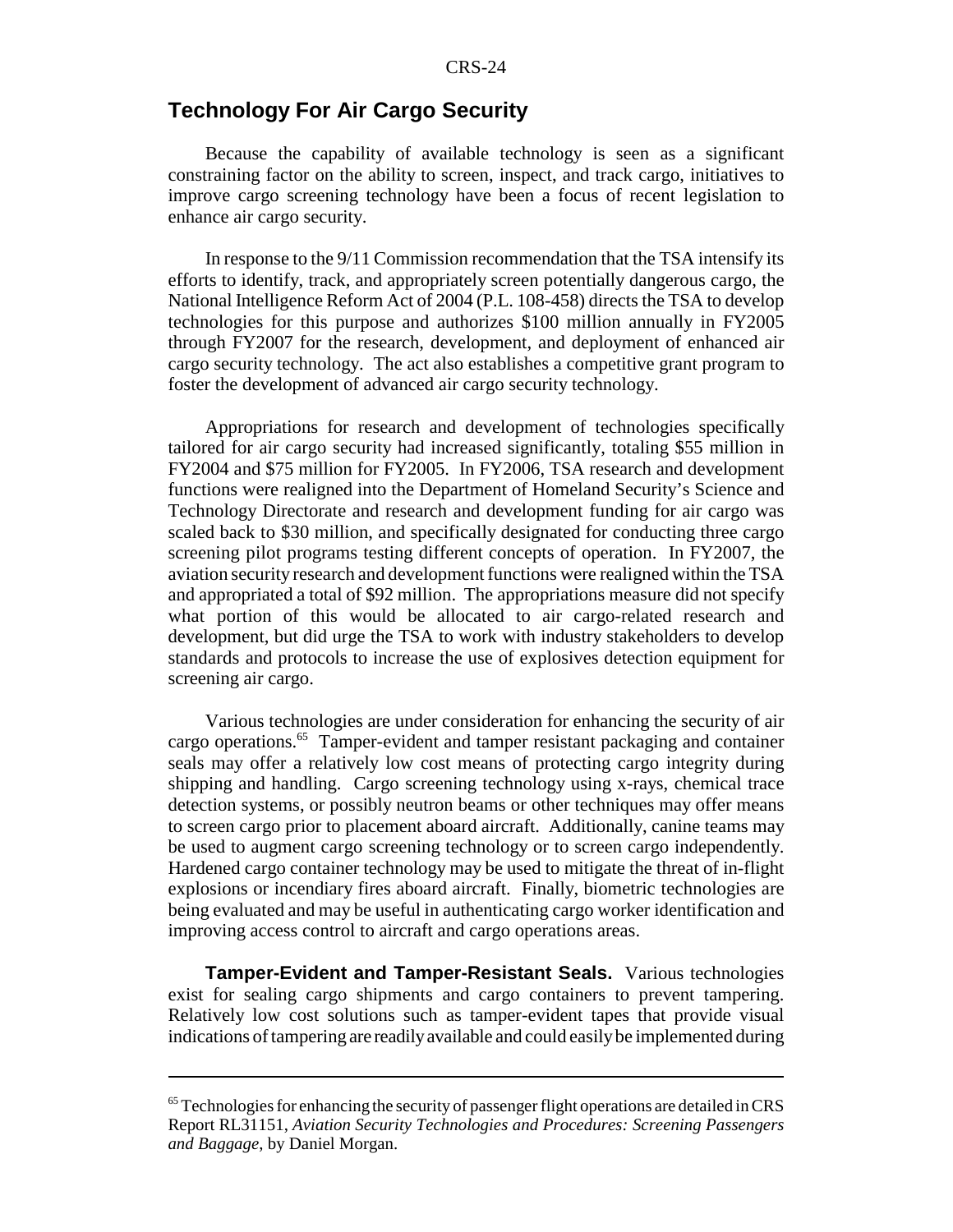#### CRS-25

packaging. Such technology could be used in combination with "known shipper" protocols to insure that known shippers provide sufficient security in their packaging facilities and deter tampering during shipping and handling. Tamper-evident tape can identify cargo during inspections processes for further screening and inspection to safeguard against the introduction of explosives and incendiary devices. Tamperevident tape may also be an effective tool to deter cargo crime, including cargo theft and the introduction of contraband, counterfeit, and pirated goods during shipment.

At cargo handling facilities, tamper evident seals and locks can be utilized on cargo containers to prevent theft and the introduction of contraband or threat objects into air cargo shipments. Electronic seals may serve as an additional deterrent to terrorist and criminal activity by providing more immediate detection of tampering. Electronic seals have alarms, some triggered by fiber optic cable loops, that activate a transmitted signal when tampered with.<sup>66</sup> Electronic seals cost about \$2,500 per unit, but are reusable. However, the utility of electronic seals in air cargo operations has been questioned by some experts because currently available electronic seals have a limited transmission range, which may make detecting and identifying seals that have been tampered with difficult. In addition, there is some concern that they may interfere with aircraft electronic systems.<sup>67</sup>

In addition to tamper-evident and tamper-resistant seals, technologies to better track cargo shipments are being considered to maintain better control and tracking of cargo shipments along the supply chain. Both global positioning system (GPS) and radio-frequency identification (RFID) technologies are seen as emerging technologies for improving the tracking of air cargo in the supply chain.

**Cargo Screening Technology.** Various technologies are available for detecting explosives, incendiary devices, and the presence of various chemical and biological agents and nuclear weapons in cargo. Key technologies under consideration for screening air cargo for threat objects include x-ray screening, x-ray based explosive detection systems, chemical trace detection systems, and technologies based on neutron beams. In addition to these technological approaches, several experts and TSA officials have been advocating and pursuing an increased use of canine teams for screening cargo and mail. The main drawback to any of these screening techniques is that the screening process takes time and may significantly impact cargo delivery schedules. While the various technologies differ in their capabilities and performance, in general, more detailed screening analyses require more time and could affect cargo throughput. Another concern regarding these technologies is the cost associated with acquisition, operation, and maintenance of screening systems.

*X-Ray Screening.* The most common systems currently available for largescale screening of cargo shipments utilize x-ray technology. These systems rely on well understood transmission and backscatter x-ray techniques to probe cargo containers. Many of these systems utilize low-dose x-ray sources that emit narrow x-ray beams thus virtually eliminating the need for shielding. These devices are

<sup>66 &</sup>quot;Electronic cargo security seals" *Frontline Solutions, 3*(6), 42 (June 2002).

<sup>67</sup> U.S. General Accounting Office. *Aviation Security*.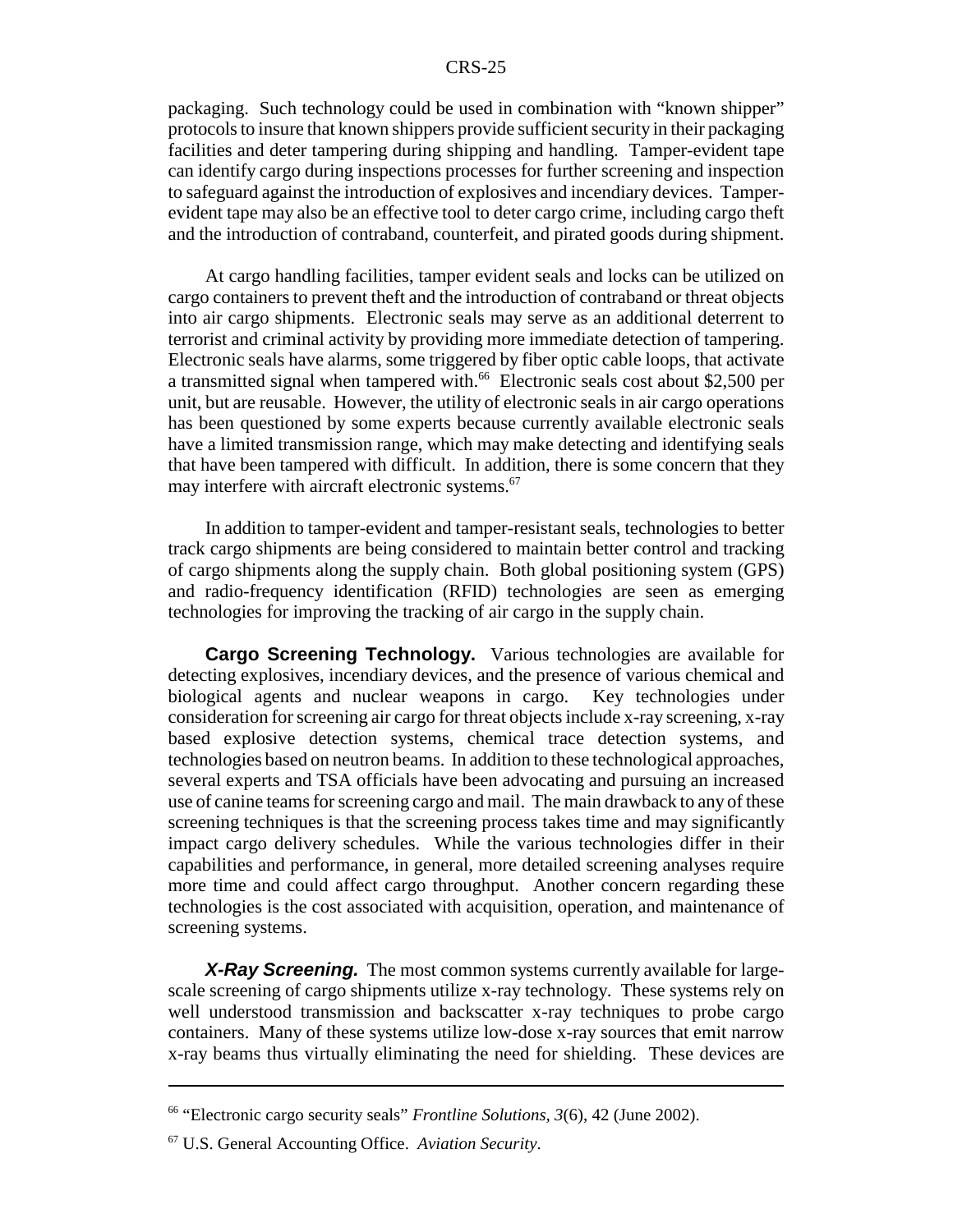compact and light weight, thus allowing them to be mounted on moving platforms that can scan over containers.68 X-ray devices are becoming more common at major ports of entry, border crossings, and airports overseas as post-September  $11<sup>th</sup>$  security concerns are spurring increased development and deployment of these devices. The systems are being utilized to screen for drugs and other contraband as well as explosives in cargo shipments.

One of the most significant operational challenges in using x-ray screening devices is the performance of the human operator. A variety of human factors considerations contribute to the operator's ability to detect threat objects when viewing x-ray images. These include the monotony of the task, fatigue, time pressure, the adequacy of training, and working conditions. These human factors are important to consider in fielding x-ray screening systems to ensure high detection rates of threat objects while minimizing false alarm rates that would unnecessarily slow the cargo inspection and handling process. Technologies such as threat image projection (TIP), that superimpose stored images of threat objects on x-ray scans can help keep operators alert and may be effective tools for training and performance monitoring. Additional technologies, such as computer algorithms for highlighting potential threat objects, may also be considered to aid human observers.

**Explosive Detection Systems.** Currently, explosive detection systems (EDS) are being used extensively in the aviation security environment, particularly in response to the mandate in ATSA requiring screening of all checked passenger baggage by EDS. These systems use x-ray computed tomography (CT) to scan objects, and computational algorithms that assess the probability of threat object detection based on object density characteristics. Certified EDS systems must meet acceptable detection and false alarm rates for bulk explosives detection. While most specific performance criteria of certified EDS systems are classified, EDS systems used for passenger checked baggage must meet or exceed a throughput rate of 450 bags per hour.

In 1997, the Gore Commission specifically recommended that unaccompanied express packages carried on passenger aircraft should be subject to EDS examination,<sup>69</sup> however to date this recommendation has not been acted upon by regulatory agencies and has not been proposed in legislation. Undoubtedly, the TSA has gained considerable experience with the large scale deployment and use of EDS equipment to meet the mandate for full explosives detection screening of checked passenger bags. Many of the lessons learned by TSA from this experience will be useful for assessing the technical and operational challenges of applying large-scale EDS screening initiatives for air cargo operations. Efforts are also underway at TSA to improve the performance of EDS equipment and reduce its cost. However, air cargo operations are likely to present some of their own unique challenges for implementing large scale EDS screening of freight, express packages, and mail. Some of the potential operational challenges associated with effectively fielding existing EDS equipment for screening air cargo include:

 $68$  David S. De Moulpied & David Waters. "Cargo Screening Techniques Become More Widely Accepted." *Port Technology International, 10*, pp. 127-129.

<sup>69</sup> White House Commission on Aviation Safety and Security. *Op. cit.*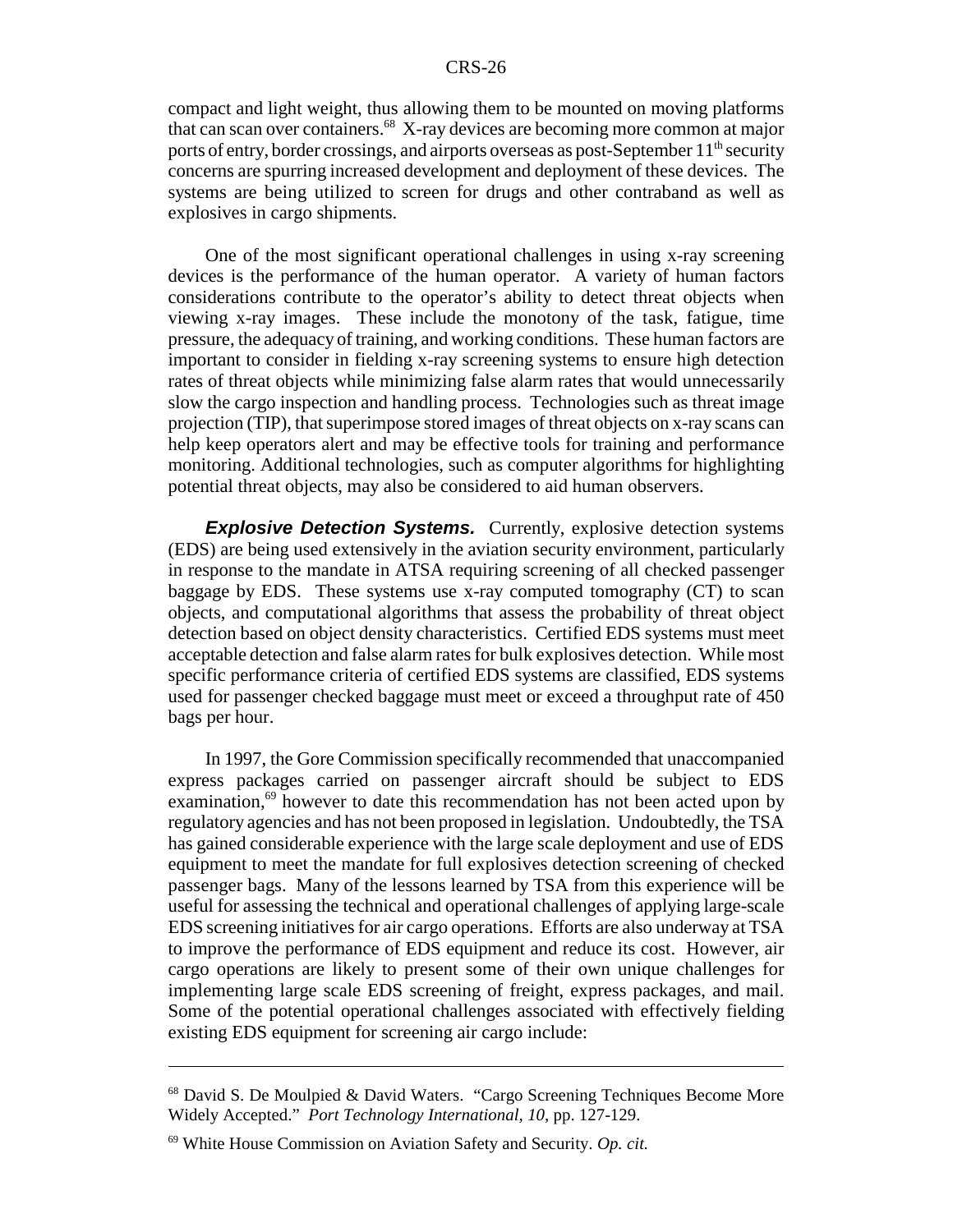- The limited size of objects that can be placed in EDS machines, which would require objects to be screened before being placed in containers or on pallets;
- The distributed nature of the air cargo system often involves loading containers at remote sites, and EDS screening at these remote sites may leave the system vulnerable to possible introduction of explosives or incendiary devices at points along the supply chain beyond the screening site;
- Reported high false alarm rates of current generation EDS systems may lead to high levels of secondary screening and detailed inspections that could impact the ability to meet the schedule demands of cargo operations; and
- The processing rate of EDS equipment may require the purchase of large numbers of EDS machines and investment in the research and development of alternative technologies, thus increasing program costs, to minimize the impact on cargo operations scheduling and meet desired security program goals, although the throughput of EDS equipment has markedly improved over the last few years.

*Chemical Trace Detection Systems.* Chemical trace detection systems, referred to commonly as explosive trace detection (ETD) devices are being widely used as secondary screening tools for passenger carry-on and checked baggage. Items identified for closer scrutiny by initial screening methods or selected at random may undergo further examination using these systems. These systems use a variety of technical principles to analyze the chemical composition of sample residue wiped from suspect articles. These systems compare the chemical composition of such a sample to the signature of known explosive materials and signal an alarm to the operator if the probability of a match exceeds a specified threshold.

The use of chemical trace detection systems is now common practice in the screening of checked and carry-on bags. It has been reported that TSA is considering expanding the use of chemical trace detection systems for screening cargo carried aboard passenger aircraft.<sup>70</sup> However, screening procedures using these systems is very labor intensive and time consuming. Like the manner in which this technology is used to perform secondary screening of checked and carry on bags, chemical trace detection may be employed in air cargo operations to perform detailed screening of suspicious packages identified through known shipper databases, or can be used for detailed secondary screening in conjunction with primary screening performed by xray and EDS systems similar to procedures currently in use for checked baggage screening. Random screening of cargo using chemical trace detection systems as a primary screening method is unlikely to be effective given the very low percentage of cargo that could be screened using this technique without significantly impacting cargo operations schedules.

*Neutron Beam Technologies.* Another potential class of technologies for screening air cargo is based on neutron beams. These systems use a pulsed neutron generator to probe an object, initiating several low energy nuclear reactions with the

<sup>70</sup> Greg Schneider. *Op. cit.*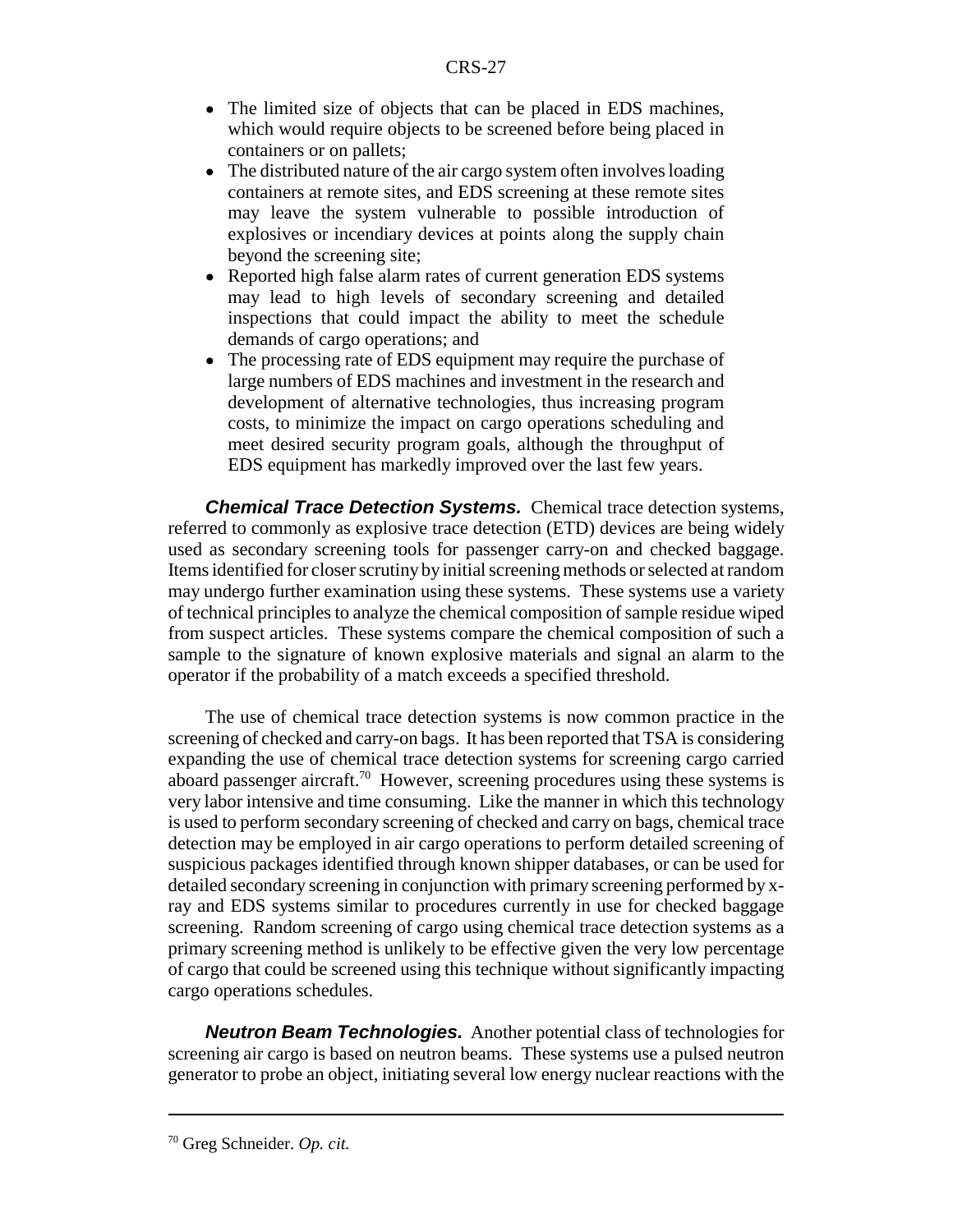chemical elements comprising the object. Detectors can then measure the nuclear signature of the transmitted neutrons and/or the gamma-rays emitted from the reactions. Since neutrons and gamma-rays have the ability to penetrate through various materials to large depths in a non-intrusive manner, neutron technologies may have advantages for cargo screening, and some of these technologies are currently being operationally evaluated for use in contraband and explosives detection.<sup>71</sup> However, the GAO noted that currently available neutron-based technologies cost about \$10 million per machine and require about one hour per container for screening thus making this option very expensive and time consuming. $^{72}$ 

In addition to the cost and time factors associated with neutron beam technologies, the National Research Council (NRC) has raised considerable doubts about performance capabilities for screening the full spectrum of cargo containers or pallets for explosives.73 The NRC also expressed potential safety concerns over the use of radiation-producing particle accelerators, and expressed concerns over the practicality of using this technology in the aviation environment because of the size and weight of the equipment.

In 1999, the NRC advised the FAA against further funding for research, development, and deployment of a neutron-based explosive detection system known as pulsed fast/thermal neutron spectroscopy (PFTNS) for primary screening of carry-on baggage, checked baggage, or cargo citing low current explosive threat levels and inadequate performance. In 2002, the NRC concluded that another neutron-based technique, pulsed fast neutron analysis (PFNA), is not ready for airport deployment or testing. However, the NRC conceded that PFNA has greater potential for screening containerized cargo that any other technology currently under consideration.74

Because the perceived threat of explosives has increased since September 11, 2001, neutron-based detection technology continues to be mentioned as a possible means for screening air cargo. However, wide-scale deployment of this technology for air cargo security in the near term seems unlikely.

**Hardened Cargo Containers.** In addition to cargo screening technology, hardened cargo container technology is being considered as a means to mitigate the threat of an explosion or fire caused by a bomb or incendiary device that makes its way onto an aircraft undetected. The 9/11 Commission formally recommended the deployment of at least one hardened cargo container on every passenger aircraft that

 $71$  G. Vourvopoulos & P. C. Womble. "Pulsed Fast/Thermal Neutron Analysis: A Technique for Explosives Detection." *TALANTA (54)*, pp. 459-468, 2001.

<sup>72</sup> U.S. General Accounting Office. *Aviation Security.*

<sup>73</sup> National Research Council. *The Practicality of Pulsed Fast Neutron Transmission Spectroscopy for Aviation Security.* NMAB-482-6. Washington, DC: National Academy Press, 1999.

<sup>74</sup> National Research Council. *Assessment of the Practicality of Pulsed Fast Neutron Analysis for Aviation Security.* Washington, DC: National Academy Press, 2002.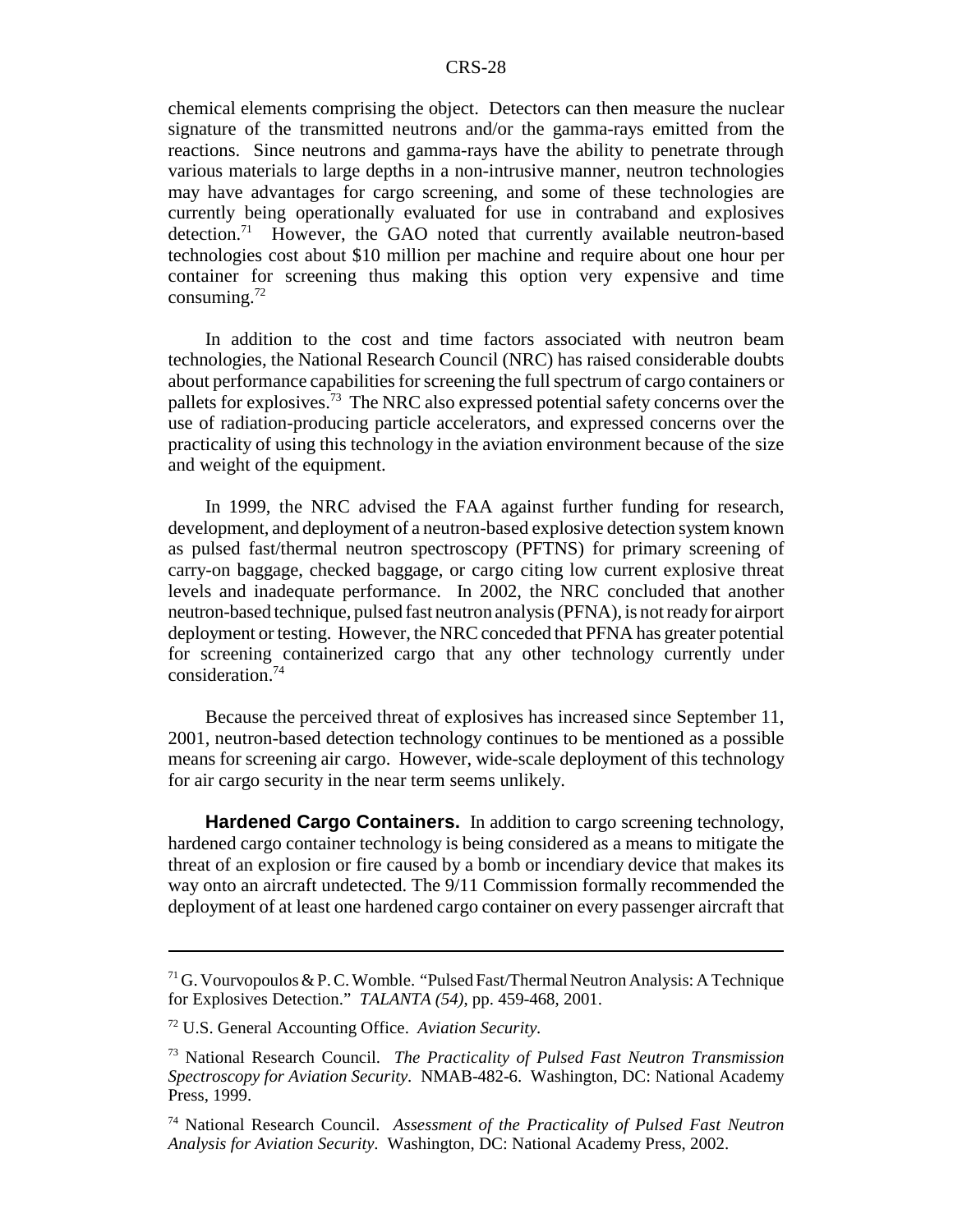also hauls cargo to carry suspicious cargo.<sup>75</sup> The National Intelligence Reform Act of 2004 (P.L. 108-248) requires the TSA to establish a pilot program to explore the feasibility of this concept and authorizes the use of incentives to airlines to offset added fuel, maintenance, and other operational costs associated with using hardened cargo containers in an effort to encourage voluntary participation in the pilot program. The act authorized \$2 million for the pilot program.

Both the House- and Senate-passed versions of the Implementing the 9/11 Commission Recommendations Act of 2007 (H.R. 1) would require the TSA to evaluate the results of the pilot program by January 1, 2008, and, based on this evaluation, to develop a system for deploying hardened cargo containers on commercial flights on a random or risk-based manner. A slightly modified version of this provision is included in the conference bill. The conference substitute makes clear that the program to acquire, maintain, and replace blast-resistant cargo containers will be paid for by the federal government.

This concept of deploying hardened cargo containers has been a topic of ongoing research for some time. Following the December 21, 1988 bombing of Pan Am flight 103 over Lockerbie, Scotland, the British Air Accident Investigation Branch recommended that regulatory authorities and airplane manufacturers study methods to mitigate the effects of in-flight explosions.<sup>76</sup> The FAA has had a active research program in blast-resistant containers for more than 10 years examining the airworthiness, ground handling, and blast resistance of hardened containers, which is now overseen by the TSA's Transportation Security Laboratory. These containers, or hardened unit-loading devices (HULDs), are seen as a potential means for mitigating the threat of explosives placed aboard passenger aircraft in either checked baggage or cargo. These containers must withhold an explosive blast of a specified magnitude without any rupturing or fragment penetration of the container wall or the aircraft structure, and must contain and "self-extinguish" any post-blast fire in order to meet the FAA-established test criteria.<sup>77</sup>

However, the increased weight of these containers could have significant operational impacts on airlines by increasing fuel costs and decreasing payload capacity for carrying revenue passengers and cargo. Challenges associated with deploying hardened cargo containers include:

- ! Increased weight affecting aircraft range and payload capacity;
- Increased procurement cost for hardened containers;

<sup>&</sup>lt;sup>75</sup> Currently the TSA's resource for vetting whether cargo is suspicious is the known shipper program, and under ATSA all suspicious cargo from unknown sources must be prohibited from passenger aircraft. The TSA envisions using additional risk-based screening tools in the future to determine whether a shipment is suspicious. Under current law, such a tool would likely be needed to implement the hardened cargo container concept offered by the 9/11 Commission.

<sup>76</sup> United Kingdom Air Accidents Investigation Branch. *Op. cit.*

<sup>77</sup> National Research Council. *Assessment of Technologies Deployed to Improve Aviation Security: First Report*. Publication NMAB-482-5. Washington, DC: National Academy Press, 1999.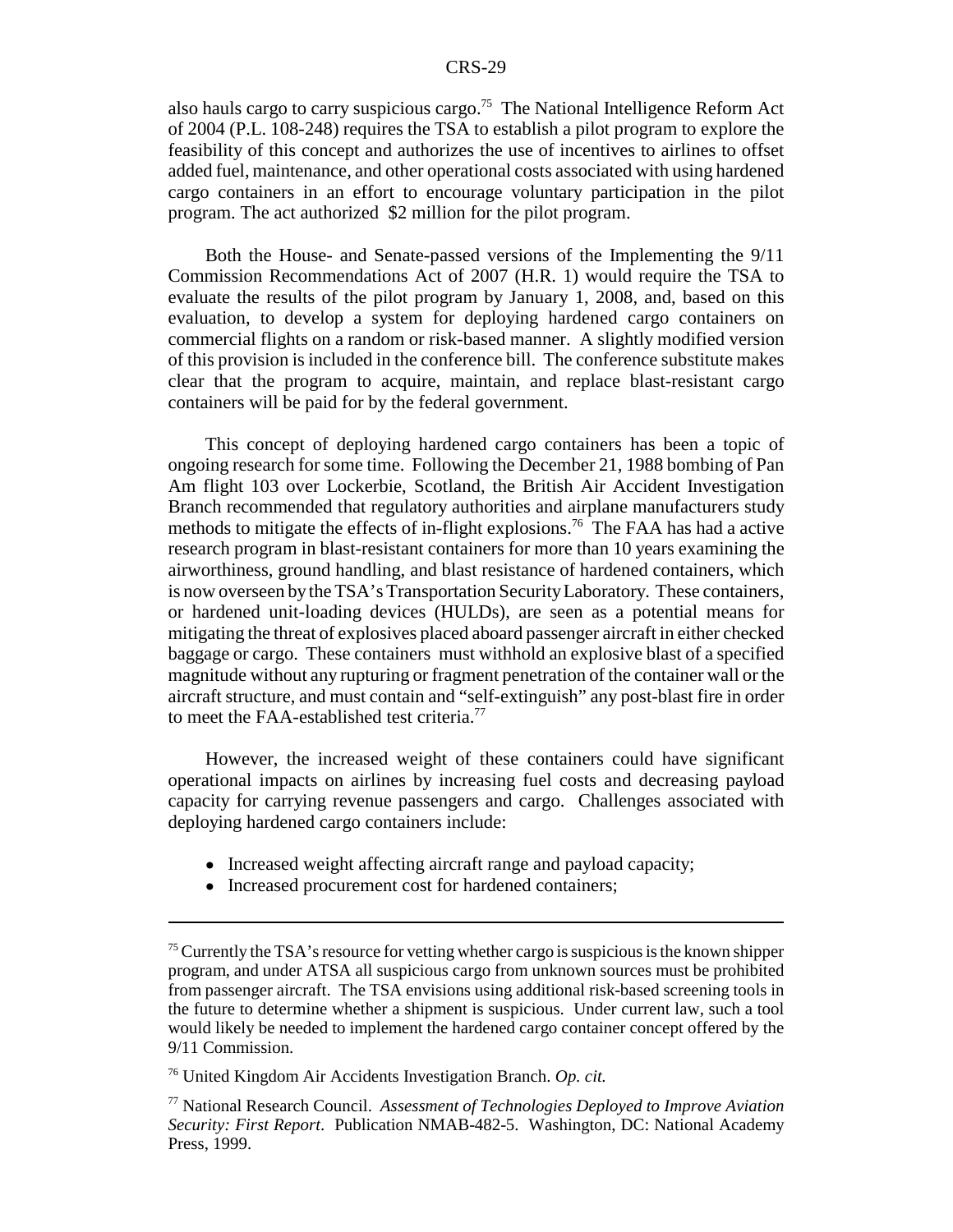- ! Potentially higher maintenance costs for hardened container materials;
- Potential reduction in cargo volume (in addition to reduced payload weight) due to thicker container walls; and
- Possible design specifications, such as door hinging and positioning, that are not compatible with current airline baggage and cargo loading procedures and operations facilities.<sup>78</sup>

The National Research Council (NRC) estimated that the per unit cost for acquiring hardened cargo containers would be \$10,000, and recommended that the FAA continue efforts to operationally test HULDs and establish more rigorous protocol for certifying HULDs, but should not deploy them unless deemed to be a necessary security measure based on the assessments of cost, operational, and deployment studies by FAA and other stakeholders.

The NRC panel also recommended further economic assessment of their proposed deployment plan for fielding one HULD per wide-body aircraft. The NRC panel also noted that research and development on the use of HULDs on narrowbody aircraft was lagging far behind the work done on wide-body aircraft, and recommended an increased emphasis on research in this area to assess the operational effectiveness of HULDs in narrow-body aircraft before any further recommendations could be made. The NRC panel estimated that the cost of deploying enough HULDS for airlines to carry at least one HULD per passenger flight would require an industry-wide procurement cost of \$125 million, and would create an annual industry-wide economic impact of \$11 million in increased fuel burn and reduced payload revenue.<sup>79</sup> Given the recent increase in aviation jet fuel costs, the economic impact would likely be higher than the NRC originally estimated eight years ago.

The recommendation made by the 9/11 Commission calls for the deployment of at least one hardened cargo container on every passenger aircraft for carrying any suspect cargo. $80$  This recommendation implies that a cargo pre-screening or risk evaluation process such as a known shipper program or the proposed freight assessment system would be used to determine what cargo should be loaded into the hardened container. Presently, ATSA requires shipments from unknown sources to travel on all-cargo aircraft. The known-shipper program is the currently implemented risk-based tool for determining what cargo must be kept off passenger flights. One strategic objective of the TSA's Air Cargo Strategic Plan is to develop a means for identifying elevated risk cargo through pre-screening.<sup>81</sup> Such a tool would likely be needed to assess risk and determine what cargo should be placed in a hardened container. Besides the need for a pre-screening process, the use of hardened cargo containers is likely to be opposed by the airline industry because of the direct costs

<sup>78</sup> Ibid.

<sup>79</sup> Ibid.

<sup>80</sup> National Commission on Terrorist Attacks Upon the United States. *The 9/11 Commission Report.*

<sup>81</sup> U.S. Department of Homeland Security, Transportation Security Administration. *Air Cargo Strategic Plan.*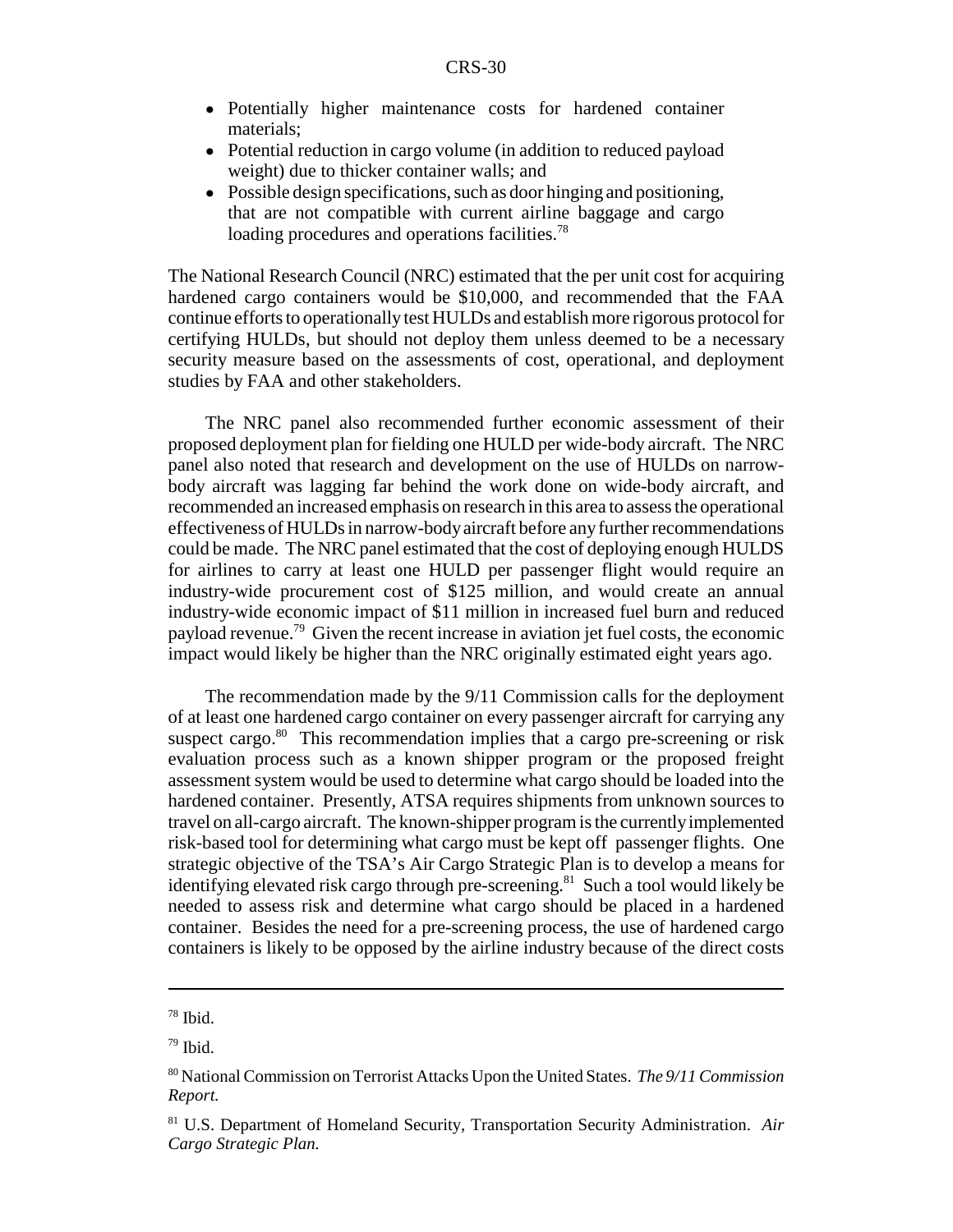#### CRS-31

of acquiring these units as well as the increased operational cost associated with increased fuel burn and lost payload capacity. The benefits of using hardened cargo containers would likely be highly dependent on the security of the pre-screening process and its ability to detect high risk cargo since the benefits of a hardened container would largely be negated if the pre-screening process could be circumvented by terrorists. A key policy issue that is likely to emerge as the feasibility of hardened cargo containers is further evaluated is the potential implications of allowing suspicious cargo to travel on passenger aircraft even if this cargo is secured in hardened cargo containers. In other words, policymakers may debate what the risks and benefits of loading suspicious cargo on passenger airplanes in hardened cargo containers is as compared to the alternative of offloading this suspicious cargo to all-cargo aircraft.

In any case, under a plan in which only one hardened cargo container is deployed per aircraft, it is likely that only a relatively small fraction of available cargo space will be reinforced. For example, a Boeing 747-400 passenger jet is capable of holding up to 13 full-width, or 26 half-width containers.<sup>82</sup> Thus, providing just one full sized hardened cargo container for a 747-400 would provide reinforcement for less than 10% of the available cargo storage area. While a greater percentage of available cargo space on smaller jets could be protected by hardened containers, any policy regarding the use of just one hardened container per aircraft will likely need to carefully evaluate the criteria and methods for vetting cargo to determine what cargo should be designated for carriage inside these hardened cargo containers.

In addition to hardened cargo containers, the FAA recently proposed rulemaking<sup>83</sup> that would require newly certified aircraft type to have improved fire suppression capabilities in their cargo holds to withstand and suppress a sudden intensive fire from an explosive or incendiary device. Additionally, the proposed rule would require each newly certified aircraft type to include a "least risk bomb location," an accessible location where crewmembers could place a suspected explosive device to minimize the potential for catastrophic damage to the aircraft if the item explodes. The proposal would also require aircraft designer to isolate flight critical systems and maximize separation of systems, to minimize the chances that a bomb detonation would render the aircraft unflyable. However, because these proposals would only be applied to newly certified aircraft types, these changes would not have a substantial operational impact on aviation safety and security for several years.

**Biometric Screening Technology.** Provisions of ATSA give the TSA authority to use biometric technology to verify the identity of employees entering the secured areas of airports and directed the TSA to review the effectiveness of biometrics systems currently used by airports such as San Francisco International

<sup>82</sup> Boeing Commercial Airplanes. *747-400 Airplane Characteristics for Airport Handling.* D6-58326-1, December 2002.

<sup>&</sup>lt;sup>83</sup> Federal Aviation Administration, "Security Related Considerations in the Design and Operation of Transport Category Airplanes; Proposed Rule," *Federal Register,* January 5, 2007, pp. 630-639.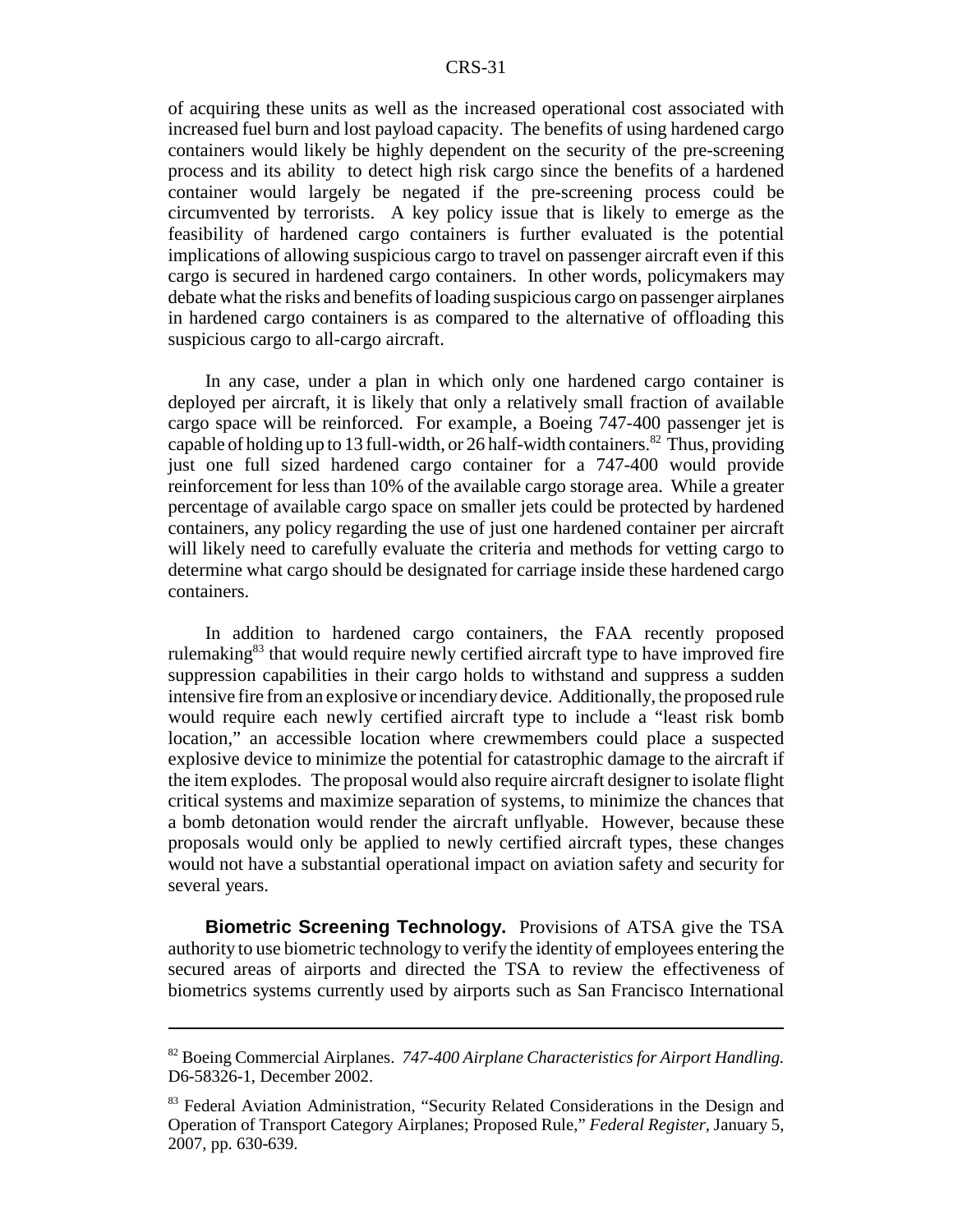Airport. Additionally, the Maritime Transportation Security Act of 2002 (P.L. 107- 295) requires the issuance of biometric transportation security cards for identity authentication of individuals with background checks for entry to any secured area of a vessel or facility. The TSA's approach to meet these various mandates is through the establishment of a universal Transportation Worker Identification Credential (TWIC) to be used across all transportation modes for any personnel requiring unescorted access to secure areas of the national transportation system.<sup>84</sup> The proposed TWIC Program is currently under evaluation at two regional pilot sites: the Philadelphia/Delaware River and Los Angeles/Long Beach ports. Available biometric technologies such as fingerprint, retinal scan, and facial pattern recognition are being evaluated in the current operational evaluation phase of the TWIC program. It is likely that system-wide deployment of a common transportation worker credentialing system will evolve from this program and could be applied to improve access control to air cargo operations areas and cargo handling facilities.

The National Intelligence Reform Act of 2004 (P.L. 108-458) contains extensive provisions requiring the TSA to develop specific guidance for the use of biometric or other technologies for airport access control systems by March 31, 2005. The guidance is to include comprehensive technical and operating system requirements and performance standards for the use of biometric identifier technology in airport access control systems; a list of products and vendors meeting these specifications; and specific procedures for implementing biometric identifier systems; and a discussion of best practices for incorporating biometric identifier technologies into airport access control systems. The act also provides authorization for \$20 million for the research and development of advanced biometric technology applications for aviation security. Given the proposed regulatory changes to enhance access controls to all-cargo facilities and improve existing access controls around passenger aircraft, it is likely that the implementation of biometric identifier technology will play an increasingly important role in air cargo security policy.

## **Funding for Air Cargo Security**

 The cost of air cargo security options are significant to both the Federal government and the air cargo industry. Furthermore, the indirect costs of air cargo security on air cargo operations may pose significant long-term challenges. On the other hand, the potential costs of a terrorist attack, both in terms of the loss of life and property and the long term economic impacts may also be significant but are difficult to predict and quantify. An ongoing debate tied to air cargo appropriations and oversight of aviation security is the amount of physical screening and inspection of air cargo that is needed and achievable and whether risk-based pre-screening tools can provide an adequate means to ensure the security of air cargo by identifying atrisk cargo for targeted physical inspections. Besides the logistic complexities of inspecting large amounts or 100% of cargo on passenger flights, many are concerned that the cost of doing may outweigh the potential benefit given the capabilities of current screening systems and beliefs that comparable levels of security ma y be achievable through risk-based targeting and selective screening of cargo shipments.

<sup>84</sup> Transportation Security Administration. *Credentialing: TSA TWIC Program*. See [http://www.tsa.gov/public/].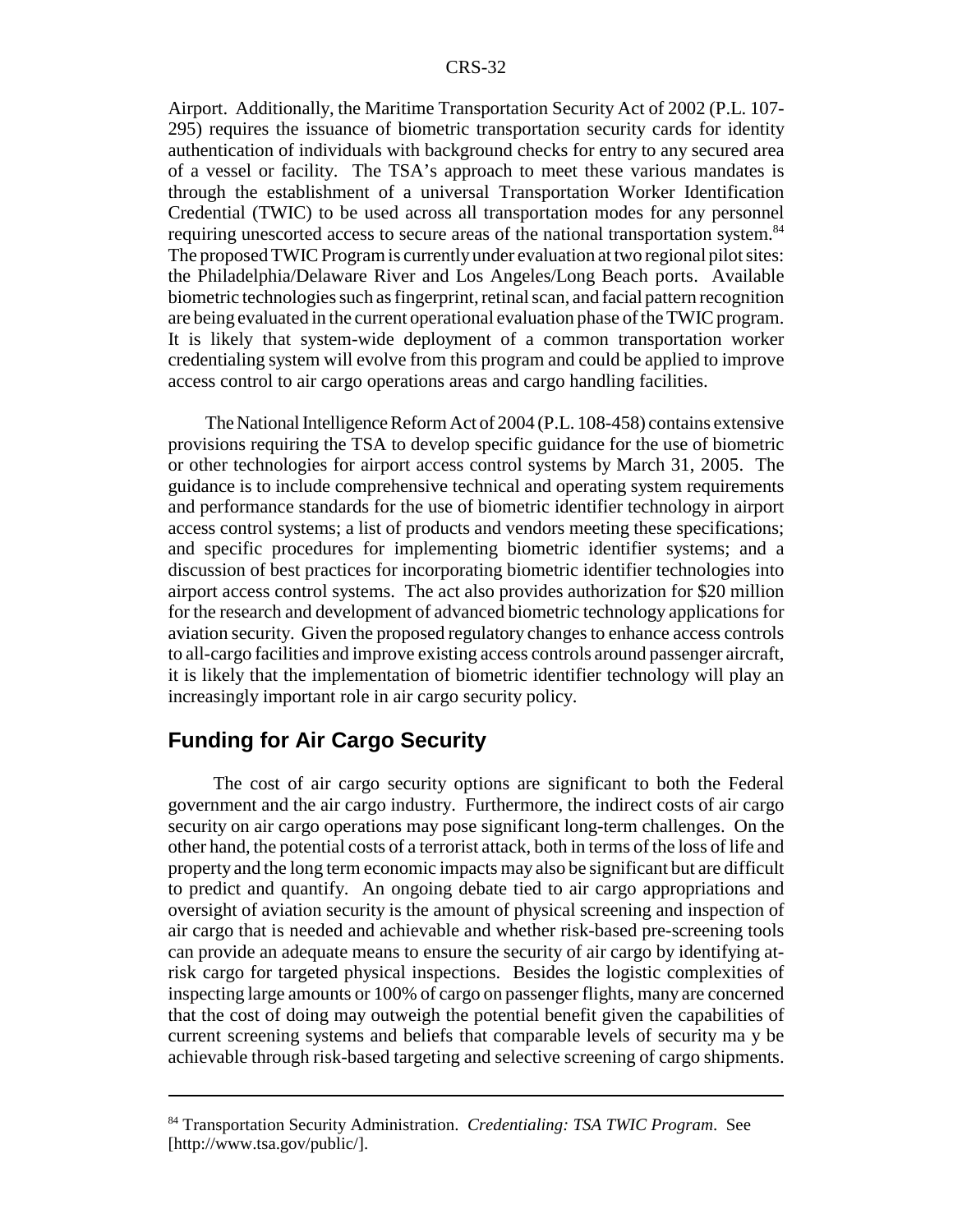While expenditures on air cargo security measures have been growing over the past two years, these efforts are a relatively small element (about 2%) of TSA's overall operating budget for aviation security. While these expenditures are presently a small component of the overall cost for aviation security, they could continue to grow if additional technology and resources are devoted to the tracking and screening of cargo shipments. In contrast to passenger and baggage screening, which are, with few exceptions, the operational responsibility of the TSA, under the current scheme, much of the cost of inspection and screening of cargo is borne by the airlines and shippers, while TSA only maintains oversight responsibility. If 100% inspections of air cargo were made mandatory as some have proposed, TSA estimates that this could result in a cost of more than \$650 million in the first year of implementation, and would likely total \$3.6 billion over 10 years.<sup>85</sup> To address concerns over funding such an initiative, some past legislative proposals calling for the TSA to physically screen all cargo shipments bound for passenger aircraft incorporated a fee schedule for shippers to cover costs associated with screening cargo transported in passenger aircraft that is similar to the security service fee imposed on airline passengers (see H.R. 2455 and H.R. 3798 introduced in the 108<sup>th</sup> Congress). Imposing a fee on air cargo shipments for security could provide offsetting collections for security costs. Regardless of how such a fee is collected — either through fees assessed to air carriers or freight forwarders or through direct fees applied to each shipment — the costs will ultimately be borne by shippers and ultimately passed on to the customers of their products. The overall impact of fees on air cargo is dependent on the relative cost of the fee. Since air cargo shipments tend to consist of relatively high value goods, it is likely that the relative cost of a security fee in relation to the value of the shipment will be low, which would minimize the economic impact of imposing such a fee. However, if fees applied to air cargo carried on passenger aircraft are higher than fees for transporting that same cargo on all-cargo aircraft, a significant impact on passenger air carrier revenues from cargo may result. Equity in fee collections will likely be an important consideration in assessing if and how air cargo security fees should be collected. As previously noted, H.R. 1 does not include an aviation security fee proposal in connection with its proposal to require 100% screening of cargo placed on passenger aircraft by the end of FY2009. This leaves open funding questions regarding who would be responsible for operationally carrying out the screening, the federal government or the airlines, and how these screening functions would be funded.

Another possible concern over the increased cost of cargo security and proposals to impose fees on shippers is the potential to increase shipment costs related to manufacturing, particularly the distribution of time-critical parts. If unit shipping costs rise enough because of security-related costs and fees, it is possible that domestic manufacturing and assembly costs will not be able to remain competitive in a global market. For example, if the costs of shipping time-critical parts from Asia for final assembly in the United States rise because of security-related fees, it may become cost advantageous to manufacture the entire product overseas. In the long term, this could result in a possible loss of manufacturing jobs in the United States.

<sup>&</sup>lt;sup>85</sup> Department of Homeland Security, Transportation Security Administration. "Air Cargo Security Requirements; Proposed Rule;" and Jeff Bliss, "Air-Cargo Screening 'A Disaster Waiting to Happen,' Critics Say," *Bloomberg.com,* November 29, 2005.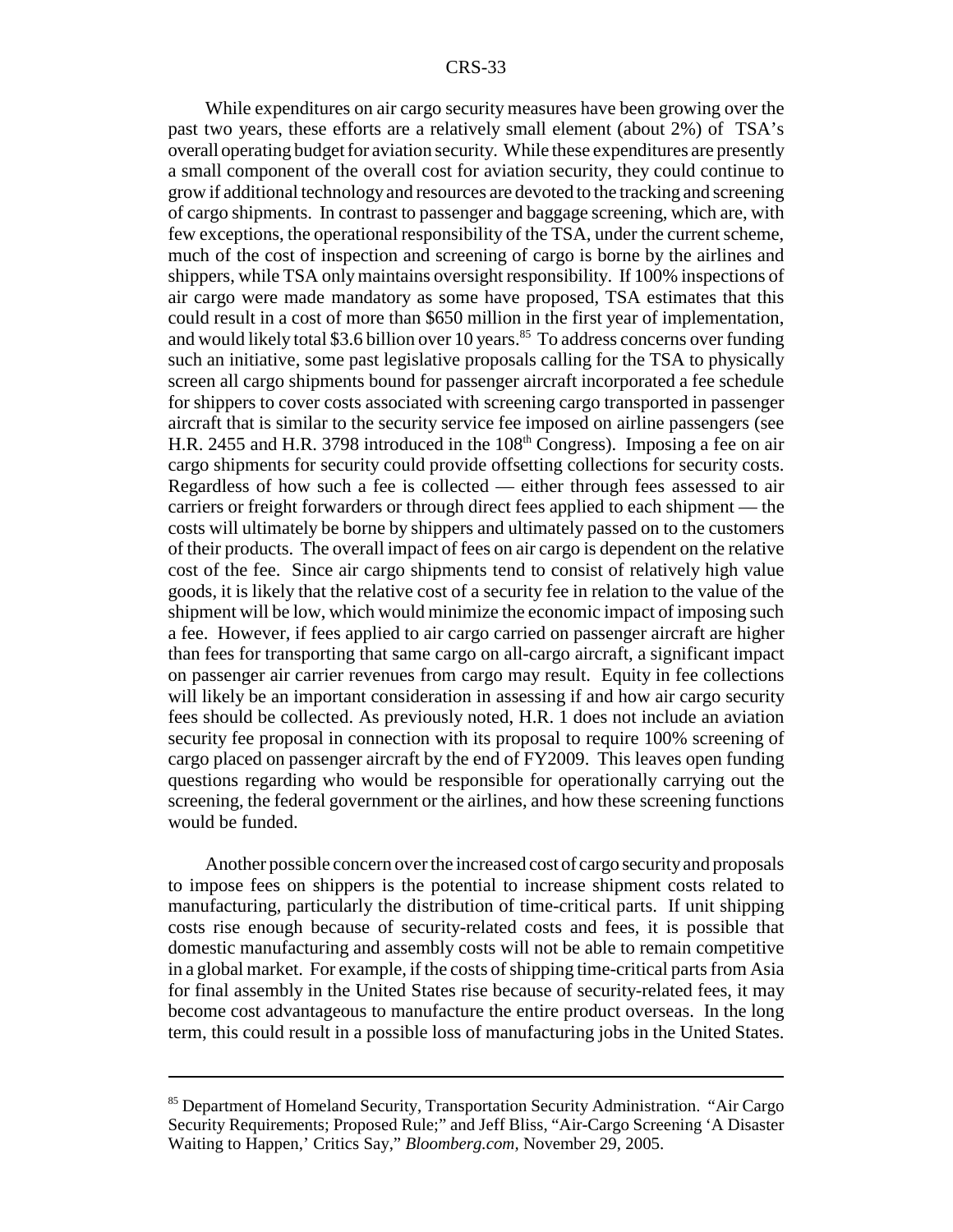For this reason, the economic implications of any proposal to impose security-related fees on air cargo will likely need to be carefully evaluated to avoid or minimize any unintended impacts on manufacturers and their suppliers.

While Congress continues to debate the needed level of physical screening and inspection of cargo, current appropriations figures are predicated on continuing and expanding the risk-based approach of pre-screening cargo and conducting targeted inspections of elevated-risk cargo and increasing random inspections of other shipments. In FY2003, the TSA received \$20 million for cargo screening improvements. For FY2004, the TSA was appropriated \$30 million for air cargo security operations. Additionally, research and development related to air cargo security was appropriated \$55 million. For FY2005, the Administration recommended flat funding for air cargo, while the House and the Senate agreed to increases to both the air cargo operations and air cargo research and development accounts totaling \$115 million. In FY2006, there was a shift in funding with, for the first time, a larger proportion being allocated to air cargo operations (\$55 million) as compared to research and development (\$30 million) (see **Table 1**). Also, as previously noted, the FY2006 air cargo research and development funding has been more specifically directed to focus on three pilot projects. This may reflect a maturation in the approach to air cargo screening and inspections in the near term with technologies and approaches being migrated from purely a research activity to an operational concept. In FY2007, appropriations for air cargo security operations were again set at \$55 million. A specific funding amount for air cargo securityrelated research and development initiatives was not specified in the FY2007 appropriations. However, the TSA and the DHS Science and Technology Directorate are continuing their efforts to adopt EDS technologies to the air cargo environment, and the TSA has been directed to work with industry stakeholders to develop standards and protocols to increase the use of explosives detection equipment for screening air cargo.

| Air cargo security               | <b>FY2004</b> | <b>FY2005</b> | <b>FY2006</b> | <b>FY2007</b> |
|----------------------------------|---------------|---------------|---------------|---------------|
| <b>Operations:</b>               | 30.0          | 40.0          | 55.0          | 55.0          |
| <b>Research and Development:</b> | 55.0          | 75.0          | 30.0          |               |

**Table 1. Appropriations for Air Cargo Security** (\$ in millions)

## **Potential Congressional Approaches**

Under ATSA, a mandate for screening or otherwise ensuring the security of all cargo placed on passenger aircraft already exists. ATSA also mandated that a system to screen, inspect, or otherwise insure the security of cargo carried aboard all-cargo aircraft is put in place as soon as possible. The law gives the TSA broad authority to carry out these requirements. Therefore, many of the proposed cargo security initiatives could be accomplished under existing law as reflected in the TSA's air cargo strategic plan and the comprehensive proposed rulemaking to enhance air cargo security for both passenger and all-cargo operations. While ATSA gives the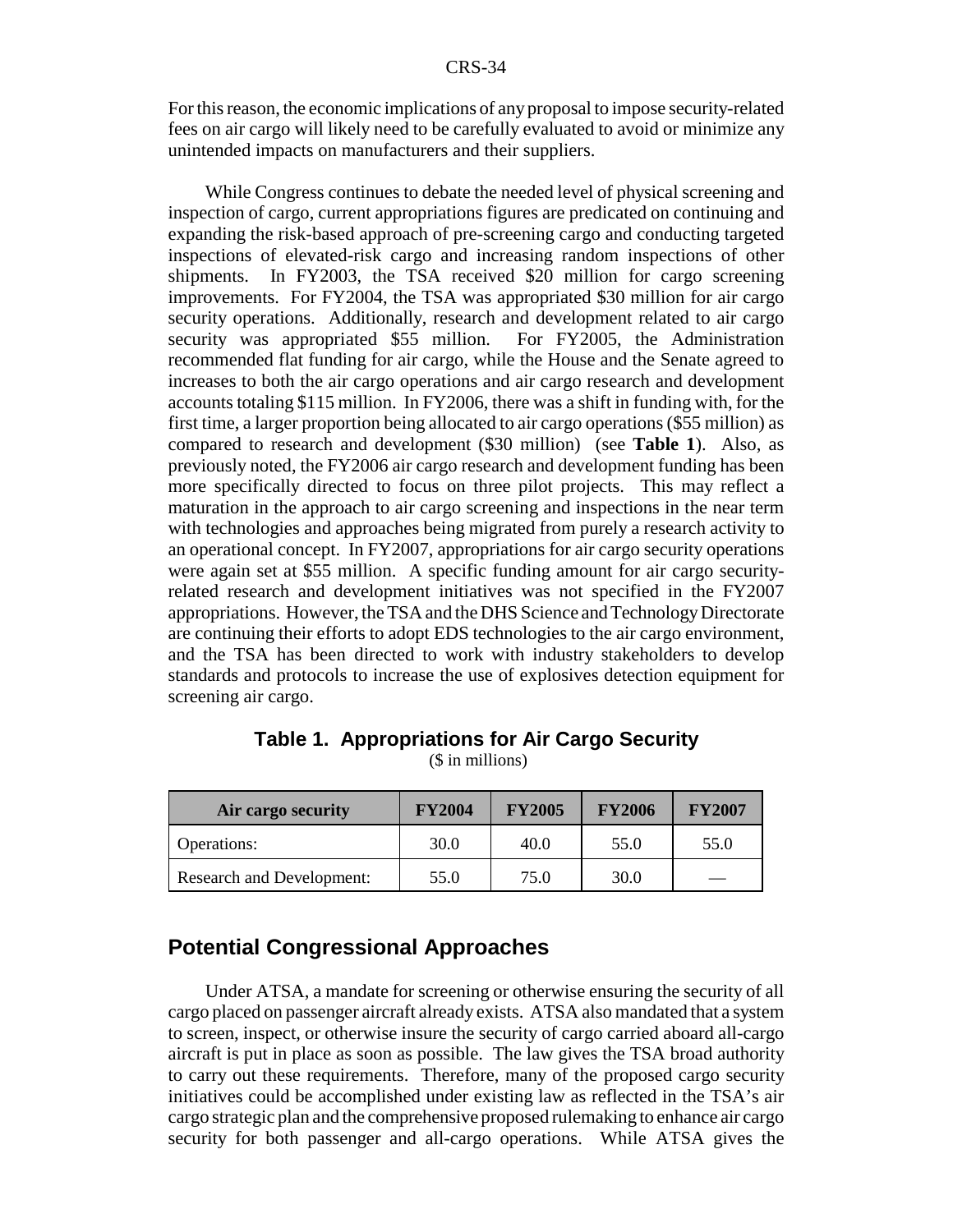administration flexibility in meeting the mandate to screen and inspect air cargo, it is likely that TSA will continue to rely heavily on "known shipper" programs for air cargo security for two key reasons. First, many of the proposed options for increasing air cargo security, such as full cargo screening, are costly. Second, the potential impacts on the air cargo industry are not fully understood but could be significant. Therefore, any significant changes in air cargo security practices will likely be dependent on Congressional action.

An appropriate course of action for air cargo security was debated extensively since the 108<sup>th</sup> Congress and continues to be a significant issue for debate and oversight in the  $110<sup>th</sup>$  Congress. Initial proposals for immediate 100% screening of all cargo shipments placed on passenger aircraft were seen by many as too complex to implement given available technology and logistic challenges, but gave rise to compromise language in the FY2005 Homeland Security Appropriations Act (P.L. 108-334) calling for a tripling of physical inspections of cargo placed on passenger aircraft and additional direction in the FY2006 Homeland Security Appropriations Act (P.L. 109-90) requiring the TSA to increase air cargo screening and inspections beyond this enhanced level. FY2007 appropriations (P.L. 109-295) directed the TSA to work with industry stakeholders to develop standards and protocols to increase the use of explosives detection equipment for screening air cargo.Similarly, a recommendation by the 9/11 Commission calling for the TSA to intensify its efforts to identify, track, and screen potentially dangerous cargo and deploy hardened cargo containers led to the inclusion of numerous provisions to enhance air cargo security technology in the National Intelligence Reform Act of 2004 (P.L. 108-458). Oversight of the implementation of these provisions as well as the recent regulatory actions to enhance air cargo security are likely to remain issues of considerable interest during the  $110<sup>th</sup>$  Congress. Also, revisiting the issue of whether 100% screening of cargo placed on passenger aircraft is feasible and needed is likely to be a central focus of policy debate during the  $110<sup>th</sup>$  Congress spurred by the House passage of H.R. 1 and its provision to achieve 100% screening of such cargo by the end of FY2009.

A variety of options for implementing air cargo security measures may be revisted during the  $110<sup>th</sup>$  Congress. Some possible approaches and the potential benefits and risks associated with implementing these approaches are provided in **Table 2**. In general, for any of the listed approaches, there is a tradeoff between program costs and potential impacts on the air cargo industry on the one hand and the level of security that can be achieved by implementing the option on the other hand. Currently, there are two main positions or views on air cargo security. One position argues that full screening of air cargo and extensive security measures would be too costly and too disruptive to the air cargo industry to successfully implement. The alternative position argues that full screening and enhanced security measures are needed to adequately mitigate the risks associated with air cargo to the maximum extent possible and maintain public confidence in air travel. The focus of the administration and Congress prior to the  $110<sup>th</sup>$  Congress, as reflected in enacted legislation, has been to intensify air cargo security using available risk-based techniques and targeted screening, while investing in the research and development of technology that can enhance the capability to identify, screen, and track cargo shipments on passenger aircraft as recommended by the 9/11 Commission. In the 110th Congress, options for more extensive physical screening, such as proposals to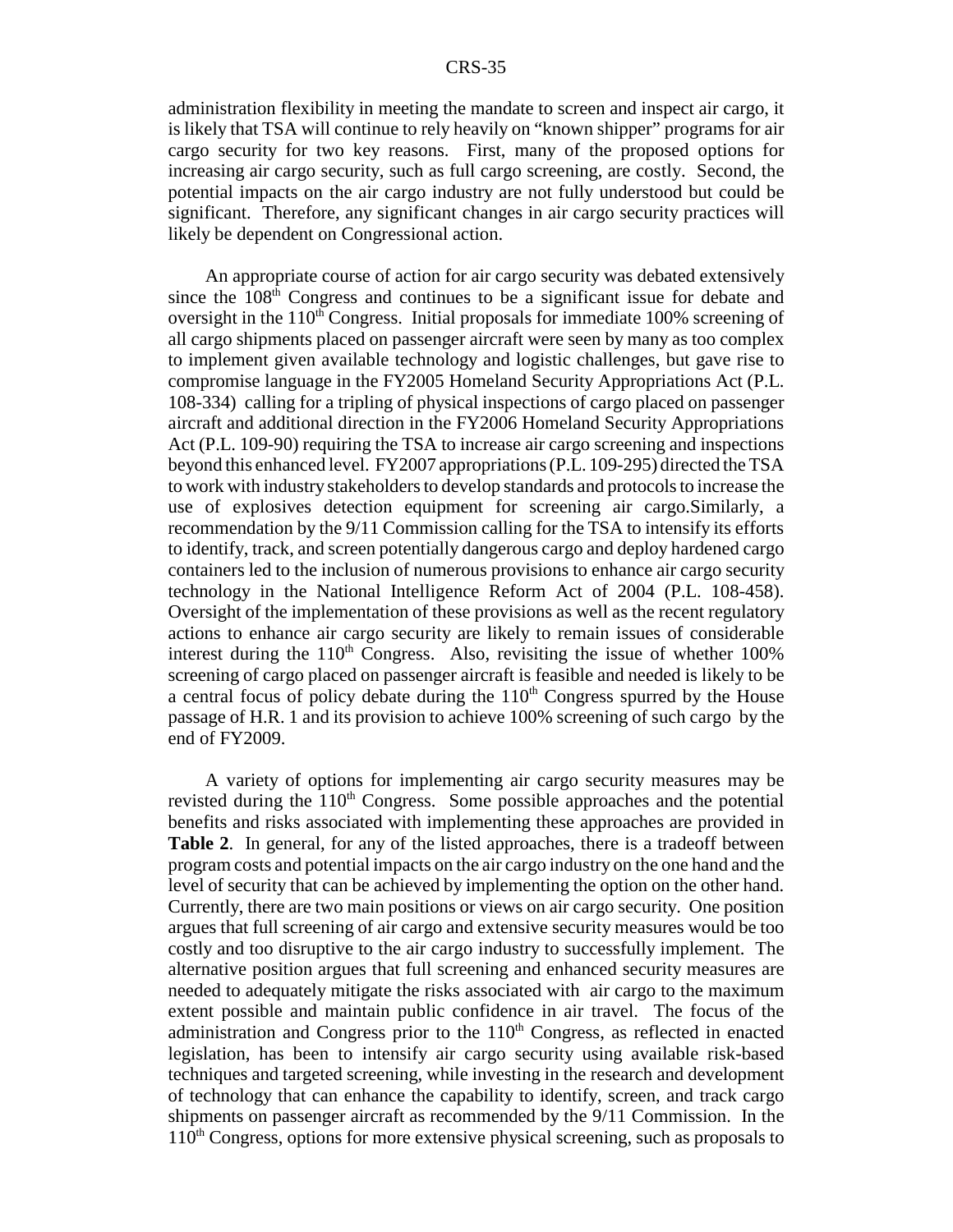conduct 100% screening of cargo placed on passenger aircraft are being revisited and have been proposed in the Implementing the 9/11 Commission Recommendations Act of 2007 (H.R. 1).

| Option                                                                                                                                                                                                                                             | <b>Potential benefits</b>                                                                                                                                                                          | <b>Possible risks</b>                                                                                                                                                                                                                                                                     |
|----------------------------------------------------------------------------------------------------------------------------------------------------------------------------------------------------------------------------------------------------|----------------------------------------------------------------------------------------------------------------------------------------------------------------------------------------------------|-------------------------------------------------------------------------------------------------------------------------------------------------------------------------------------------------------------------------------------------------------------------------------------------|
| Support the<br>industry-wide<br>known shipper<br>program for vetting<br>air cargo, refine<br>this program as<br>needed, and deploy<br>a freight<br>assessment system<br>or similar targeting<br>tool for identifying<br>elevated-risk<br>shipments | • Relatively low cost<br>• Consistent with<br>administration approach<br>• Provides administration<br>flexibility to meet changing<br>threat levels with a relatively<br>small budget              | • Provides limited security<br>that could be circumvented<br>• Possible over-reliance on<br>known shipper programs<br>• Limited screening of cargo<br>may not adequately mitigate<br>the risk of explosives<br>• Limited funds to initiate<br>targeted security in response<br>to threats |
| Increase<br>requirements,<br>funding and grants<br>for physical<br>security of air<br>cargo facilities                                                                                                                                             | • Could deter a variety of risks<br>to cargo including cargo<br>crime, hijacking, and sabotage                                                                                                     | • May be difficult and costly<br>to provide increased physical<br>security<br>• May not mitigate the risk of<br>explosives introduced in pre-<br>packaged cargo                                                                                                                           |
| Mandate the use of<br>tamper resistant<br>and tamper evident<br>packaging and<br>containers                                                                                                                                                        | • Could deter terrorists from<br>attempting to place explosives<br>in air cargo<br>• Could mitigate cargo crime<br>such as theft and contraband                                                    | • Low cost solutions may be<br>circumvented relatively easily<br>• More sophisticated<br>solutions, such as fiber optic<br>loops, may be relatively costly                                                                                                                                |
| Mandate physical<br>screening of all<br>persons with<br>access to air cargo<br>facilities and<br>aircraft                                                                                                                                          | · Ensure that workers with<br>access to aircraft meet the<br>same level of security as<br>passengers<br>• Mitigate risk of weapons and<br>explosives introduced by<br>cargo workers                | • Relatively high cost<br>• Would require additional<br>screeners and screening<br>stations at air cargo facilities                                                                                                                                                                       |
| Mandate increased<br>screening and<br>inspection of air<br>cargo shipments                                                                                                                                                                         | • Deter terrorists from<br>attempting to place explosives<br>in air cargo<br>• Addresses the 9/11<br>Commission recommendation<br>to intensify efforts to identify,<br>track, and screen air cargo | • Without full screening,<br>explosives may not be<br>detected<br>· May impact air cargo<br>operations and schedules                                                                                                                                                                      |

## **Table 2. Potential Benefits and Possible Risks of Various Congressional Approaches**